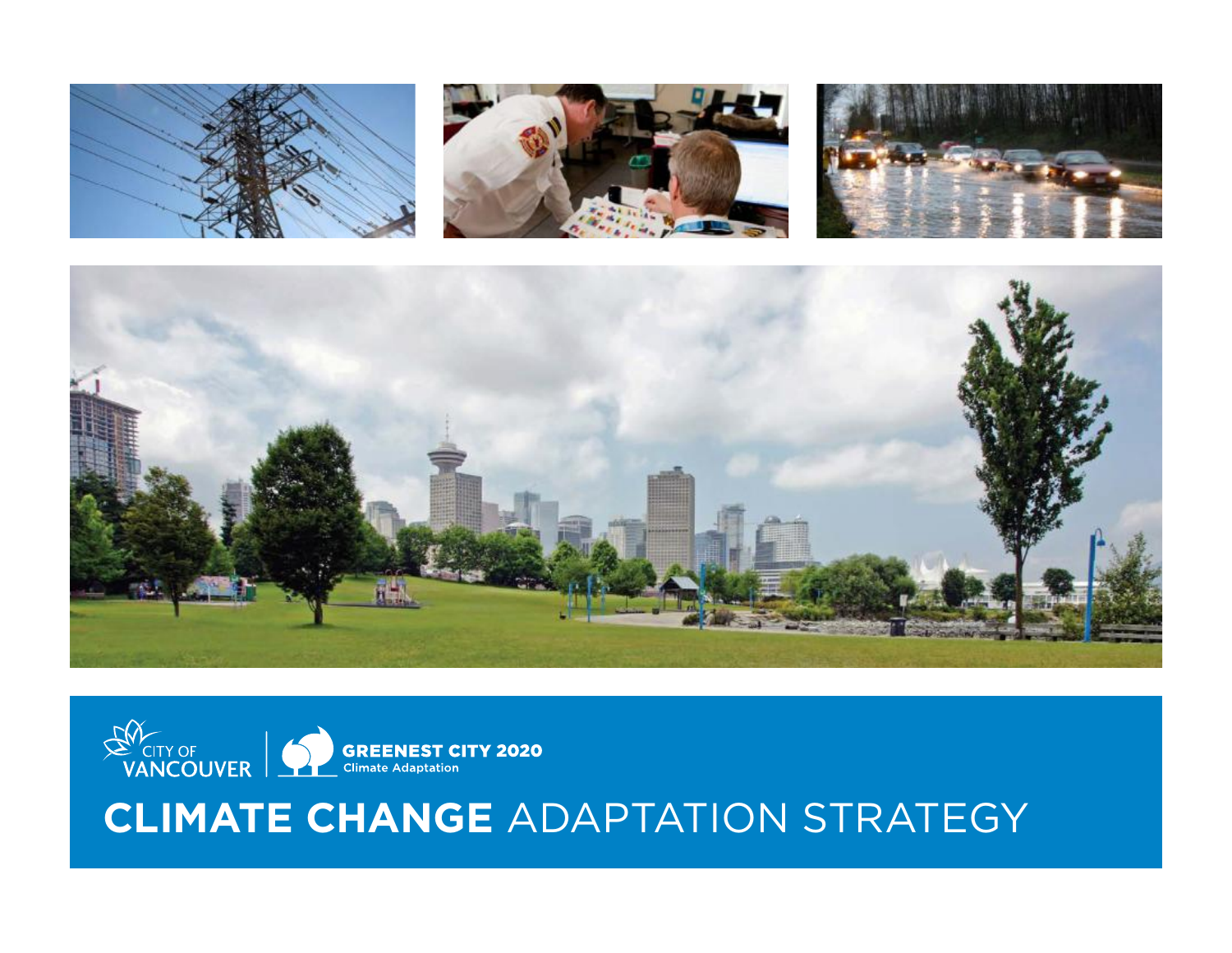### **CONTENTS**

| 1.1   |  |
|-------|--|
| 1.2   |  |
| 1.3   |  |
|       |  |
|       |  |
|       |  |
| 2.1   |  |
| 2.2   |  |
| 2.3   |  |
| 2.4   |  |
| 2.4.1 |  |
|       |  |

#### 

| $4 \quad$      |  |  |
|----------------|--|--|
| $\overline{4}$ |  |  |
| 5              |  |  |
|                |  |  |
|                |  |  |

### 

| 1.0 |                                                                        |  |
|-----|------------------------------------------------------------------------|--|
| 2.0 |                                                                        |  |
|     | 3.0 Increased frequency and Intensity of storms and weather extremes22 |  |
|     |                                                                        |  |
|     |                                                                        |  |
|     |                                                                        |  |

#### 

| <b>Appendix C</b> - Climate Model Projections for the Lower Mainland47 |  |
|------------------------------------------------------------------------|--|
|                                                                        |  |
|                                                                        |  |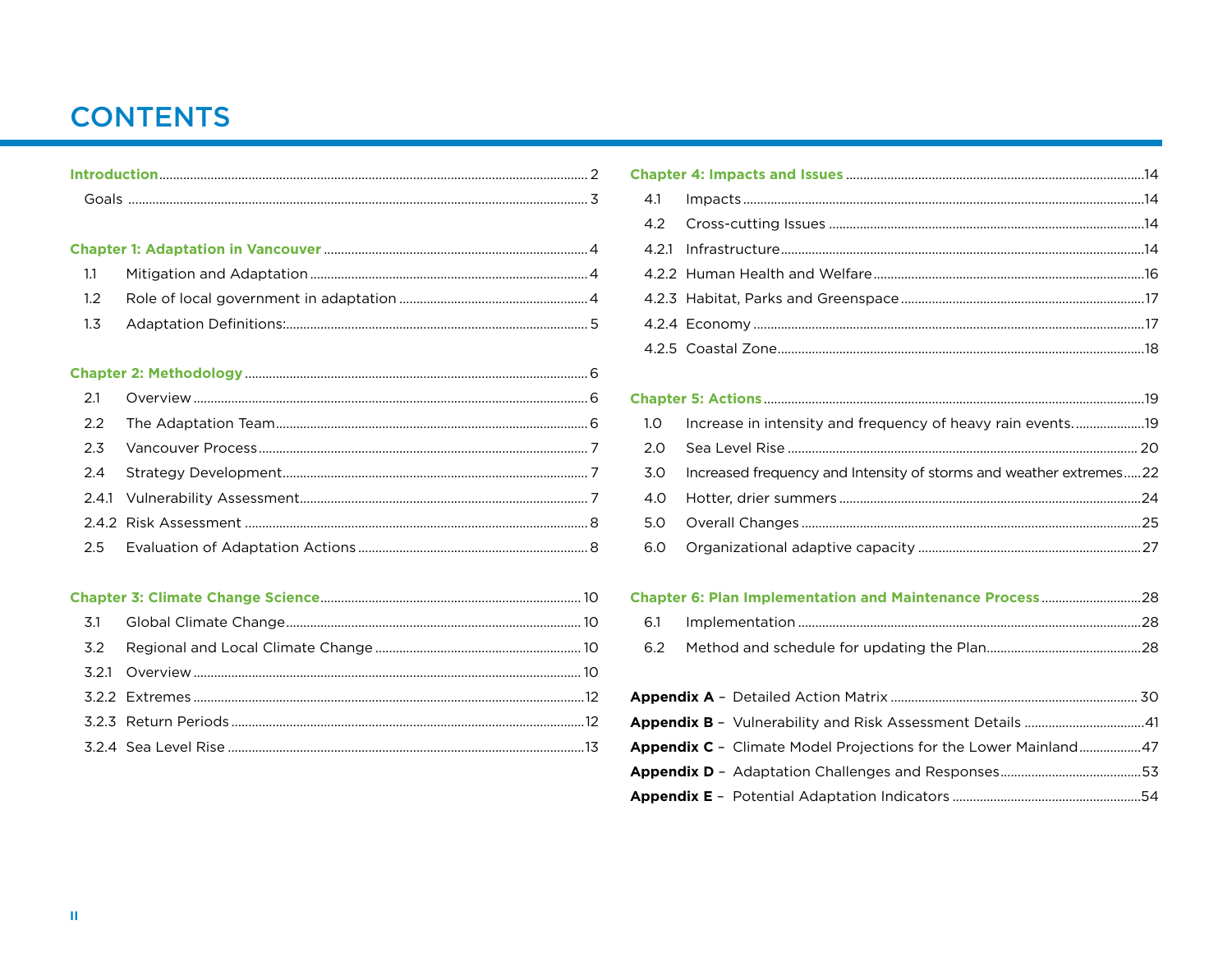### Executive Summary



Global mitigation efforts are underway to curb greenhouse gas emissions, but unless concerted action happens soon, further and more extreme changes may become unavoidable. Scientists project that Vancouver will experience increased annual precipitation and temperatures, with hotter, drier summers. More intense and frequent rain and wind storms are anticipated, and sea level rise will pose a significant challenge by mid-century. Adaptation refers to actions taken to respond to the impacts of climate change by taking advantage of opportunities, or reducing the associated risks.

There is significant overlap between climate change adaptation, mitigation and sustainability measures including those designed to improve greenspace, foster urban agriculture and facilitate improvements in buildings and urban infrastructure. Adaptation more explicitly engages a wider range of issues, particularly emergency management, health and the needs of vulnerable populations in a changing climate. Many existing City actions are already forwarding adaptation, and the focus of the Climate Change Adaptation Strategy is to build on these actions and propose new 'no regret' actions – those that benefit the community regardless of the extent of climate change we eventually experience.

Strategy development began last spring and loosely followed the ICLEI "Changing Climate, Changing Communities" guide. The first step included working with the Pacific Climate Impacts Consortium at UVic to acquire a detailed understanding of anticipated changes to the regional climate. Using these climate projections, impacts to the City were identified through interviews with general managers and working group meetings. Impacts were prioritized through a risk and vulnerability assessment, and adaptation actions were devised and evaluated through staff workshops. The Adaptation Steering Committee provided final review and comment on the Strategy. Implementation of the Strategy will be the responsibility of department staff with coordination and support from the Sustainability Group.

The Strategy includes primary and supporting actions which are all detailed in a matrix in Appendix A, including accountability and priority. Proposed actions were evaluated based on their effectiveness; overlap with sustainability and mitigation goals; cost-benefit ratio; and time horizon for anticipated impacts. They are prioritized into the categories of 'must do', 'monitor' and 'investigate further', with capital planning cycle integration for 'must do' items.

Primary adaptation actions focus on incorporating adaptation as a consideration or key driver into existing and planned projects. They include:

- Completing a comprehensive Integrated Stormwater Management Plan and continuing with sewer separation;
- Completing a coastal flood risk assessment;
- Amending flood-proofing policies;
- Completing an urban forest management plan;
- Including climate change adaptation measures in the next Vancouver Building Bylaw update;
- Developing a back-up power policy; and
- Implementing water conservation actions.

The Strategy is a living document and will continue to be revised and updated as climate change science and adaptation practice evolve. As this is the first Adaptation Strategy for Vancouver, many of the proposed actions focus on increasing our understanding of coming challenges and integrating climate change into planning, design and emergency management.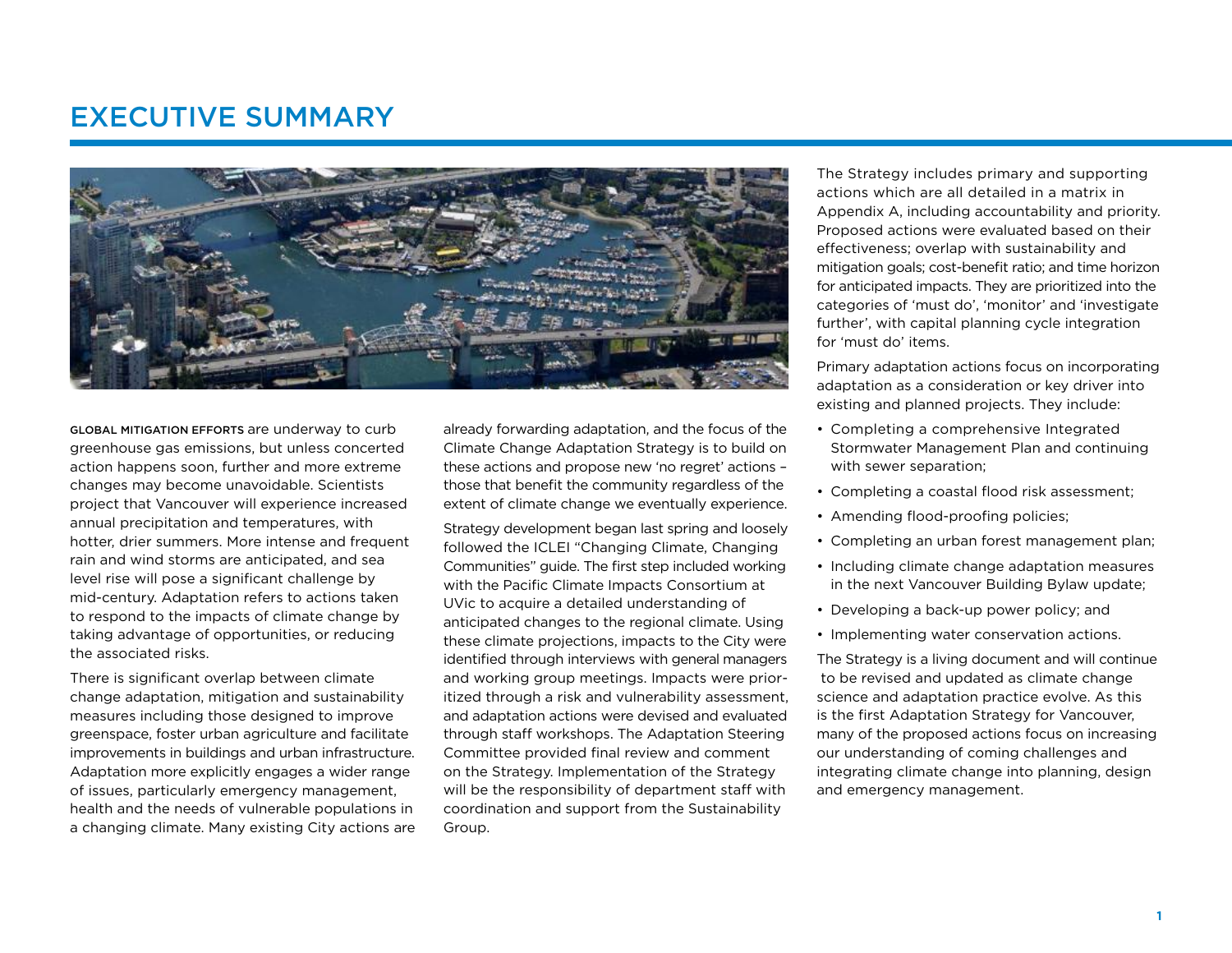## INTRODUCTION

Climate change is clearly supported by both observed trends and peer reviewed scientific research. Some climate change is now inevitable and there is evidence the world over that changes are already taking place. Global mitigation efforts are underway to curb greenhouse gas emissions, but unless concerted action happens soon, further and more extreme changes may become unavoidable. Preparing for these changes –adapting to climate change – is a warranted and complementary strategy. The City of Vancouver is a recognized leader in climate change mitigation, and adding adaptation to our business will ensure that we can continue to meet City goals cost effectively over time.

Scientists project that Vancouver will experience increased annual precipitation and temperatures, with hotter, drier summers. More intense and frequent rain and wind storms are anticipated and sea level rise will pose a significant challenge by mid-century. These changes mean an increasing risk of overland and coastal flooding, damage from storms and overheating during summer highs. Without action, these risks threaten a wide spectrum of City goals from economic prosperity to liveability.

Vancouver is joining a group of leading cities in Europe, Australia and the United States that have developed and implemented climate change adaptation actions. Vancouver's Adaptation Strategy is a priority action in both the Greenest City Plan and the Corporate Strategic Business Plan. The City joined the ICLEI Climate Change Adaptation Initiative pilot in late 2010 along with a cohort of local and regional governments across Canada. Participants work through ICLEI's five milestone methodology with the goal of developing and implementing a climate change adaptation strategy over two years.

This Adaptation Strategy focuses on understanding the climate impacts today and how they are expected to change in the coming century. It provides a framework for identifying and prioritizing vulnerabilities and risks and then exploring measures to reduce the risk imposed by climate impacts. It will guide development of policies and programs to build resiliency into everyday operations and short and long-term infrastructure investments. Accountability for the actions lies primarily with the City but also with external partners. We need to maintain or enhance the infrastructure, programs and services that make Vancouver one of the most liveable cities in the world, even as storms worsen and sea levels increase.

The Strategy is a living document and will continue to be revised and updated as climate change science and adaptation practice evolves. As this is the first Adaptation Strategy for Vancouver, many of the proposed actions focus on increasing our understanding of coming challenges and integrating climate change into planning, design and emergency management. Successive iterations of the Strategy will yield more detailed actions.

Many adaptation activities are already in place at the City driven by the need to manage observed climate changes, or to meet sustainability imperatives such as water conservation. This Strategy takes a "no regrets" approach to climate policy by identifying actions that build on these existing activities to improve community resiliency and generate benefits whether the extent of anticipated climate change materializes or not.

The Strategy begins with an overview and context for adaptation in Vancouver including adaptation basics and Vancouver's future climate (chapters one to three). Chapter four focuses on understanding the impacts and the crosscutting issues they represent. Chapter five identifies the primary and supporting actions with a companion comprehensive action matrix located in Appendix A. A brief description of plan implementation and maintenance procedures conclude the plan.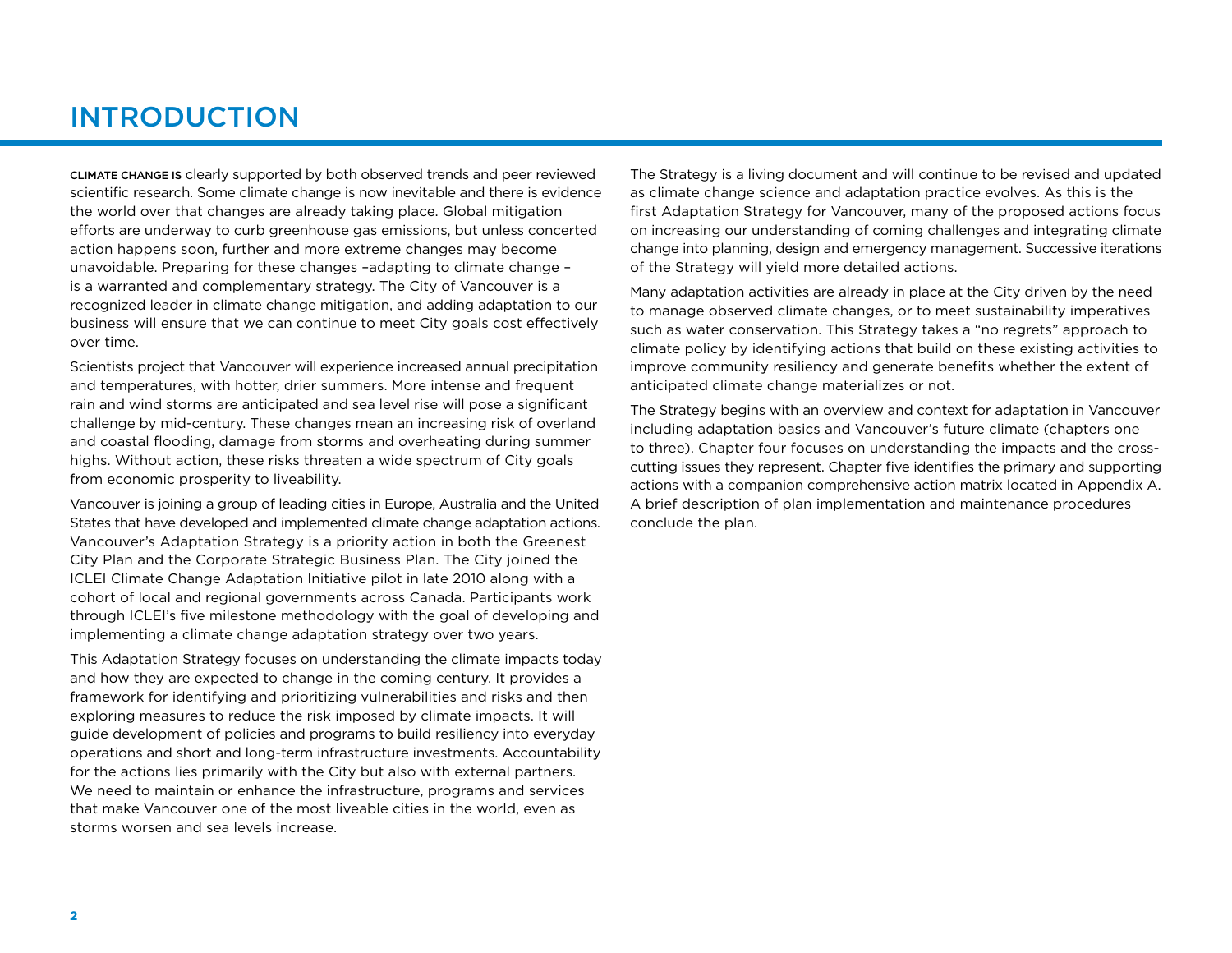#### **Vision, Principles and Goals**

#### **Strategy Vision:**

To ensure that Vancouver remains a liveable and resilient city, maintaining its values, character and charm in the face of climate change.

#### **Guiding Principles:**

- Use the best science available at the time of planning and review regularly.
- Promote flexible and adaptive management approaches that leave a range of future options available.
- Give priority to adaptation strategies that build on existing programs or policies and provide co-benefits with mitigation and sustainability goals.
- Aim for integration into department business, "mainstreaming", versus entirely new-staffed projects.
- Establish and maintain strong networks with First Nations and other levels of government as well as with partners such as the Port, the Board of Trade and the Vancouver Economic Commission.
- Adaptation efforts should be mindful of, and include, planning to meet the unique needs and conditions of people who are most vulnerable.

#### **Goals:**

Development and implementation of this strategy will:

- Increase the resilience of City infrastructure, programs and services to anticipated local climate change impacts.
- Promote and facilitate the incorporation of climate change information into City business.
- Improve awareness, knowledge, skills and resources of City staff.
- Enhance opportunities for coordination and cooperation through the development of networks and partnerships.

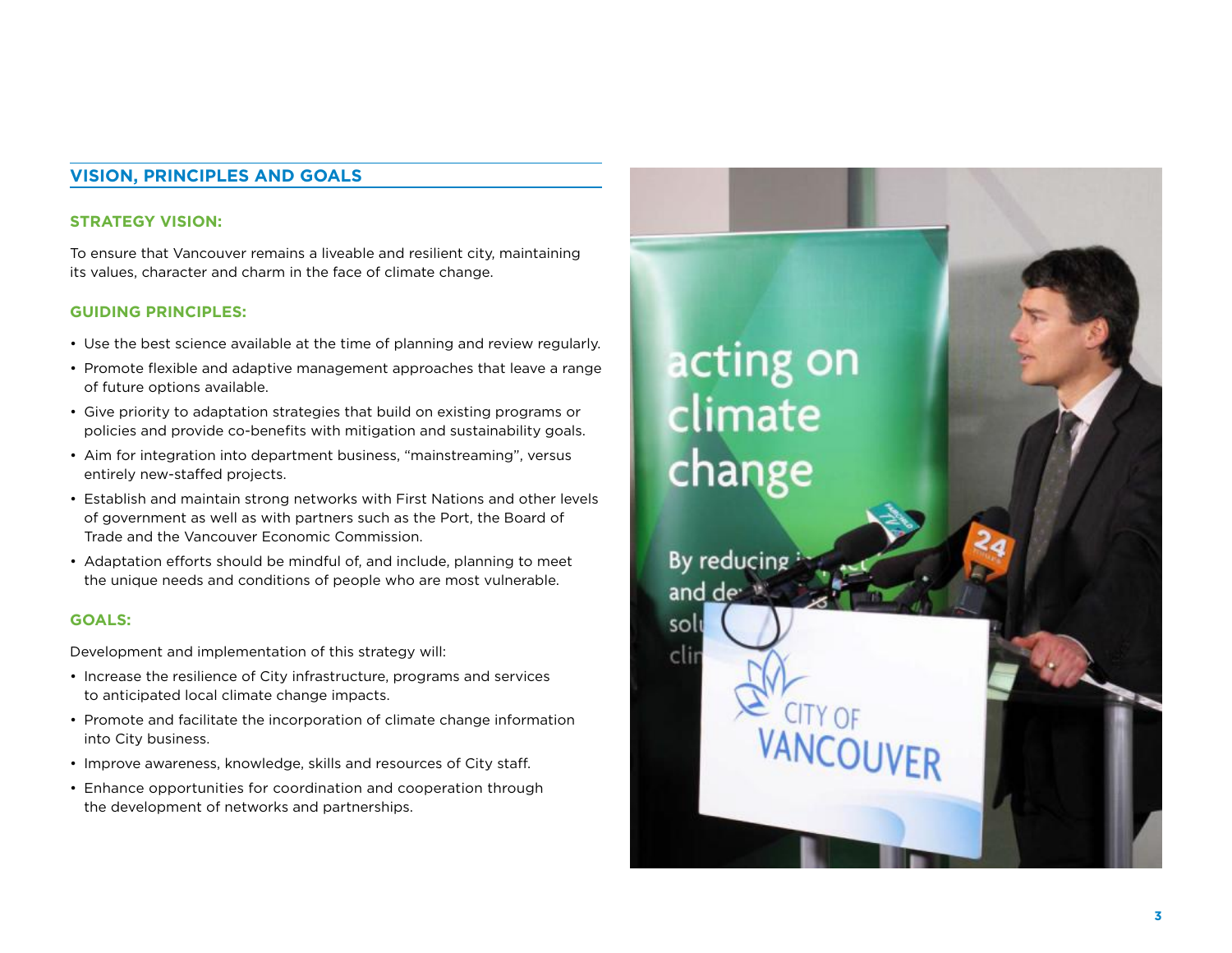#### **1.1 Mitigation and Adaptation**

Climate Change mitigation refers to the ongoing attempts to prevent significant climate change through the reductions of greenhouse gases in the atmosphere. The City of Vancouver has been a leader in mitigation for over a decade. In 1990, the Clouds of Change task force was created by Council to study issues related to atmospheric change. One of their recommendations was to study adaptive measures and begin planning longterm measure to adapt to possible consequences of climate change.

In 2003, the Cool Vancouver task force connected government, industry, citizens and non-government organizations working toward the common goal of reducing greenhouse gas emissions in Vancouver.

The Greenest City Action Team, charged with making Vancouver the greenest city in the world by 2020, was formed in 2009. The resulting Greenest City Plan, released in July, 2011, includes mitigation actions and an action directing development of an adaptation strategy under the Climate Leadership goal.



Figure 1: Mitigation and Adaptation to Climate Change

The City of Vancouver's mitigation commitment is to reduce greenhouse gas emissions in the community by 33% below 2007 levels by 2020. The reduction pathways identified include energy efficient buildings, district energy, transportation and vehicle changes, reduced landfill waste and clean electricity.

Adaptation refers to actions taken to respond to the impacts of climate change by taking advantage of opportunities or reducing the associated risks. Examples of adaptation actions include modifications of coastal development to account for sea level rise, provision of heat refuges during heat waves, planting hardy or suitable plants and dealing with increases in beach erosion.

Mitigation and adaptation are not mutually exclusive, with many actions contributing to both goals. Examples include water conservation and effective building envelopes which reduce GHGs now, but also mitigate the effects of extended hotter, drier weather in the future. Sustainability goals in general, as detailed in the Greenest City Plan, have extensive overlap with adaptation and mitigation actions. Integration of the Adaptation Strategy with Greenest City Plan actions was completed in development of this strategy.

#### **1.2 ROLE OF LOCAL GOVERNMENT in adaptation**

It is widely recognized that adaptation is most effective at the regional and community scale. Exposure to hazards, vulnerability, adaptive capacity and risk are all place-based in nature and many of the impacts anticipated from climate change will affect the services and infrastructure for which local governments have the primary

responsibility. Local governments also have many of the tools necessary for adaptation such as planning, codes, standards and emergency response.

Local governments also invest in capital projects and programs that are expected to serve the City over many decades. Given current replacement rates, new buildings will account for an equal or greater fraction of building stock within climate change timeframes. The cost of no action, both from a future retrofit and public safety perspective, could be much higher than proactively planning infrastructure to be resilient to future climate.

The cost to build a new house, bridge or transmission line that is adapted to climate change for its lifecycle will only add 0% to 5% to construction costs which is significantly cheaper than restoring infrastructure post damage, retrofitting, rebuilding or an increased lifetime maintenance bill.<sup>1</sup> Economic value at risk from climate change was estimated at between 1% and 12% of GDP by 2030 for various global locations. The same study found that between 40% and 68% of these losses could be averted through adaptation measures for which economic benefits outweigh costs.<sup>2</sup> The National Round Table on the Environment and the Economy completed a cost benefit analysis of implementing proactive adaptation actions versus dealing with the consequences when they occur. They concluded that adaptation was a cost effective way of dealing with many climate change impacts.3 According to a recent University of Waterloo research project, climate change adaptation is "simply good and smart business for Canada" 4

<sup>2</sup> Economics of Climate Adaptation Working Group, 2009. Shaping Climate-Resilient Development: a framework for decision-making.

<sup>&</sup>lt;sup>3</sup> National Round Table on the Environment and the Economy. 2012.<br>Paying the Price: The Economic Impacts of Climate Change for Canada. 4 See footnote 1

<sup>1</sup> Climate Change Adaptation Project, 2012. Climate Change Adaptation: A Priorities Plan for Canada.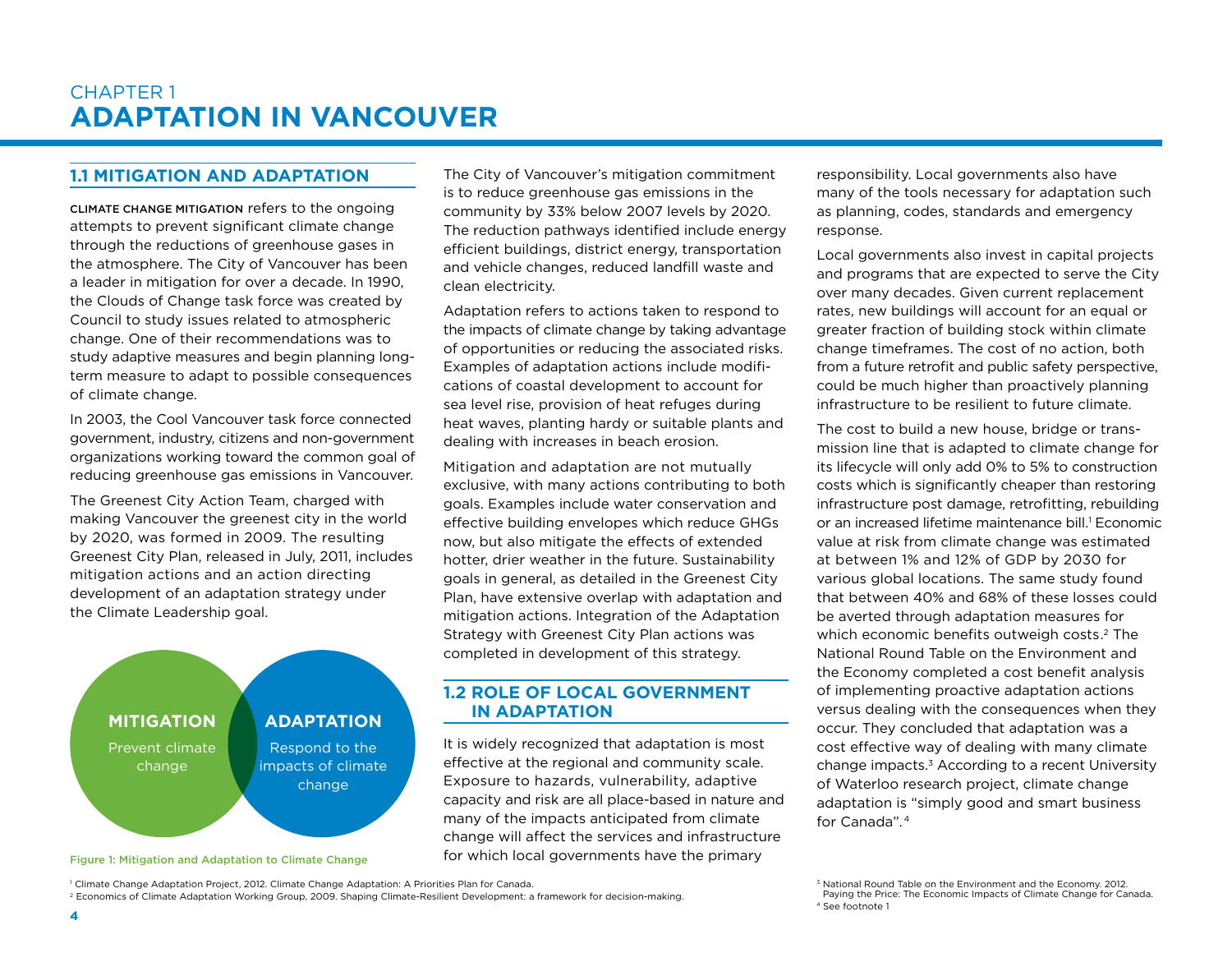Local governments have a duty of care to their citizens to ensure development decisions do not create the potential for unmanageable exposure to hazards. They also have a special responsibility to those members of society who are more vulnerable to impacts from climate change.

To adapt to climate change, local governments will have to alter their traditional regulatory and design regimes to incorporate future projections into decision-making. Many North American cities are well on their way to doing this and Vancouver's efforts start here.

#### **1.3 Adaptation Definitions:**

**Adaptation:** In human systems, adaptation is the process of adjustment to actual or expected climate and its effects, in order to moderate harm or exploit beneficial opportunities.5 Adaptation is a function of Vulnerability and Risk.

**Vulnerability:** is the degree to which a system is susceptible to, or unable to cope with a particular climate change impact. It is a function of the character, magnitude and rate of climate variation to which a system is exposed; its sensitivity and its adaptive capacity.6

#### **Vulnerability =**

**Exposure x Sensitivity x Adaptive Capacity**

**Exposure and Sensitivity:** are almost inseparable properties of a system (or community). A coastal community like Vancouver is exposed to sea level rise while an Okanagan community may be exposed to drought. Sensitivity is the degree to which

the system is affected. At the municipal level, ICLEI suggests assessing sensitivity by considering existing stresses that make a department sensitive and how much the performance or function of an area may be affected by a climate change impact.

**Adaptive Capacity:** is similar to, or closely related to, a host of other commonly used concepts, including adaptability, coping ability, management capacity, stability, flexibility and resilience. The determinants of adaptive capacity are the forces that influence the ability of the system to adapt such as managerial ability; access to financial, technological and information resources; infrastructure; institutional environment; political influence; kinship networks, etc. Adaptive capacity is context-specific and varies from community to community and among social groups and individuals, and over time.<sup>7</sup>

**Vulnerability Assessment:** The process to prioritize climate change risks focusing on where we are the most susceptible. Vulnerability is a key determinant of potential impacts and disasters. For example, a heat wave can have very different impacts on distinctive populations depending on their vulnerability.

**Climate Change Risk:** is a combined function of the probability of a hazard (an event with the potential to cause harm, e.g. floods, droughts) occurring and the magnitude or severity of its potential consequences (injury, damage, loss of habitat etc.). 8



**Risk = Likelihood (probability) x Consequence**

**Risk Assessment:** The process to prioritize climate change risks focusing on the potential consequences of an impact.

**Disaster Risk Management:** Improving the understanding of disaster risk; fostering disaster risk reduction and transfer; and promoting continuous improvement in disaster preparedness, response, and recovery practices, with the explicit purpose of increasing human security, well-being, quality of life, resilience, and sustainable development.9

**Resilience:** Resilience is the ability of a system and its component parts to anticipate, absorb, accommodate, or recover from the effects of a hazardous event in a timely and efficient manner, including ensuring the preservation, restoration, or improvement of its essential basic structures and functions.10

<sup>6</sup> IPCC, 2001

<sup>7</sup> Smit, Barry and Johanna Wandel. 2006. Adaptation, adaptive capacity and vulnerability. Global Environmental Change 16. 282-292

<sup>5</sup> Intergovernmental Panel on Climate Change (IPCC), 2011.

<sup>&</sup>lt;sup>8</sup> Brooks, Nick 2003. Vulnerability, risk and adaptation: A conceptual framework.<br>Tyndall Centre for Climate Change Research. Working Paper 38. <sup>9</sup> IPCC, 2011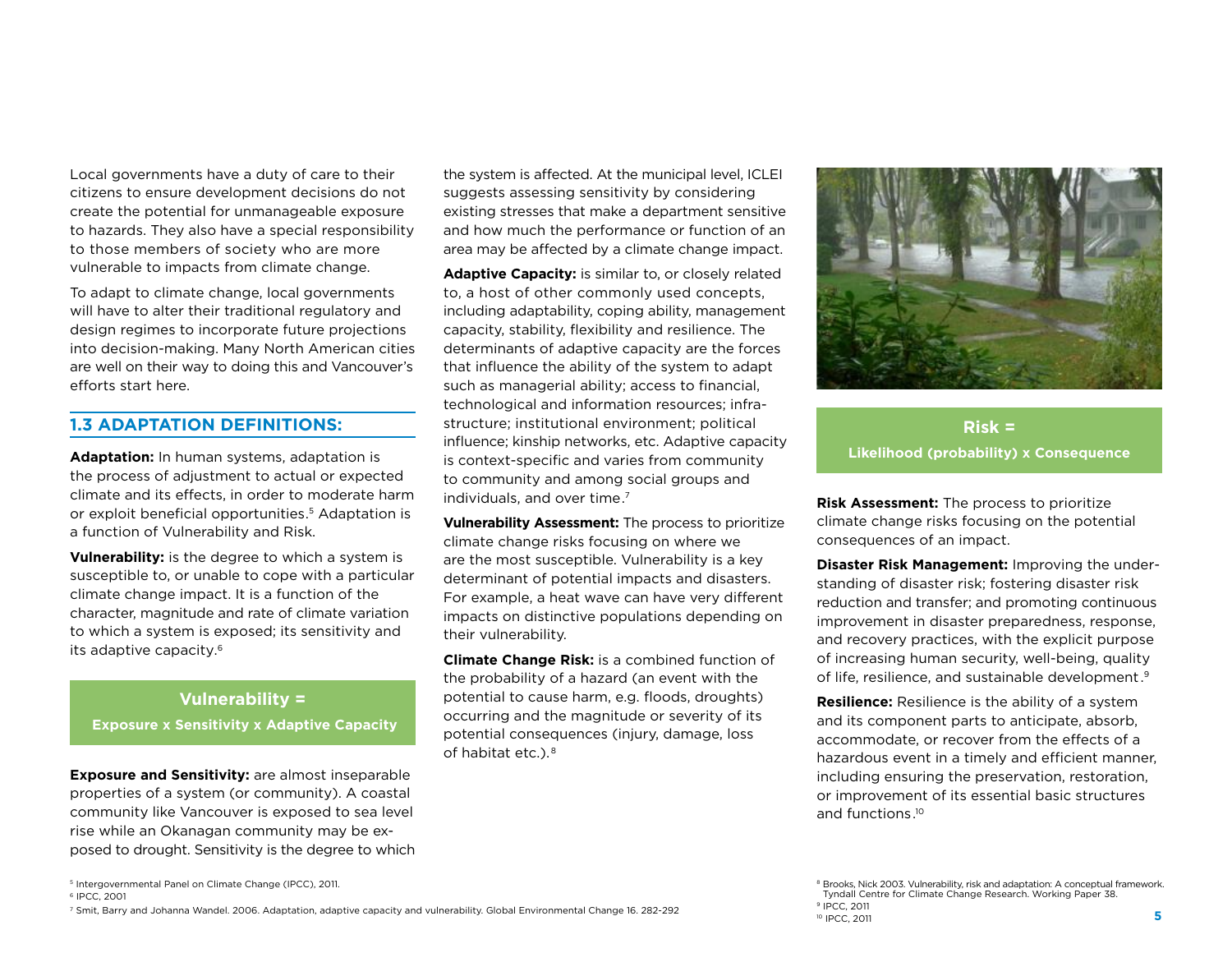### **Chapter 2 Methodology**

#### **2.1 Overview**

In 2008, ICLEI Canada, with support from Natural Resources Canada, embarked on a pilot project that guided three Canadian municipalities (Delta, BC; Greater Sudbury, ON and St. John's, NL) through an American adaptation process developed by ICLEI-USA and the University of Washington. The pilot project identified the needs of Canadian municipalities, the gaps in Canadian resources available to them and future steps for municipal adaptation planning. These lessons were integral in development of a Canadian-specific guidebook: ICLEI Canada's Changing Climate, Changing Communities: Guide and Workbook for Municipal Climate Adaptation.

As participants in the ICLEI Adaptation Initiative, Vancouver followed the five-milestone methodology outlined in the aforementioned guidebook. The purpose of the methodology is to convey a holistic, straightforward approach for municipalities to investigate climate change impacts and devise strategies for addressing these impacts.

There are generally two recognized approaches to adaptation planning: impact assessment and vulnerability assessment. Impact assessments are described as top down; working from the identification of anticipated impacts. Vulnerability assessments are bottom up; identifying areas where the community is sensitive and exposed to change. Both vulnerability and impact assessments can sit comfortably within a broad risk assessment framework –a systematic methodology to identify, assess, communicate and manage risks. The ICLEI milestones follow a risk assessment format.

The Five ICLEI Milestones are: Initiate, Research, Plan, Implement and Monitor/ Iterate. Figure 2 below outlines the main questions addressed in each milestone. Note that this Strategy is a result of Milestones one to three. Milestones 4 and 5 follow adoption of the Strategy.



Figure 2: ICLEI Adaptation Initiative Milestones

#### **2.2 The Adaptation Team:**

Deputy City Manager, Sadhu Johnston, played an important role as Adaptation Champion. He helped solidify awareness and commitment to adaptation planning within the organization and communicated our work to external stakeholders and partners. City Engineer, Peter Judd, our executive sponsor, was also integral as an avid supporter of preparing for the impacts of climate change and ensuring resilient infrastructure over time.

An inter-departmental working group on adaptation was established in 2008 when initial investigation was completed. The group was re-convened in 2011 to support work on the ICLEI adaptation process. The Adaptation Working Group completed many of the worksheets and tasks associated with the milestones and provided a link back to their respective departments. A sea level rise working group and adaptation steering committee were both established late in the planning process as the need arose. Many staff members were involved throughout the adaptation planning process from identifying impacts to prioritizing and reviewing actions.

> $\cdot$ I.C $\cdot$ L $\cdot$ E $\cdot$ I Local<br>Governments Local for Sustainability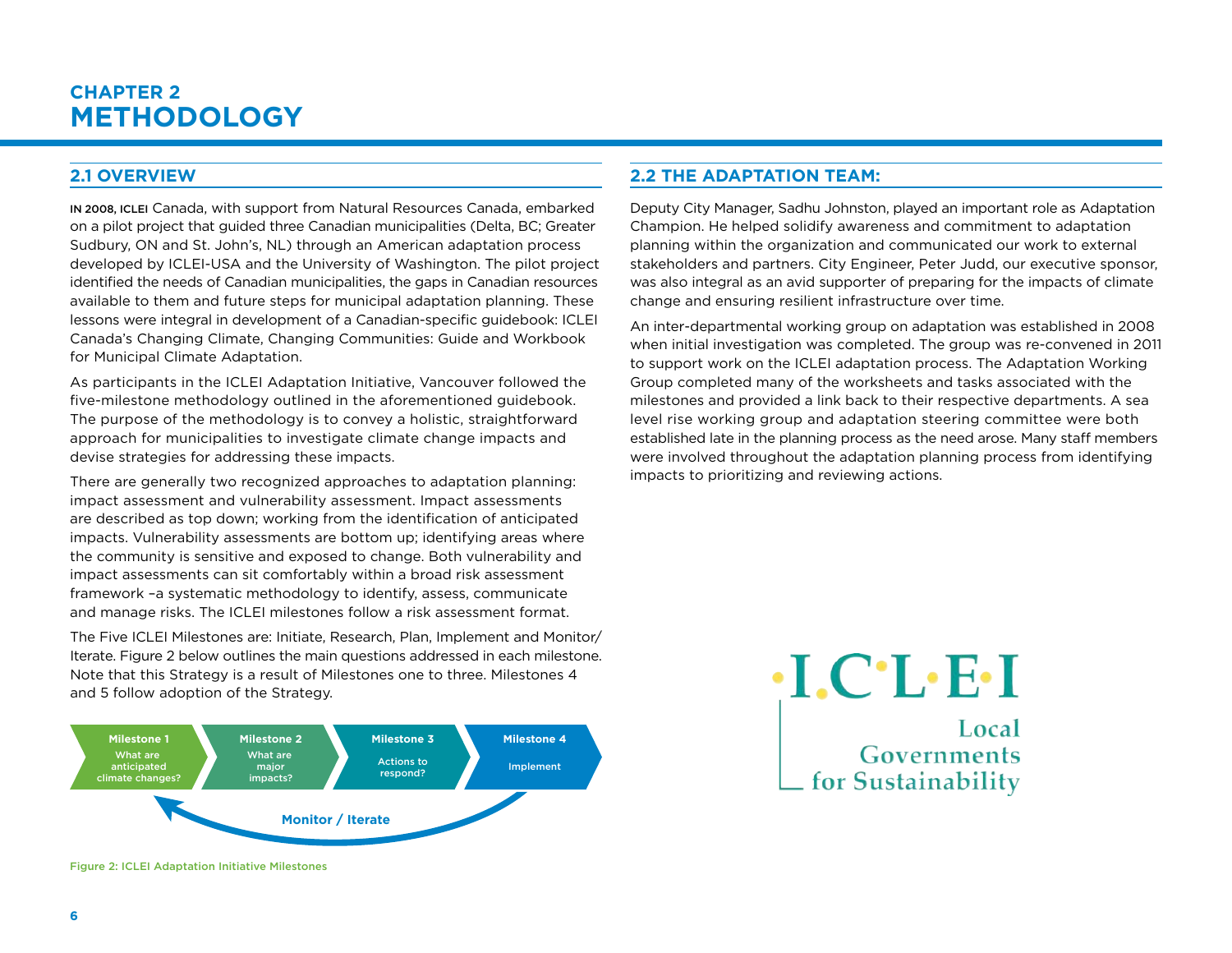#### **2.3 Vancouver Process**

Figure 3 below outlines the main actions carried out in the adaptation planning process.



Figure 3: The City of Vancouver's Adaptation Planning Process

In Milestone one, general managers from across the organization were interviewed to introduce them to the planning effort and garner their initial feedback on impacts and department specific actions. Research on anticipated changes to climate variables (rain, wind, temperature) was presented as a basis for impact identification by the GMs and subsequently by the working group. Milestone one also included a scan of existing policies, programs, plans and bylaws to identify existing adaptation actions and opportunities to include adaptation considerations.

Milestone two focused on the risk and vulnerability assessments which were completed by the working group (see section 2.4). Starting with over 80 identified impacts, the assessments prioritized the list to just over twenty key impacts. In collaboration with ICLEI and PCIC, the Georgia Basin Adaptation Initiative participants commissioned a study of regional climate science to support adaptation planning.

Identification and prioritization of adaptation actions dominated milestone three. Departmental workshops focused on brainstorming actions to respond to, or minimize the risk imposed by impacts affecting the department. Workshops included a mapping exercise to identify assets vulnerable to

sea level rise and voting to categorize actions from low hanging fruit to complex. In order to focus detail on appropriate actions, the working group evaluated all actions against a set of criteria (see section 2.5). Iterations of review ensured departments were involved throughout the process.

#### **2.4 Strategy Development**

The vulnerability and risk assessments were the primary tool used in Strategy development. The assessments focused this round of adaptation planning on those impacts that we are the most susceptible to, and that will have the greatest consequences. Please refer to Appendix B for more detailed information from the vulnerability and risk assessment.

#### **2.4.1 Vulnerability Assessment**

Vulnerability refers to the susceptibility of a given service area to harm arising from climate change impacts. It is a function of a department's sensitivity to climate change and its capacity to adapt to impacts with little to no cost or disruption. Medium and high vulnerability impacts are moved on to the risk assessment.

> **Vulnerability = Sensitivity x Adaptive Capacity**

#### **Sensitivity**

To conduct a sensitivity assessment, Vancouver's Adaptation Working Group looked at each identified impact and assessed how the functionality of the primary department would be affected if the impact were to occur. Vancouver decided to look at the sensitivity of the primary department between now and 2080. Sensitivity was ranked on a scale of 1 to 5.

#### **Adaptive Capacity**

Inherent to the analysis of adaptive capacity is the assumption that certain systems can accommodate changes in climate with minimal disruption or additional cost. Those systems which cannot accommodate changes have a low adaptive capacity.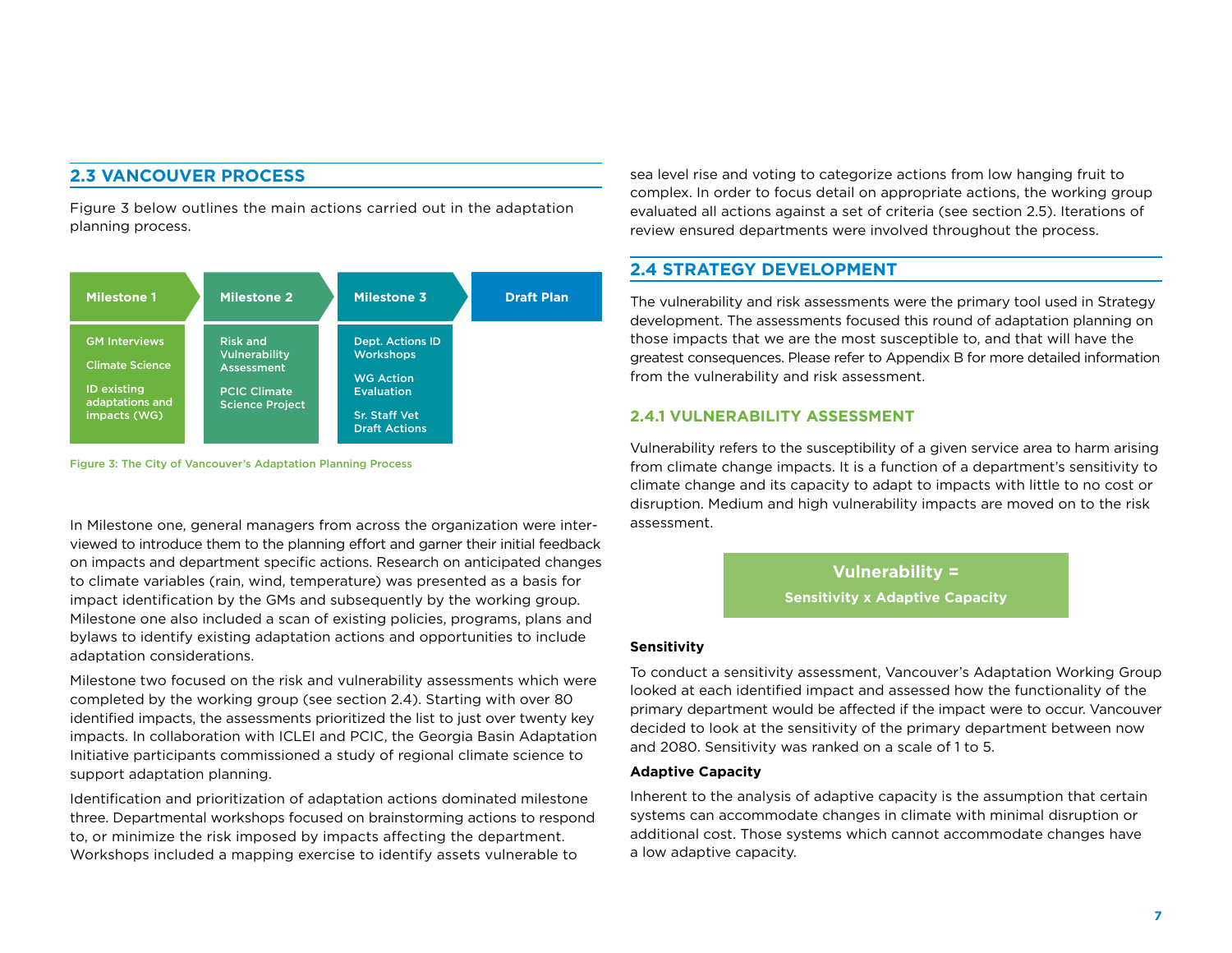In order to measure Vancouver's adaptive capacity, impacts were assessed based on the cost and amount of staff intervention that would be needed to adapt. Engineering was most frequently identified as having low adaptive capacity; a direct reflection of how built infrastructure is generally unable to accommodate major changes in climate without additional costs and potentially significant disruptions.

Given sensitivity and adaptive capacity, vulnerability is ranked as follows.



#### **2.4.2 Risk Assessment**

Risk is a function of the likelihood and consequence of an impact where likelihood refers to the probability of the projected impact occurring, and consequence refers to the known or estimated effects (economic, ecological, social or legal) of a particular impact.



#### **Likelihood**

To determine the likelihood, Vancouver characterized the impact as a single event (windstorm) or a recurring event (increasing annual rainfall). A likelihood rating from 1 to 5 was then assigned where 1 is "rare" and 5 is "almost certain".

#### **Consequence**

The second step of a risk assessment is to evaluate the consequence of an impact. Using a relatively common risk assessment matrix, Vancouver looked at how the impacts would affect five areas: public safety, local economy and growth, community and lifestyle, environment and sustainability, and public administration. Matrix ratings ranged from 1 (negligible) to 5 (catastrophic). The sum of all the consequence values was then totalled to give the impact an overall consequence rating.

Consequence and likelihood are then multiplied to obtain a risk rating on the following scale.



Figure 5: Risk assessment ranking scale

#### **2.5 Evaluation of Adaptation Actions**

Workshops were held with staff across the organization to brainstorm actions to prepare for, or reduce risks from, the prioritized impacts. Workshop participants then reviewed a consolidated list of potential actions before the working group evaluated them. Criteria from the Canadian Communities' Guidebook for Adaptation to Climate Change were used to rank the actions. The criteria and ranking descriptions are listed in Table 1.

Actions with low scores were discussed and most often discarded. Others were ranked into the following categories: "must do", "monitor" or "investigate further". Must do actions are those that have a high benefit to cost ratio and those with a short time horizon until impacts are likely to be observed. In consultation with staff, must do actions were further prioritized by date of the capital planning cycle they will be implemented by. Actions that are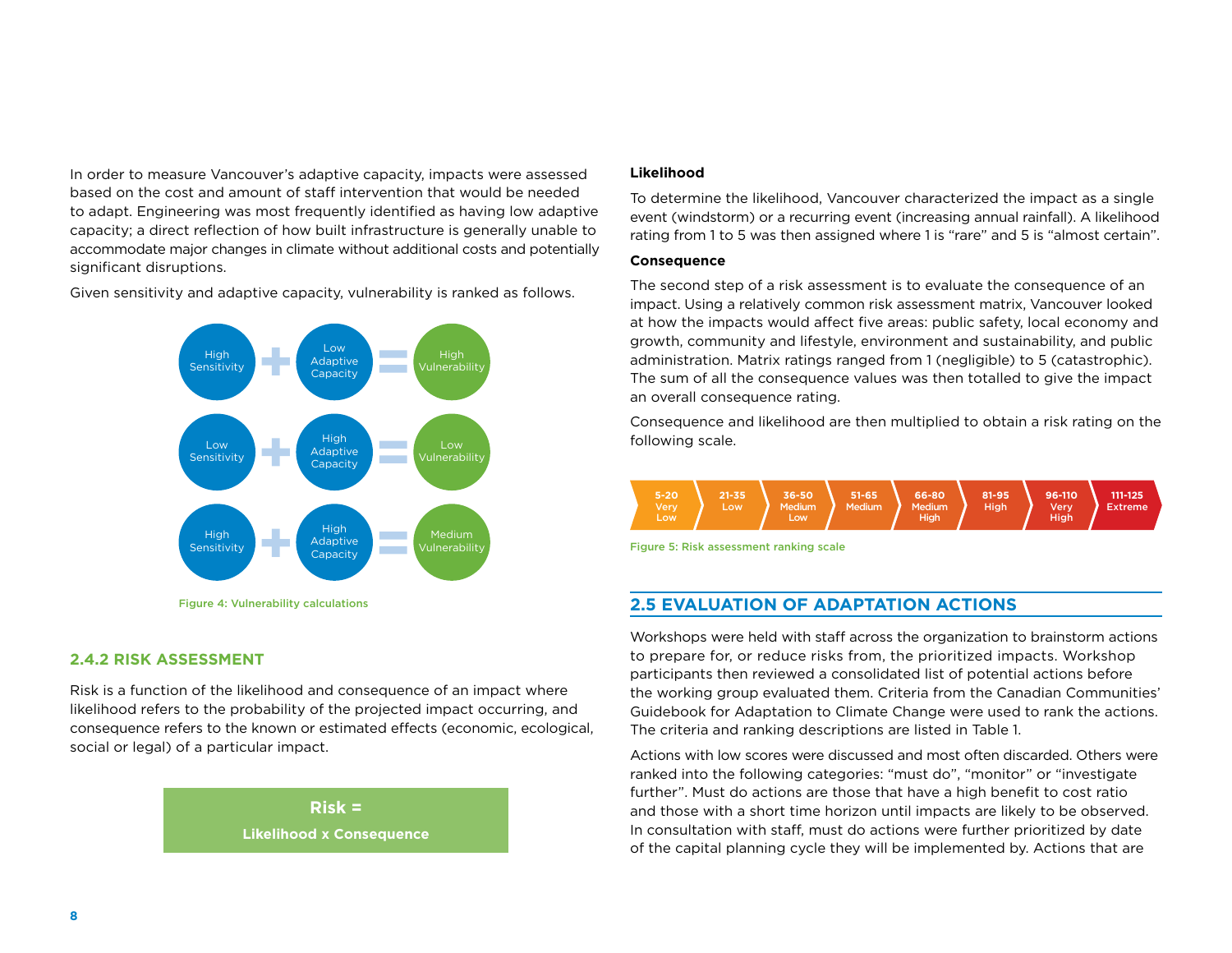tagged as "monitor" are actions that have good benefit to cost ratio but given long timelines until anticipated impacts, it makes sense to wait to implement these actions until certain thresholds of climate change are observed. Lastly, "investigate further" are actions where the benefit to cost ratio is unclear and more consideration is required.

#### **MUST DO**

Actions relating to climate impacts already being observed or that have a life safety component and actions with a high benefit to cost ratio.

#### **MONITOR**

Actions relating to impacts that will be observed in the long term and that have a high benefit to cost ratio. Actions will be implemented when specific climate thresholds are surpassed or changes observed.

#### **INVESTIGATE**

Actions relating to impacts that will be observed in the long term and where the cost-benefit ratio is unknown.

Figure 6: Categories used to prioritize adaptation actions

#### **Table 1: Adaptation action evaluation criteria**

| <b>Category</b>                       | <b>Criteria</b>           | 1 (low)                                                                                   | 2 (medium)                                                                   | 3 (high)                                                                                      |
|---------------------------------------|---------------------------|-------------------------------------------------------------------------------------------|------------------------------------------------------------------------------|-----------------------------------------------------------------------------------------------|
|                                       | Mitigation<br>co-benefits | Result in increased<br><b>GHG</b> emissions                                               | Would not affect<br><b>GHG</b> emissions                                     | Would reduce<br>greenhouse gas<br>emissions                                                   |
| <b>Sustainability</b>                 | Equity                    | Benefits to few<br>people                                                                 | Benefits to many<br>people                                                   | Significant<br>benefits to many<br>people                                                     |
|                                       | Implemen-<br>tation Cost  | Cost is high<br>relative to cost of<br>inaction                                           | Cost is moderate<br>relative to cost of<br>inaction                          | Cost is low relative<br>to cost of inaction                                                   |
| <b>Effectiveness</b>                  | Robustness                | Effective for a<br>narrow range of<br>plausible future<br>scenarios                       | Effective across<br>many plausible<br>future scenarios                       | Effective across<br>a wide range of<br>plausible future<br>scenarios                          |
| <b>Risk and</b><br><b>Uncertainty</b> | Urgency                   | Risks are likely<br>to occur in the<br>longer term                                        | Impacts are likely<br>in the near to mid<br>term                             | Impacts are<br>already occurring                                                              |
|                                       | Ancillary<br>benefits     | Will contribute<br>little if not at all<br>to other City goals<br>and programs            | Will contribute<br>somewhat to other<br>City goals and<br>programs           | Will contribute<br>significantly to<br>other City goals<br>and programs                       |
| Opportunity                           | No Regret                 | Will have little<br>or no benefit if<br>climate change<br>impacts do not<br>occur         | Will have some<br>benefits regardless<br>of actual climate<br>change impacts | Will result in sig-<br>nificant benefits<br>regardless of<br>actual climate<br>change impacts |
|                                       | Window of<br>Opportunity  | There is no<br>window currently                                                           | A window of<br>opportunity could<br>be created                               | A window of<br>opportunity exists<br>to implement                                             |
|                                       | Funding<br>Sources        | <b>External funding</b><br>sources are<br>required but<br>have not been<br>identified     | External funding<br>sources are<br>required and<br>likely to be<br>secured   | Funding is<br>available<br>externally or<br>internally                                        |
| <b>Implementation</b>                 | Institutional             | Implementation<br>requires coordi-<br>nation with, or<br>action by other<br>jurisdictions | Implementation<br>requires external<br>approval                              | Implementation<br>is within local<br>control                                                  |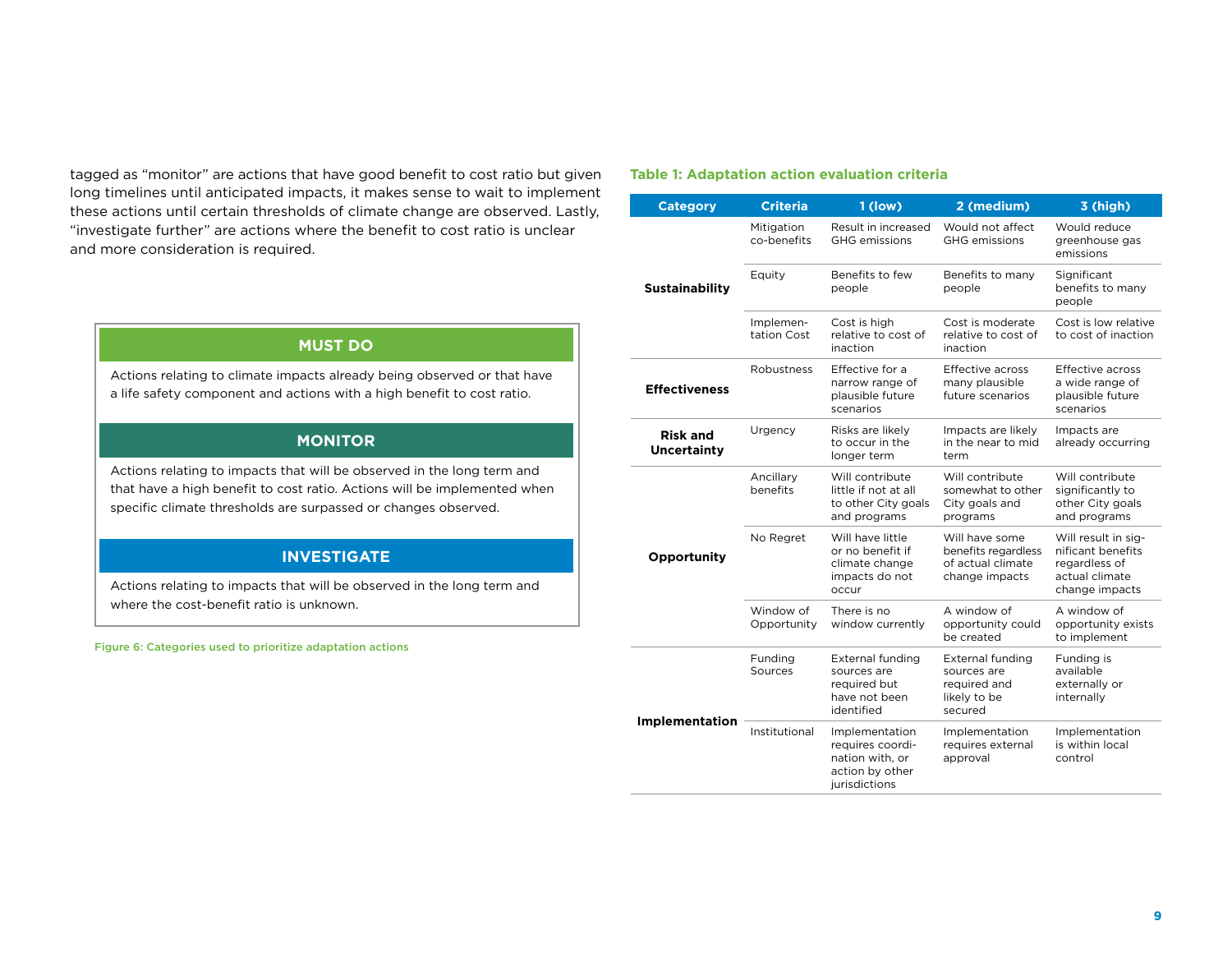### **Chapter 3 Climate Change Science**

Our climate includes natural year-to-year fluctuations such as El Niño/La Niña and decadal cycles such as the Pacific Decadal Oscillation. Climate change is the trend information that remains once the fluctuations of these natural cycles is removed. Historical observations reveal the trends while global and regional climate models provide insight into anticipated future climate.

Climate is expected to change both in terms of annual and seasonal averages and in the frequency, intensity, duration and timing of extreme events. In B.C, 2011 was 0.51°C warmer than 1951-1980 average values, and was ranked the ninth warmest year since 1880, with nine of the ten warmest years on record occurring since year 2000.<sup>11</sup> In terms of extreme events, a 3-hour heavy rainfall event that occurred on average once every 25 years in the past is projected to occur five and a half times more frequently by 2050.

#### **3.1 Global Climate Change**

The Intergovernmental Panel on Climate Change released its first Special Report on Managing the Risks of Extreme Events and Disasters to Advance Climate Change Adaptation (SREX) on March 28th, 2012. The following are conclusions from the report.

• Warming of the climate system is unequivocal, as is now evident from observations of increases in global average air and ocean temperatures, widespread melting of snow and ice and rising global average sea level.

- There is high agreement and much evidence that with current climate change mitigation policies and related sustainable development practices, global GHG emissions will continue to grow over the next few decades.
- Observational evidence from all continents and most oceans shows that many natural systems are being affected by regional climate changes, particularly temperature increases.

The IPCC rates the likelihood of projected trends for the 21st century as follows:

- Virtually certain (>99% likelihood) that decreases in frequency and magnitude of cold extremes will occur.
- 1 in 20 year extreme daily temperature (exceeded once between 1981 and 2000) is likely (>66% likelihood) to become a 1 in 2 or 1 in 5 year event.
- Very likely (>90% likelihood) that mean sea level rise will contribute to upward trends in extreme coastal high water levels in the future.
- Likely that the frequency of heavy precipitation or the proportion of total rainfall from heavy events will increase.
- 1 in 20 year annual maximum daily precipitation amount is likely to become a 1 in 5 to 1 in 15 year event by the end of the century.

#### **3.2 Regional and Local Climate Change**

#### **3.2.1 Overview**

The Pacific Climate Impacts Consortium (PCIC) at the University of Victoria completed a study of regional projections for all Georgia Basin ICLEI Adaptation Initiative participants. Basic data from the study are included in this chapter with more detail available in the full report. A general study finding was that projected change by the 2050s appears modest while by the 2080s projected change describes a future climate that is almost unrecognizable in comparison to historical climate.



<sup>11</sup> Pacific Climate Impacts Consortium and IPCC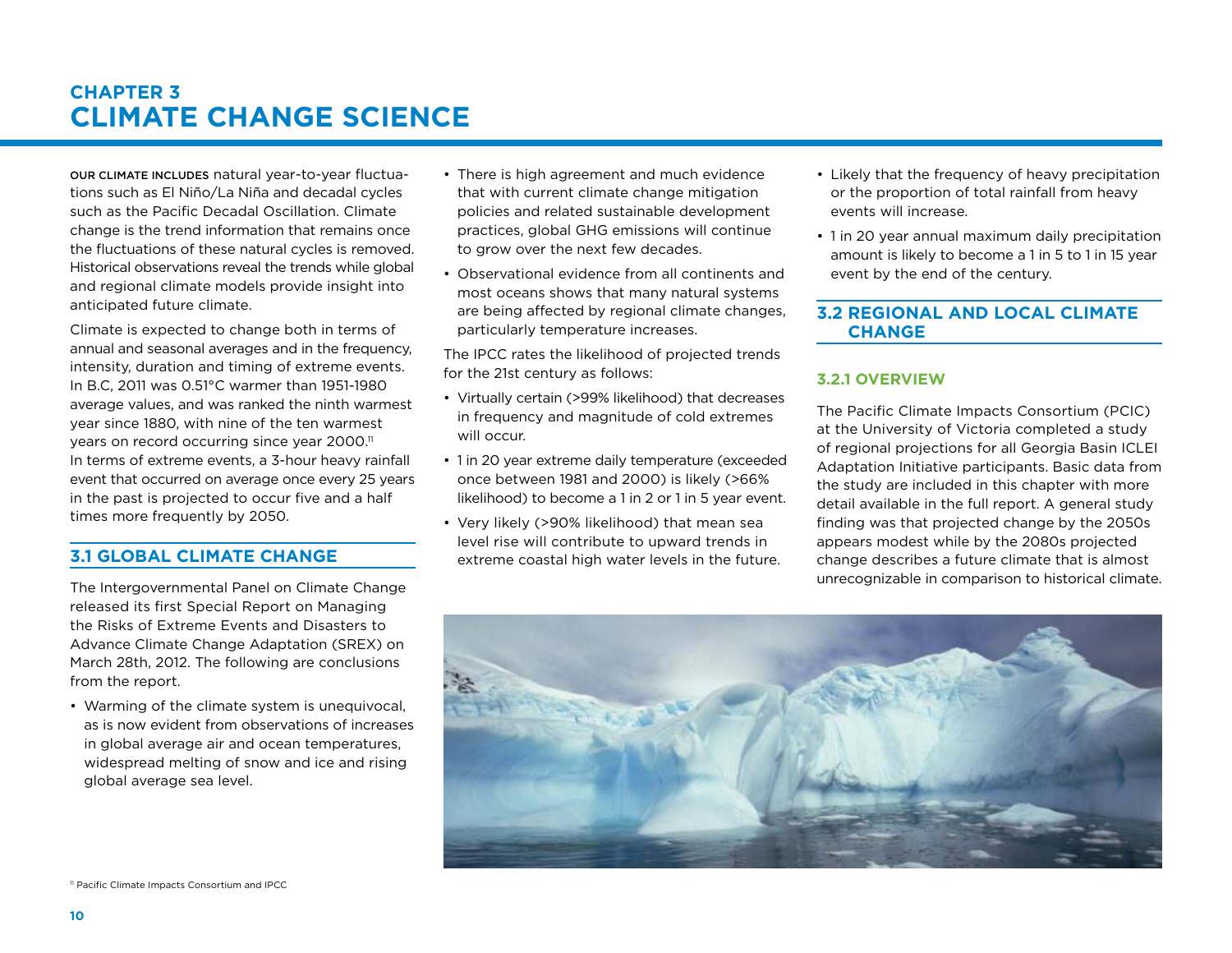#### **Table 2: Snapshot of projected changes in climate for Vancouver**

| <b>Climate Variable</b> | <b>Summary of Change</b>                                                 | <b>Snapshot of Anticipated Changes</b>                                                                                                                                                                                           |
|-------------------------|--------------------------------------------------------------------------|----------------------------------------------------------------------------------------------------------------------------------------------------------------------------------------------------------------------------------|
|                         |                                                                          | Averages $^{\text{A}}$<br>Increase of 6% and 9% in winter and decrease of 15% and 14% in the<br>summer by the 2050s and 2080s respectively.                                                                                      |
|                         | Increase in average                                                      | Wet days B, C<br>By the 2050s, precipitation during extremely wet days is expected<br>to increase 28% relative to the baseline period (1971-2000).                                                                               |
|                         | annual precipitation<br>with a decrease in<br>the summer.                | Extreme events <sup>c</sup><br>By the 2050s, a daily rainfall event that occurred once every 25<br>years in the past is expected to occur almost 2.5 times as frequently.                                                        |
|                         |                                                                          | <b>Averages</b> <sup>A</sup><br>Annual increase of 1.7°C by the 2050s and 2.7°C by the 2080s.                                                                                                                                    |
|                         | Increase in average                                                      | <b>Warm days</b><br>Summer days above approx. 24°C are projected to occur more than<br>twice as frequently in the 2050s than during the baseline period<br>1971-2000.                                                            |
|                         | annual temperature<br>with most notable<br>change in night-time<br>lows. | <b>Extreme events</b><br>In the 2050s, an extreme heat event that occurred once every 25<br>years in the past is expected to occur over 3 times as frequently.                                                                   |
|                         |                                                                          | <b>Averages</b><br>The Province of B.C. recommends using 0.5m global mean sea level<br>increase to 2050, 1.0m to 2100 and 2.0m to 2200. There is a wide<br>range of projections for sea level rise by 2100 from 45cm to over 2m. |
|                         | <b>Rising Seas</b>                                                       | <b>Extreme events</b><br>Sea level rise will cause problems when experienced together with<br>storm surge. Detailed storm surge projections are not available.                                                                   |
|                         |                                                                          | An increase in extreme events is projected including windstorms<br>and heavy rainfall.                                                                                                                                           |

The following climate variables were modelled by PCIC for the region. They are all described against a 1961-1990 baseline unless otherwise stated.

**Precipitation as Snow:** Vancouver's drinking water comes from mountain reservoirs and the snowpack melt and rainfall that supply them. April 1 snowpack has decreased on average by 25% in BC over the past 50 years with some sites experiencing a 50% reduction.<sup>12</sup>

Precipitation as snow is projected to decrease in the areas of Metro Vancouver that are important for water supply. Reductions will be evident by the 2050s and precipitation as snow is projected almost to disappear by 2080.

**Growing Degree Days:** Growing degree days (GDD) are an important indicator of opportunities for agriculture but may also increase the risk of invasive species spread. They are determined by the accumulation of degrees over 5°C per day. Annual GDDs are a sum of degrees accumulated this way for each day of the year. Regionally, modeled GDDs are projected to increase by approximately one to two thirds in the 2050s and to as much as double by the 2080s from a baseline of approximately 1700 degree days.

**Annual Heating and Cooling degree days:** Heating and cooling degree days are useful indicators of energy demands required for heating and cooling. HVAC systems, general building design, district energy systems and other energy infrastructure all rely on this information. An approximate 25% and 35% reduction by the 2050s and 2080s respectively in heating degree-days signals a significant reduction in cold season energy requirements.

```
A Average change based on 30 Global Climate Model projections. For range of uncertainty around the average see www.Plan2Adapt.ca
```
B With precipitation above the 99th percentile of wet days in the past.

 $\textdegree$  Average change based on eight regional climate model projections.

<sup>12</sup> http://pacificclimate.org/sites/default/files/publications/Rodenhuis.<br>ClimateOverview.Mar2009.pdf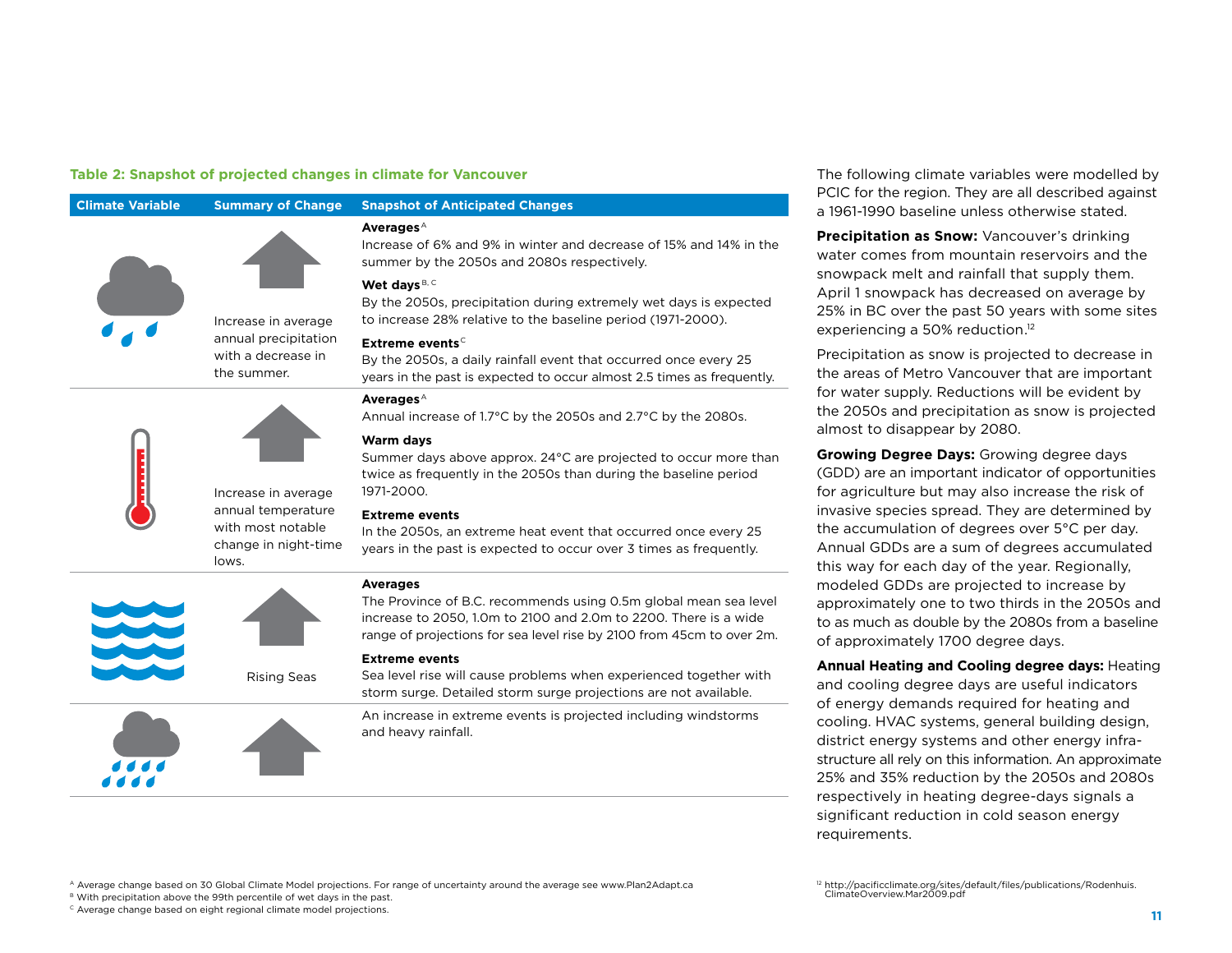As temperatures climb, cooling degree days increase. From a historical baseline of only 55 cooling degree-days annually in Metro Vancouver, projected increases range from at least double by the 2050s to as much as a factor of 10 increase by the 2080s. Alternatives to vast application of air conditioning will need promotion in order to avoid adaptation that increases greenhouse gas emissions.

**Summer day-time high temps:** Projected increases in summer day-time high temperatures indicate a summer climate by the 2050s between that of present-day Seattle and San Diego.

**Frost Free Period:** Freeze-thaw can be hard on vegetation and infrastructure alike. The frost free period in the urban parts of the study area are already quite high with the majority of the year (roughly 200 days/year) frost free on average during the 1961-1990 period. Projections indicate a new normal by the 2080s of virtually frost free conditions.

**Fraser River Hydrology:** The portion of the Fraser contiguous with Vancouver is tidally dominated. Nevertheless, changes in runoff timing and the seasonal distribution of runoff could have implications for water availability and habitat. By the 2050s winter and spring flows are projected to increase by 56% to 85% and 37% to 56% respectively and summer flow to decrease by 13% to 23% for the Fraser- Hope hydrometric station. The mean annual peak flow is projected to occur about 10 days earlier.13

#### **3.2.2 Extremes:**

The head of climate monitoring and attribution at the U.K's Hadley centre for Climate Change, explains that for every 1 degree Celsius rise in temperature, the amount of moisture that the atmosphere can contain rises by 7% or more. "The upshot is that overall rainfall increases only 2% to 3% per degree of warming, where extreme rainfall increases 6% to 7%".<sup>14</sup> In basic terms, this is due to the large-scale energy balance of the planet. With extra moisture in the atmosphere, when precipitation does occur, it's more likely to be in bigger events.

Current observations support an increase in storm intensity. Toronto recently initiated a program to improve storm drains after experiencing eight extreme storms (more than 1 in 25 year intensity) between 1986 and 2006. The Insurance Bureau of Canada states that severe storm-related water damage has doubled since 1992 to 44% of claims.15

PCIC used eight Regional Climate Models (RCMs) to project changes in extremes. The projected change from the 1971-2000 baseline period is projected for the 2050s (2041-2070) in all cases. In the case of warm days (Table 3, first row), the ratio can be interpreted as warm days occurring 2.2 times as frequently by the 2050s.

Extreme precipitation is projected to increase for all the precipitation indices. The percent of annual total precipitation that falls during events that are larger than the 95th percentile of events in the past is projected to increase by about 21% on average (Table 3, row 2). Percent of annual total precipitation falling during events larger than the 99th percentile of past events is projected to increase by 28% on average (Table 3, row3).

#### **Table 3: Summary of projected annual changes in 2050 from the 1971-2000 baseline for all eight RCM runs and all months except for warm days which are given for summer and heaviest precipitation days indicated for September.**

| <b>Index</b>                                                                                                                    | <b>Units</b> | <b>Min</b> | <b>Average</b> | <b>Max</b> |
|---------------------------------------------------------------------------------------------------------------------------------|--------------|------------|----------------|------------|
| Warm Days: 90th percentile<br>temperatures for each day of the<br>year relative to the baseline.                                | Ratio        | 1.8        | 2.2            | 3.0        |
| Very wet day precipitation:<br>95th percentile of all rain days.                                                                | % change     | 2          | 21             | 43         |
| Extremely wet day precipitation:<br>99th percentile of all rain days.                                                           | % change     | $-23$      | 28             | 92         |
| Heaviest precipitation day in<br>September: average of max. precip.<br>on a September day averaged over<br>the baseline period. | % change     | $-10$      | 25%            | 47%        |

#### **3.2.3 Return Periods:**

RCM Projections were also used to provide an estimate of how return periods are expected to change by 2050. A return period (or recurrence interval) is an estimate of the interval of time between events (earthquakes, floods) of a certain intensity of size. The table below shows the ratio of future to past return periods. For example, the median value of 5.8 for the

<sup>&</sup>lt;sup>13</sup> (PCIC Update Vol V Number 3. Spring 2012). 14 Carey, John. June 28, 2011. Storm Warnings: Extreme Weather is a product of Climate Change. Scienftific American. 15 (PICS newsletter Nov. 29)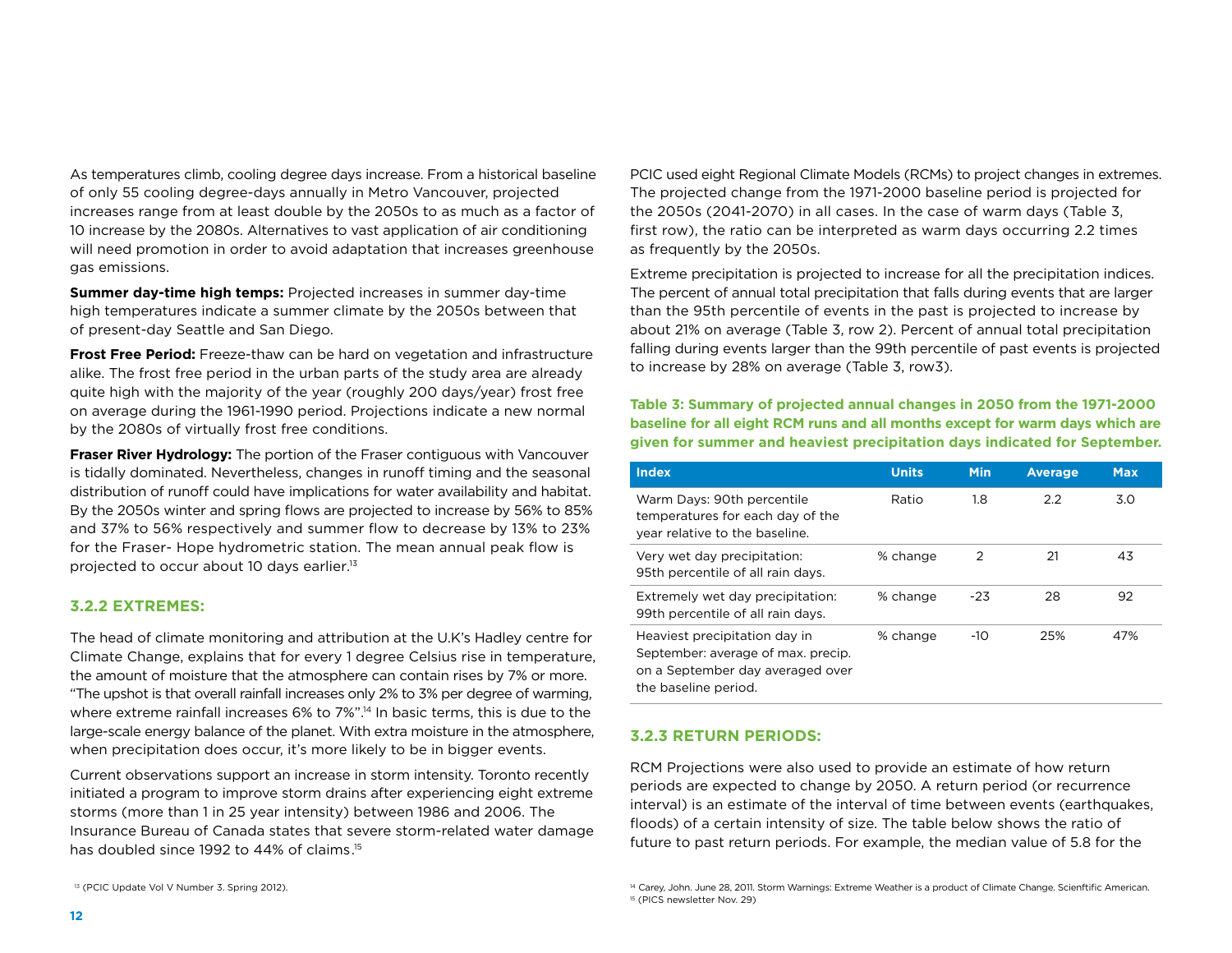25th return period for 3 hourly precipitation (highlighted) indicates that an event that occurred every 25 years during the past (4% chance of occurring each year) is expected to occur almost six times more frequently by 2050.

In Metro Vancouver, 5-, 10-, and 25- year return period daytime high hot events are projected to occur 2.4, 2.8, and 3.2 times as often, respectively. Return periods for wet events are projected to occur 1.6, 1.9, and 2.5 times as often, respectively.

#### **Table 4: Return period projections (regional median)**

| <b>Variable</b> | <b>Period</b>    | 5   | 10 <sub>o</sub> | 25     |
|-----------------|------------------|-----|-----------------|--------|
| Daily           | Lower bound      | 0.3 | O.1             | $<$ .1 |
| Temperature     | Projected change | 2.4 | 2.8             | 3.2    |
|                 | Upper bound      | 2.5 | 3.06            | 4.3    |
| Daily           | Lower bound      | 0.7 | 0.4             | O.1    |
| Precipitation   | Projected change | 1.6 | 1.9             | 2.5    |
|                 | Upper bound      | 1.7 | 2.2             | 3.1    |
| 3-hourly        | Lower bound      | 0.7 | 0.4             | 0.2    |
| Precipitation   | Projected change | 2.5 | 3.5             | 5.5    |
|                 | Upper bound      | 2.6 | 3.6             | 5.8    |
| 3-hourly        | Lower bound      | O.2 | O.1             | $<$ .1 |
| Wind Speed      | Projected change | 0.8 | O.9             | 1.1    |
|                 | Upper bound      | 1.9 | 2.4             | 3.3    |

#### **3.2.4 Sea Level Rise**

Sea level rise is a direct impact of climate change that is caused when warmer temperatures trigger both melting of continental glaciers and ice caps and the thermal expansion of oceans. At the regional and local scale, sea level will also be affected by local ocean and weather characteristics such as salinity, wind and currents, and by the vertical movement of the land due to geological processes (subsidence and uplift).

During the last century sea level rose by almost 8" (20 cm). What is most notable is that the rate of rise is increasing rapidly, almost doubling in the last three decades.<sup>16</sup> Based on present and expected increases in emissions in the near future, sea levels are expected to rise at accelerating rates into the next century. Close monitoring and measurement over the last fifteen years has shown that the present trend is close to, or above, the upper envelope of global scenarios.

Projections for sea level cover a range, with greater weighting in the middle, as in most probability curves. Moderate projections for global average sea level rise this century are approximately 3 feet (1 m), but a few recent papers have raised the upper limit to 6 feet (2 m). Such forecasts are regularly revised and have generally moved upward over the last decade as the extent of melting in Greenland and Antarctica increased.17 Jurisdictions around the world are using various sea level rise figures in planning to the end of the 21st century. The New Zealand Ministry of Environment is suggesting a 0.8m increase in areas where impacts will have high consequences. The U.S Army Corps uses 1m and 1.5m for low and high scenarios respectively; the Delta Committee of the Netherlands uses a range from 0.55m to 1.2m and the Lowe Study for the U.K released 2.5m as the upper limit of scenarios by 2100.

In May, 2011 the BC Ministry of Environment released draft guidelines providing sea level rise figures for use in evaluation of existing dikes, flood-proofing requirements and long term land use and planning issues. In formulating the guidelines, the Province created a sea level change envelope reflecting the ranges of the most recent peer reviewed scientific projections. They chose a median curve as the basis for defining policy in BC that translates to the figures in table 5 below.

#### **Table 5: BC Ministry of Environment sea level rise planning figures**

| <b>Development Timeframe</b> | <b>Global increase in</b><br>mean sea level | <b>Regional SLR</b>                          |
|------------------------------|---------------------------------------------|----------------------------------------------|
| Lifespan to Year 2050        | 0.5 <sub>m</sub>                            |                                              |
| Lifespan to Year 2100        | 1.0 <sub>m</sub>                            | To be developed on a<br>site specific basis. |
| Lifespan to Year 2200        | 2.0 m                                       |                                              |

<sup>16</sup> Englander, John. 2010. Sea Level Rise and Coastal Property: Potential Impacts on Values This Decade. www.johnenglander.net

<sup>17</sup> Same as above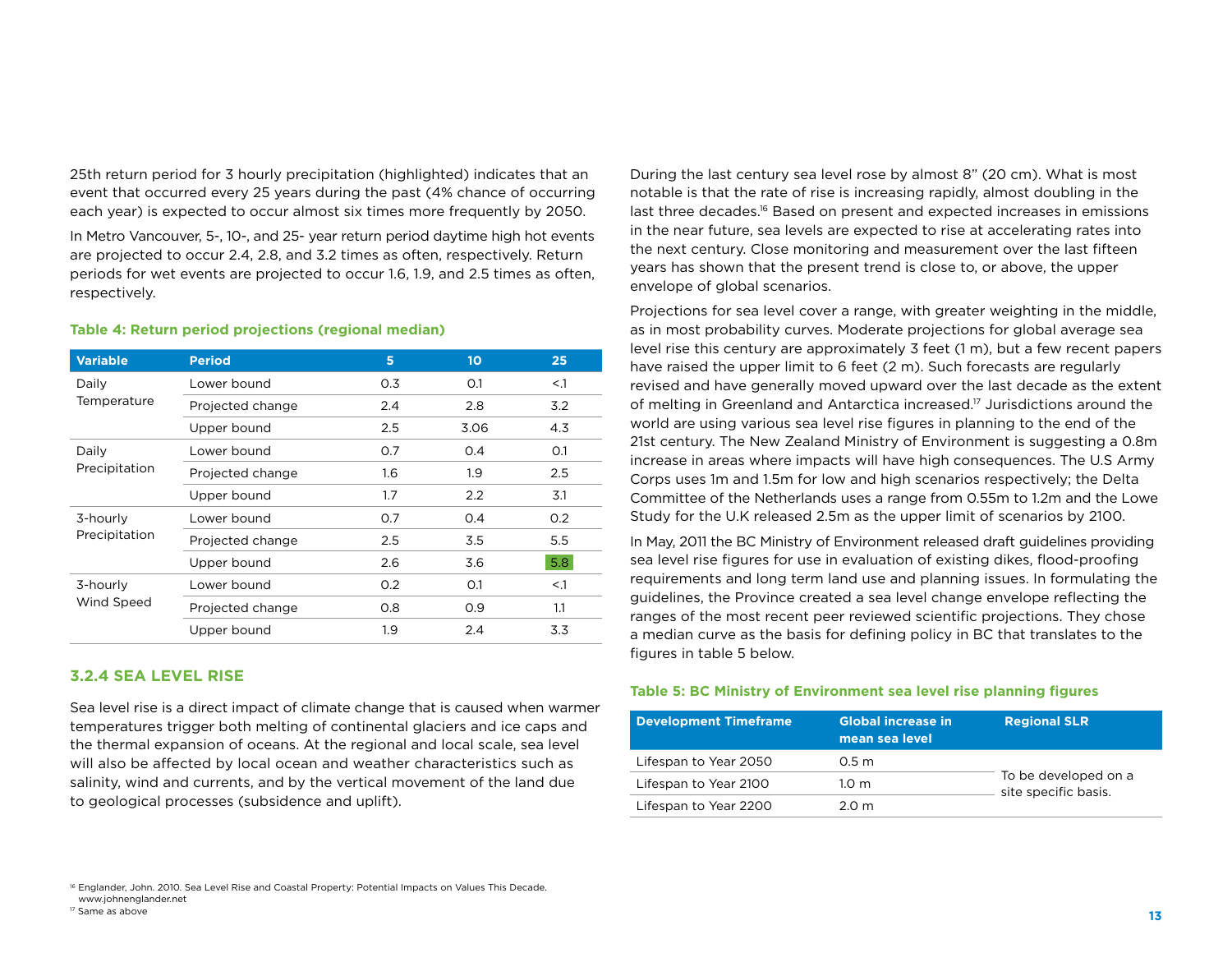### CHAPTER 4 Impacts and Issues

Anticipated changes to climate variables, as described in Chapter 3, will cause impacts felt across City departments. An example of a climate change impact is increased street flooding caused by increases in intensity and duration of rainfall. Impacts share common overarching themes that are briefly discussed in this chapter to help decision-makers, working on these policy areas, identify climate risks and opportunities.

#### 4.1 **Impacts**

From Chapter 3, the most relevant climate change impacts Vancouver will experience are:

- Flooding and/or inundation due to sea level rise;
- Overland flooding due to increased frequency and intensity of precipitation;
- Damage from increased frequency and intensity of wind and rain storms; and
- Health impacts from more days of extreme warm temperatures and heat waves.

Overall changes in climate trends such as warmer, drier summers and more extreme events will also cause impacts. See table 6 for all the prioritized impacts.

Several Vancouver characteristics standout as significant vulnerabilities to climate change which in turn drive adaptation priorities.

• Lower income households; the homeless and those housed in poor quality housing are particularly vulnerable to climate change and natural hazards due to where they live within cities, the lack of reliable basic services, and their shortage of resources to deal with disruption.

• Low-lying coastal and Fraser-fronting areas include significant infrastructure, neighbourhoods, ecosystems and are central to Vancouver's aesthetic and amenity-centred charm.

Table 6 summarizes the impacts that were prioritized through the vulnerability and risk assessments. Impacts are organized by the expected climate change (high level impact in the case of sea level rise). The general changes category includes impacts felt from a collection of the other climate changes.

#### 4.2 **Cross-cutting Issues**

The following discussion briefly touches on the issues common to many climate change impacts, highlighting focus areas for adaptation planning.

#### 4.2.1 **Infrastructure**

Infrastructure assets provide a significant opportunity for adaptation. They have long operational lifetimes, meaning they will be exposed to both current and future climate. Infrastructure in Canada is relatively vulnerable to climate change as it is aging and over-used with population and development pressures increasing associated expectations for service.

Weathering of infrastructure can occur via biological (mould), chemical (corrosion), thermal (freezethaw) or mechanical agents (wind-driven rain); all of which will be affected by climate change. Damage to infrastructure from extreme weather events tends to increase dramatically above critical thresholds. Environment Canada reported that a 25% increase in peak wind gust can generate a 650% increase in building damage claims.<sup>18</sup>



Aside from direct changes to weather conditions, climate change will also affect patterns of supply and consumer demand. For example, higher summer temperatures may increase demand for transportation to beaches and mountains, while increased severe weather may affect supply chains and resources that infrastructure and repair companies rely on.

Maladapted infrastructure will have indirect impacts in the way of asset management costs, insurance claims and negative effects on reputation. A Vancouver rainstorm in 2010 resulted in 173 filed claims with the City and a 2005 rainstorm in Toronto ranks as the second largest insurance payout in Canadian history. An Ontario-specific study predicted the following increases in insured losses due to rainfall related water damage: 13%, 20% and 30% for the 2020s, 2050s and 2080s respectively.19

<sup>18</sup> Auld, Heather and MacIver, Don. 2007. Changing Weather Patterns, Uncertainty and Infrastructure Risks: Emerging Adaptation Requirements. Environment Canada. <sup>19</sup> Cheng et al. 2012. Climate Change and Heavy Rainfall-Related Water Damage Insurance Claims and Losses in Ontario, Canada. Journal of Water Resource and Protection, 2012, 4, 49-62.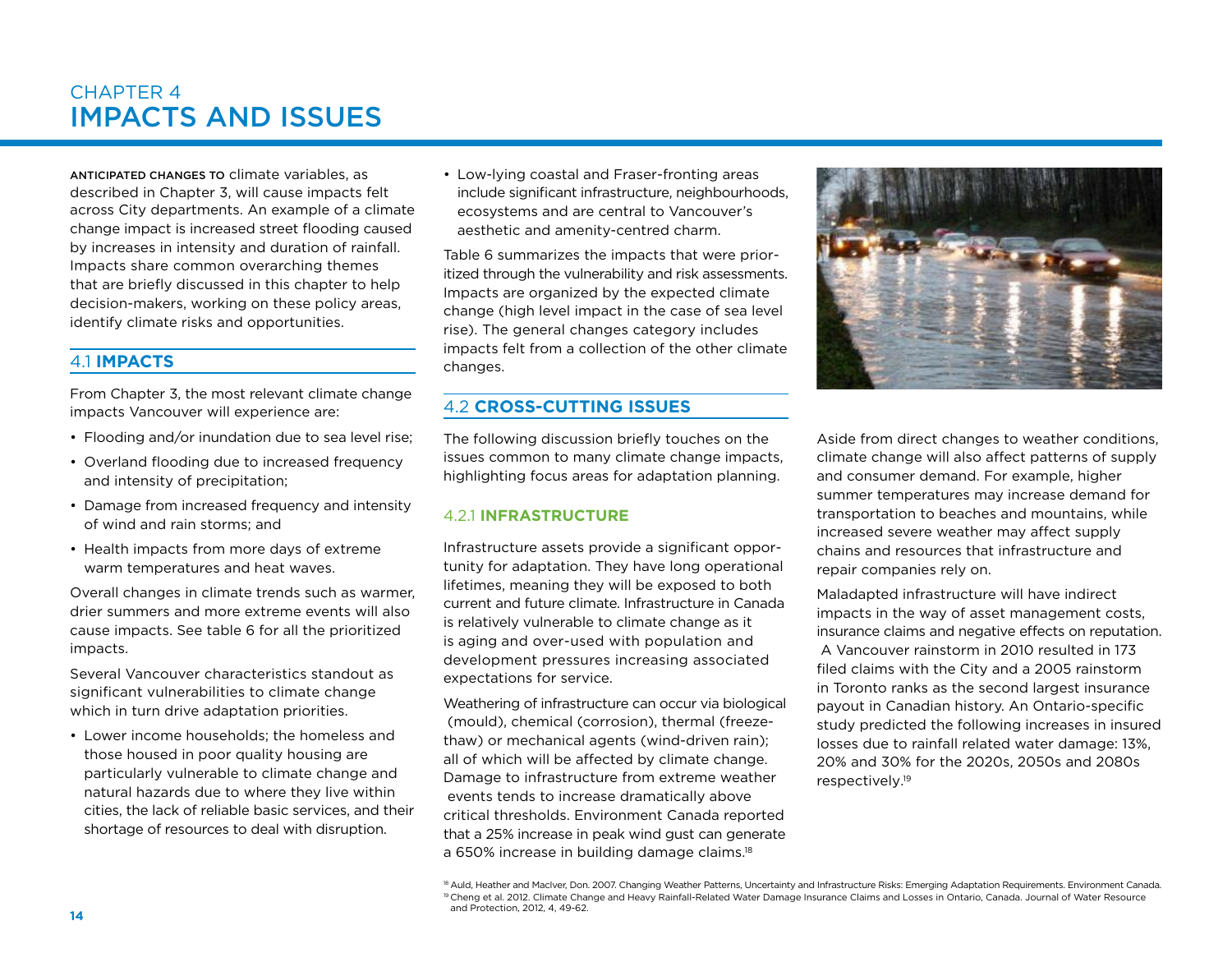| 1.0              | Increase in intensity and frequency of heavy rain events                                                                                                                                       |
|------------------|------------------------------------------------------------------------------------------------------------------------------------------------------------------------------------------------|
| 1.1              | Increased surface water flooding from ponding of rainfall in low lying areas or heavy rainfall overcoming<br>the capacity of the drainage system.                                              |
| $1.2\,$          | Increase in number of combined sewer overflows.                                                                                                                                                |
| $1.3\phantom{0}$ | Increases in sewer back-ups in combined sewer areas due to high rainfall volume in sewer system.                                                                                               |
| 1.4              | Increase in landslide risk affecting public infrastructure and private property.                                                                                                               |
| 2.0              | <b>Sea Level Rise</b>                                                                                                                                                                          |
| 2.1              | Increased flooding and storm surge damage along the coast and Fraser River as sea levels rise and storms<br>are more frequent.                                                                 |
| 2.2              | Increased damage to coastline structures from storm surge, flooding and salt water intrusion.                                                                                                  |
| 2.3              | Reduced gravity drainage of existing drainage system as sea levels rise, resulting in more<br>frequent flooding of low areas near storm sewer outfalls.                                        |
| 2.4              | Increase in shoreline erosion affecting natural environments and public amenities such as parks, trails<br>and access to the water.                                                            |
| 3.0              | Increased frequency and intensity of storms and weather extremes                                                                                                                               |
| 3.1              | Increased safety and health risks for vulnerable populations including water ingress, mould<br>and loss of housing for poorly housed and health risks to the homeless.                         |
| 3.2              | Increased public safety risk on streets due to damage to infrastructure and trees.                                                                                                             |
| 3.3              | Increased resources required to respond and clean-up during and following storm events.                                                                                                        |
| 3.4              | Natural disaster and related emergency management and response capacity may need to cater<br>to more frequent, simultaneous and extreme disasters as well as the associated cascading effects. |
| 4.0              | Hotter, drier summers with more heat waves                                                                                                                                                     |
| 4.1              | Increased health and safety risks to vulnerable populations during extreme heat events.                                                                                                        |
| 4.2              | Water supply shortages.                                                                                                                                                                        |
| 4.3              | Increasing vectors for disease and respiratory illness are expected health impacts from increasing temperatures.                                                                               |
| 5.0              | <b>General Changes</b>                                                                                                                                                                         |
| 5.1              | New and Existing Buildings may be maladapted as the climate changes in terms of water ingress,<br>wind, durability, rain on snow loads, increasing heat waves etc.                             |
| 5.2              | Decrease in durability and lifecycle of infrastructure leading to increased maintenance and replacement<br>requirements.                                                                       |
| 5.3              | Increase in impacts to urban forests, green spaces and trees from temperature extremes and wind storms<br>resulting in increased maintenance and replacement costs.                            |
|                  |                                                                                                                                                                                                |

**Table 6: Summary of Impacts**



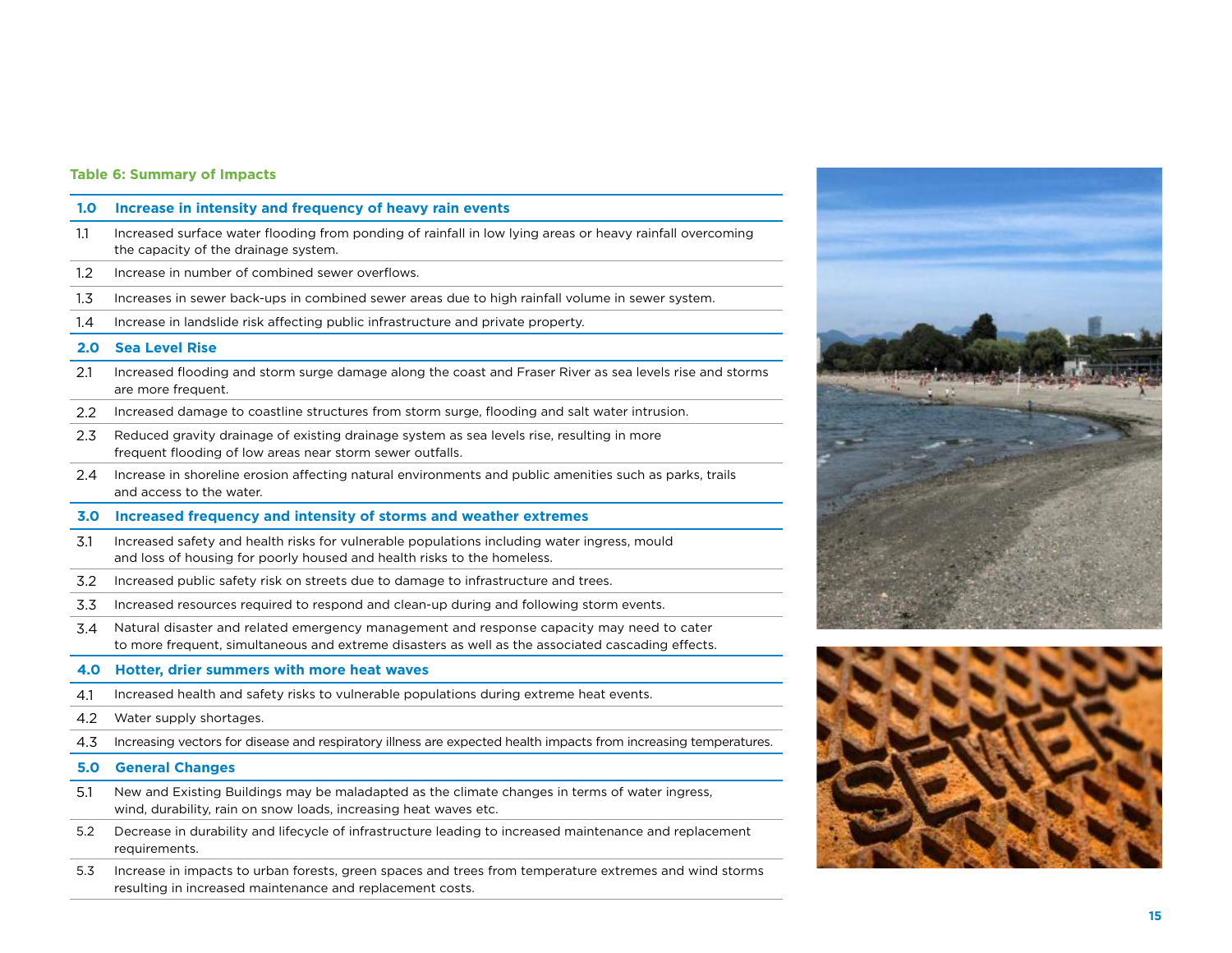| <b>Sector</b>                                   | <b>Infrastructure</b><br><b>Involved (CoV)</b>                                                  | <b>Infrastructure involved</b><br>(other jurisdictions)                    | <b>Other players</b>                                                                                   |
|-------------------------------------------------|-------------------------------------------------------------------------------------------------|----------------------------------------------------------------------------|--------------------------------------------------------------------------------------------------------|
| Sewer                                           | Pump stations, separate<br>and combined sewer<br>system                                         | Waste water treatment.<br>sewer trunks,                                    | Metro Van                                                                                              |
| <b>Built</b><br>Infrastructure<br>and Buildings | Civic facilities.<br>non-market housing,<br>regulation of building                              | Commercial, residential,<br>industrial, institutional,<br>etc.             | Many                                                                                                   |
| Energy                                          | <b>SEFC District Energy</b>                                                                     | Production, transmission,<br>storage, natural gas and<br>fuel systems etc. | Fortis.<br>BC Hydro,<br>Other                                                                          |
| Transportation                                  | Street signs signals<br>etc., roads, bridges,<br>bike lanes                                     | Buses, rail, ferries,<br>airports, ports,<br>highways                      | MetroVan Port.<br>Vancouver Air-<br>port Authority.<br>Translink, CN<br>and CP Rail.<br>Province of BC |
| Water                                           | Distribution system,<br>water access locations.<br>Dedicated Fire Protec-<br>tion System (DFPS) | Filtration plant,<br>reservoirs, Trunk mains,                              | Metro Van                                                                                              |
| Tele-commu-<br>nications                        |                                                                                                 | Phone, internet, cable<br>etc.                                             | Telus, Rogers,<br>etc.                                                                                 |

#### **4.2.2 Human Health and Welfare**

Environmental Health Services at the BC Centre for Disease Control provided the list of potential impacts of local climate change on health shown in table 8.

#### **Table 7: Major City infrastructure Table 8: Potential health impacts from anticipated local changes in climate**

| <b>Direct Impacts</b>                                                                            | <b>Climate Mediated Impacts</b>                                                                                                       | <b>Indirect Impacts</b>                                         |
|--------------------------------------------------------------------------------------------------|---------------------------------------------------------------------------------------------------------------------------------------|-----------------------------------------------------------------|
| Morbidity and mortality<br>from heat related illness                                             | Health impacts from biotic<br>changes including new plants<br>and insects                                                             | Refugees or climate<br>related conflict                         |
| Injury from falling debris<br>and damaged infrastructure<br>during storms                        | Increases in the occurrence of<br>mould, especially in low quality<br>housing as a result of increasing<br>precipitation and flooding | Power reliability<br>may be affected as<br>well as use patterns |
| Occupational health im-<br>pacts for outdoor work-<br>ers due to increases in<br>extreme weather | Exacerbated allergies and<br>respiratory illness as air pollution<br>worsens with increasing<br>temperatures.                         |                                                                 |

While changes to water quality are generally a concern in other jurisdictions, the new Seymour-Capilano filtration plan has the capacity to deal with increased source temperature and turbidity.

It is well established that the urban poor are particularly vulnerable to climate change and natural hazards due to where they live within cities with respect to both location and quality of housing, and the lack of reliable basic services.<sup>20</sup> Children, the elderly, and those with existing health conditions are also likely to be more vulnerable to health impacts.

Although heat stress may appear less threatening in BC compared to the rest of the country, much of the BC population is less acclimatized to temperatures above 30 °C. Non-respiratory emergency room visits in Vancouver currently increase with high summer temperatures and are expected to rise further with an aging population.

Airborne pollutants cause wheezing, asthma attacks and impaired lung function, and are associated with increased respiratory illness, stroke, and heart attack.<sup>21</sup> The National Roundtable on the Environment and the Economy reported that poorer air quality resulting from higher temperatures will lead to more hospital visits and millions of dollars in costs to local health care systems for Canada's four major cities – Toronto, Montreal, Vancouver and Calgary.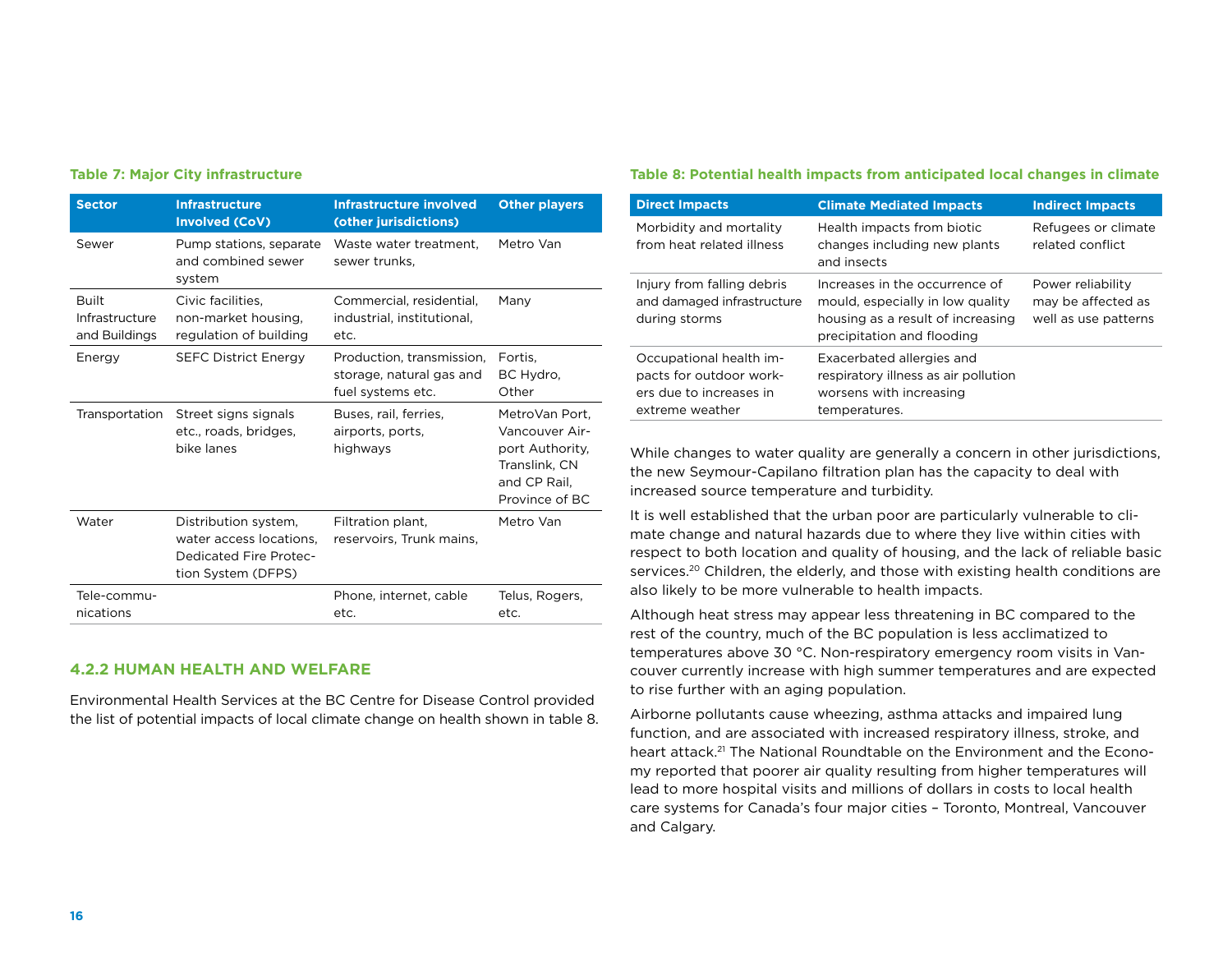#### **4.2.3 Habitat, Parks and Greenspace**

The preservation and expansion of trees and greenspaces in Vancouver contributes to both climate change mitigation and adaptation. Vegetation absorbs carbon, helps keep the city cooler in the summer and increases the amount of groundwater recharge, thereby lowering flood risk.

Urban structures such as asphalt and buildings absorb more solar energy than grass and trees increasing the local temperature – a phenomenon known as the urban heat island effect. Vegetation in the downtown helps decrease this effect, providing a safer environment health wise and lowering the need for air conditioning. Models have shown areas like airports with a high proportion of pavement can be almost 9°C warmer than areas with heavy vegetation cover such as parks.

Parks and greenspace can also play an important role in decreasing the impacts or occurrence of flooding from heavy rainfall or storm surge. Parks can be used for detention and infiltration of stormwater or as containment areas for heavy storm surge.

Beyond the number of trees and greenspaces in the City, the health of the urban ecosystems is paramount. Climate change is predicted to exacerbate undesirable agents of rapid change such as invasive pests or indigenous pests which are opportunistic to new environmental stress. Monitoring is essential to ward off major problems before they exceed our ability to control them.

Habitats found within the urban landscapes are often characterized as habitat islands within a sea or buildings. Climate change will exacerbate the implications of habitat isolation necessitating a renewed effort to increase habitat connectivity.

The Stanley Park Management Plan includes considerations for climate change such as 'wind-proofing', appropriate site selection/ planting practices, species selection and pest monitoring. These considerations will need to be applied to other urban greenspaces and trees including development landscape plans, street trees and trees on private property.

#### **4.2.4 Economy**

Climate change can be thought of as a pervasive economic shock that will potentially affect all sectors of the economy.22 Both goods movement and local business are likely to be affected by climate change and associated sea level rise with the potential to compromise Vancouver's and the Province's economy. It is important to consider the economic advantages climate change may provide as well. Warmer summers may attract more tourists and longer growing seasons allow for new agriculture crops in the region.

The National Round Table on the Environment and the Economy (NRTEE) found that world-wide greenhouse gas emissions and subsequent climate change impacts could, in turn, have an economic impact on Canada of \$5 billion annually by 2020 and between \$21 and \$43 billion annually by 2050. Specific to BC by the 2050s, timber supply impacts could range from \$2 billion to \$17 billion annually and flooding damages to coastal dwellings could cost between \$1 billion to \$8 billion per year. The report concluded that ignoring climate change now will cost us more in the long run and that adaptation is a cost-effective way to alleviate many of the impacts of climate change.<sup>23</sup> An international cost benefit study echoed the NRTEE findings, reporting that between 40% and 68% of the loss in GDP expected to 2030 (under severe climate change scenarios) could be averted through adaptation measures for which economic benefits outweigh their costs.<sup>24</sup>



<sup>20</sup> World Bank. 2011. Climate Change, Disaster Risk and the Urban Poor. <sup>21</sup> Health Canada. 2011. Adapting to Extreme Heat Events

<sup>22</sup> Dobes, Leo. 2012. Adaptation to Climate Change: Formulating Policy under Uncertainty. Centre for Climate Economics and Policy, The Australian National University.

<sup>24</sup> Economics of Climate Adaptation Working Group, 2009. Shaping Climate-Resilient Development: a framework for decision-making.

23 National Round Table on the Environment and the Economy. 2012. Paying the Price: The Economic Impacts of Climate Change for Canada.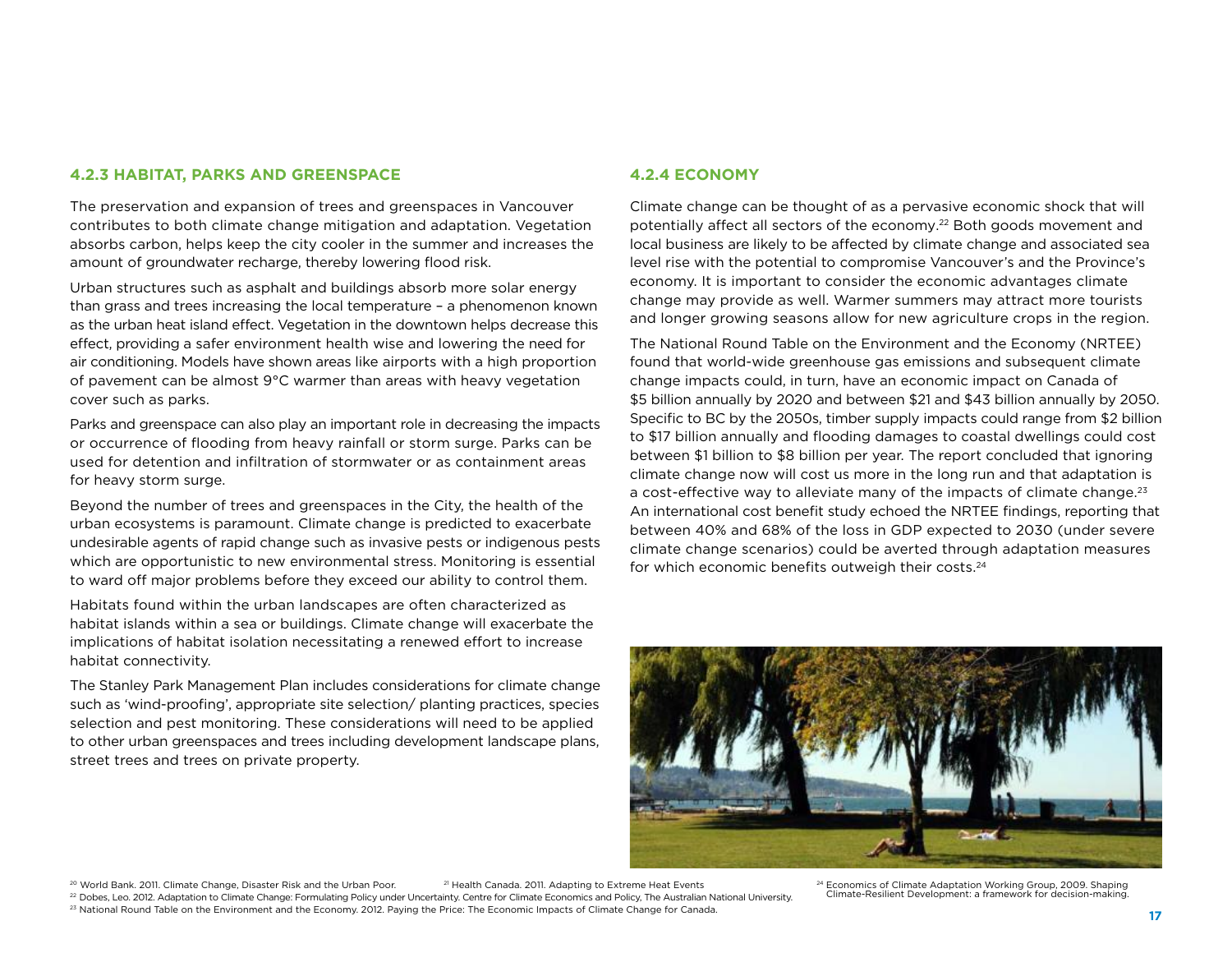Traditionally, risk has been dealt with through insurance. The Insurance Bureau of Canada recently observed that the number and severity of storms is having a negative effect on the industry. They reported that, while historically most insurance claims were related to fire and theft, half of every dollar now paid out by insurance companies is for water damage related to extreme weather events.<sup>25</sup> Insurance costs may rise and become difficult to obtain in risk areas or following repeat events.

Community risks are business risks as they depend on local services and infrastructure to run their businesses. Businesses are already on the frontline of climate change with bottom lines increasingly at risk due to weather and climate phenomena. Impacts to businesses from climate change can be categorized into physical and operational impacts such as decreased availability or increased price of critical materials; regulatory and legal risks such as new land use zoning or building changes; financing risks such as access to capital for businesses at high risk to climate change; market changes; and reputational risks.26 It will be imperative for businesses to demonstrate a commitment to adaptation, raise awareness and collaborate through new forms of publicprivate partnerships to tackle the most complex challenges of adaptation.27

#### **4.2.5 Coastal Zone**

Thirty eight percent of the Canadian population lives within 20km of a coast or great lake shoreline.<sup>28</sup> Coastal areas are exceptionally vulnerable to sea level rise given that they are home to concentrated populations, economic centres and valuable ecosystems. Coastal industry remains integral to the transportation and transfer of goods.

A 2008 OECD report ranked Vancouver 15th out of 136 large port cities in terms of the value of assets exposed to sea level rise.<sup>29</sup> BTA Works, the research arm of a local architecture firm, found that industrial lands, historic areas and the public realm would be affected disproportionally in a 5m sea level rise scenario. Conversion of these industrial lands to residential areas is likely to increase the consequences of a flood. The National Round Table on the Environment and the Economy predicted sea level rise to cause between \$2.1 billion and \$7.6 billion in damages by 2050 for BC (primarily Metro Vancouver) based on a sea level rise of 0.28m to 0.85m by 2100. They estimate that \$25 billion worth of real estate (not including City infrastructure) would be heavily impacted with the cost of sufficient protective measures such as earth dikes or seawalls estimated to range from \$255 million to \$510 million (2011 dollars).

Recognized adaptation responses to sea level rise can be grouped into four broad categories as follows:

- **Protect:** Protect the coastline through structural mechanisms such as dikes and seawalls.
- • **Accommodate:** Increase flood construction levels, add covenants for liability reduction and retrofit existing buildings.
- **Planned Retreat:** withdraw, relocate or abandon private or public assets due to coastal hazard.
- • **Avoid:** identify future 'no build' zones or use land acquisition or restriction tools such as land trusts.

The United Kingdom is a leader in coastal flood risk management. Planning follows three broad steps: preliminary flood risk assessment; flood hazard mapping; and adoption of a flood risk management plan aimed at prevention, protection and preparedness.



<sup>25</sup> SFU Adaptation to Climate Change Team. 2012. Briefing Paper for Decision Makers: Climate Change Adaptation and Water Governance. <sup>26</sup> UN Environment Programme. June, 2011. Adapting for a Green Economy: Companies, Communities and Climate Change. <sup>27</sup> National Round Table on the Environment and the Economy. 2012. Facing the Elements: Building Business Resilience in a Changing Climate. <sup>28</sup> Arlington Group Planning and Architecture Inc. 2012. Draft Sea Level Rise Primer. <sup>29</sup> OECD. Ranking of the world's cities most exposed to coastal flooding today and in the future.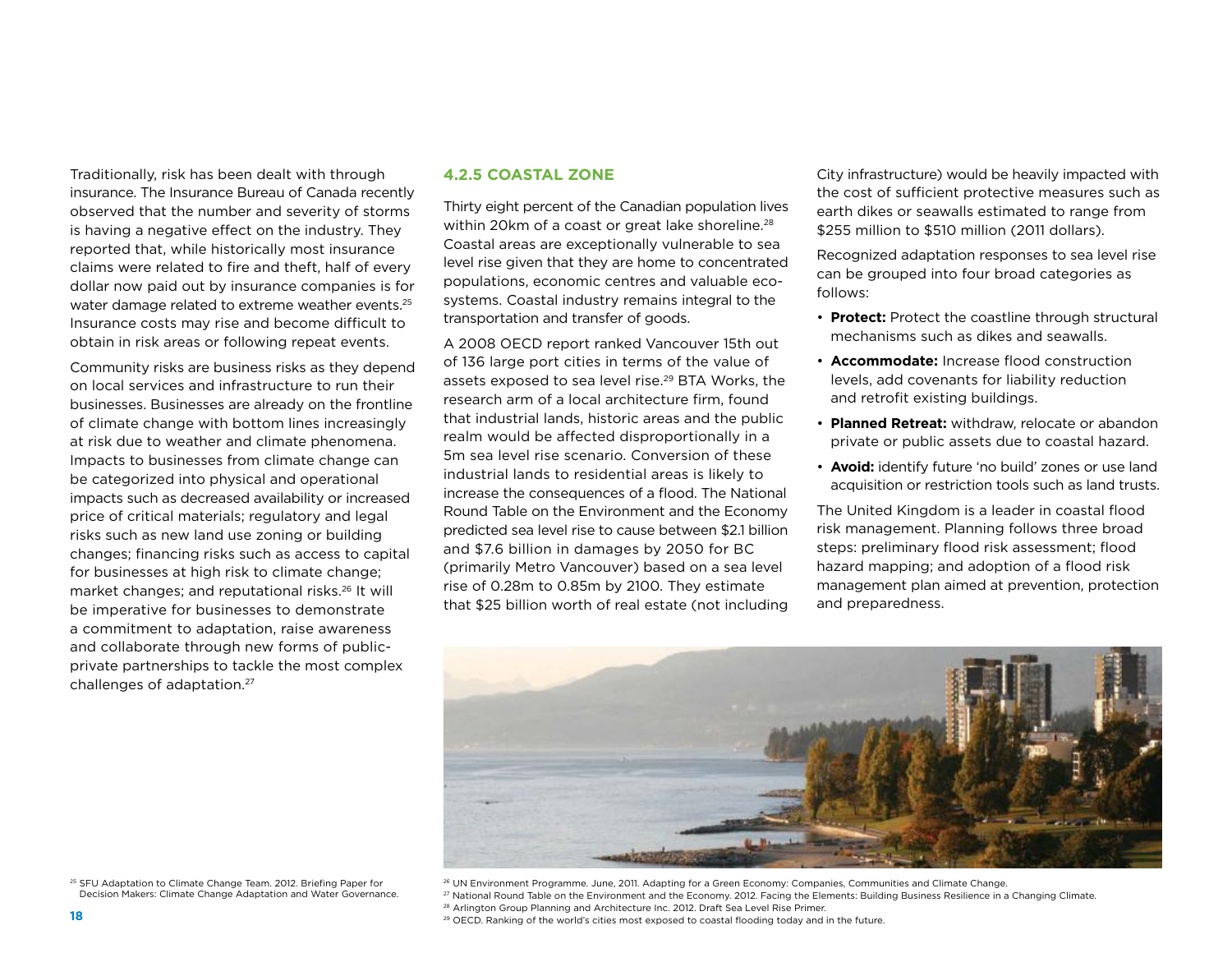### Chapter 5 **ACTIONS**

The action chapter is organized by anticipated climate change or direct impact (sea level rise). A suite of adaptation actions are identified for each section, ranging from low cost and easy to implement, to larger, more complex projects. Response strategies identified as **primary actions** represent the key projects that will help the city adapt to climate change. **Supporting actions** represent application of an adaptation lens to existing actions or generally lower cost/smaller scope activities. Where there are no primary actions to address a climate change, only a suite of supporting actions are introduced.

Primary actions, supporting actions and more detailed actions are listed with accountability and timing information in a comprehensive Adaptation Action Matrix found in Appendix A. The matrix is organized by impacts under the same section headings as the chapter below.

No-regret actions are the focus – those that build on existing plans and actions and provide community benefits regardless of the extent of climate change experienced. Each objective is achieved through a combination of different actions which act together. These portfolios of actions generally include measures from the following four categories:

- modifying policies, plans, procedures, standards (e.g. by-laws, development plans, operating practices, codes);
- building new or upgrading infrastructure;
- improving community awareness and education; and
- varying/diversifying existing actions (e.g. diversifying energy supplies, diversifying plantings).

The actions in the Strategy largely focus on areas where the City can take independent action. To this end we completed an early scan of suggested adaptation actions to ascertain whether they fell within the City's jurisdiction/responsibility or not. Some actions signal necessary collaboration with the regional and provincial governments, and it is recognized that local adaptation is reliant on close ties and joint actions with other levels of government, neighbours, the private sector and community groups. Staff will continue to collaborate on projects and push for regional coordination on adaptation issues.

#### **1.0 Increase in intensity and frequency of heavy rain events**

**Impacts:** Increased surface water flooding, sewer back-ups and combined sewer overflows due to heavy rainfall.

**What this could mean:** On September 19th, 2010 Vancouver's heavy rainfall resulted in 173 filed claims against the City and 23 other reports of flooding related incidents from citizens. The second most expensive national natural disaster was Toronto's 2005 downpour with damages exceeding \$500 million.30 Rainfall related water damage losses are expected to continue increasing (20% by 2050 in Eastern Canada) as is the volume of untreated wastewater entering waterbodies via combined sewer overflows (CSO). These climate change impacts have far-reaching social, environmental and economic implications.

#### **Objective 1.1: Minimize rainfall related flooding and associated consequences**

The City will take advantage of the following opportunities to reduce rainfall related risks:

- Decreasing the proportion of stormwater entering the sewer infrastructure through application of stormwater management techniques.
- Increasing the capacity of the storm sewer through sewer separation.
- Accounting for climate change in system design.

#### **1.1.1 PRIMARY ACTION: COMPLETE AND implement a citywide Integrated Stormwater Management Plan**

Applying stormwater management techniques where possible can reduce peak discharges and generally reduce the flow loading on storm sewer infrastructure, thereby increasing resilience to heavier and more frequent storm events. Stormwater management approaches are categorized into:

- Planning and design approaches such as limits to impermeable surfaces;
- Runoff storage and conveyance such as using pocket parks for street runoff, re-routing stormwater to waterbodies, or non-potable water storage/use; and
- Infiltration and detention practices such as green roofs, street infiltration bulges or downspout rock pits.

Stormwater management techniques often include green infrastructure (bioswales, green roofs, rain barrels) which provide a host of co-benefits with other City goals. For example, green roofs reduce

<sup>30</sup> Kessler. 2011. Stormwater Strategies: Cities Prepare Aging Infrastructure for Climate Change.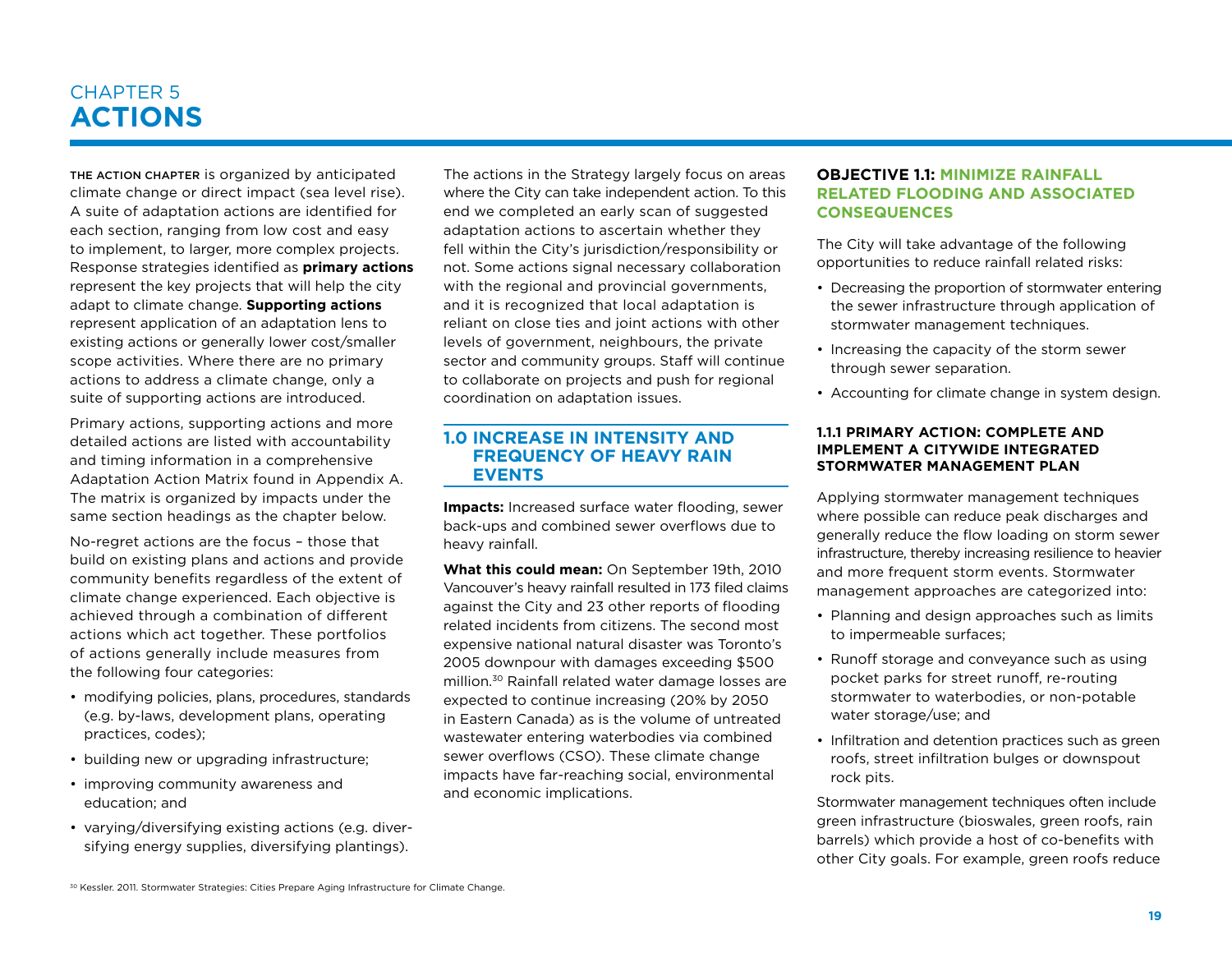

energy and keep cities cooler, reducing CSOs means less pathogens enter the waterways, and recycling stormwater contributes to water conservation goals. The City is mandated through the Liquid Waste Management Plan to complete an Integrated Stormwater Management Plan (ISMP) for all watersheds in the City by the end of 2014. The Citywide, cross-departmental ISMP will address options for stormwater (rainfall) management on both public and private property. The ISMP will recommend changes to policy, design practices, standards and bylaws to facilitate implementation.

#### **1.1.2 Primary Action: Separate the sanitary and stormwater sewers (In Progress)**

Separating the sanitary and stormwater sewers substantially mitigates the risk of CSOs and private property sewer back-ups. Separating the systems also provides more capacity in the storm sewer for handling anticipated increases in heavy rainfall volumes.

The City is legislated to complete system separation by 2050. Currently, high risk areas, or areas where residents have experienced more frequent sewer backups, are targeted for priority separation. Separation of private side connections is not mandated and will require a closer look to ensure the added resilience of separated pipes is not negated at the property line.

#### **Supporting Actions:**

• Explore options for increasing replacement of private side combined sewer connections with separated connections in advance of City-side separation.

- Prepare runoff control guidelines for private property as required by Metro Vancouver in coming years.
- Add larger catch basins or increase number in critical locations.
- Evaluate and recommend opportunities for stormwater detention, infiltration or storage during park re-design and in new parks.
- Incorporate rainfall projections and new IDF curves in sewer and street design.
- Increase public awareness of catch basin functionality and basement flooding mitigation.

#### **2.0 Sea Level Rise**

**Impacts:** Increased flooding, storm surge damage, saltwater intrusion and erosion to the coastline. Impacts to gravity drainage of low lying storm sewers and potential impacts to groundwater levels.

**What this could mean:** Climate change is imposing increasing threats along coasts, both from rising sea levels and increased intensity and frequency of storms. Based on present and expected increases in emissions in the near future, sea levels are expected to rise at accelerating rates into the next century.

A local study used assessment values to estimate that \$25 billion worth of real estate (not including City infrastructure) is at risk from sea level rise in Vancouver by the end of the century. Industrial lands, historic areas and the public realm are affected disproportionately.<sup>31</sup> The federal Round Table on the Environment and the Economy suggest the annual national costs of coastal flooding damage could be as high as \$8 billion dollars in coming decades.

31 Keenan, Eileen and Yan, Andrew. 2011. The Local Effects of Global Climate Change in the City of Vancouver: A Community Toolkit and Atlas.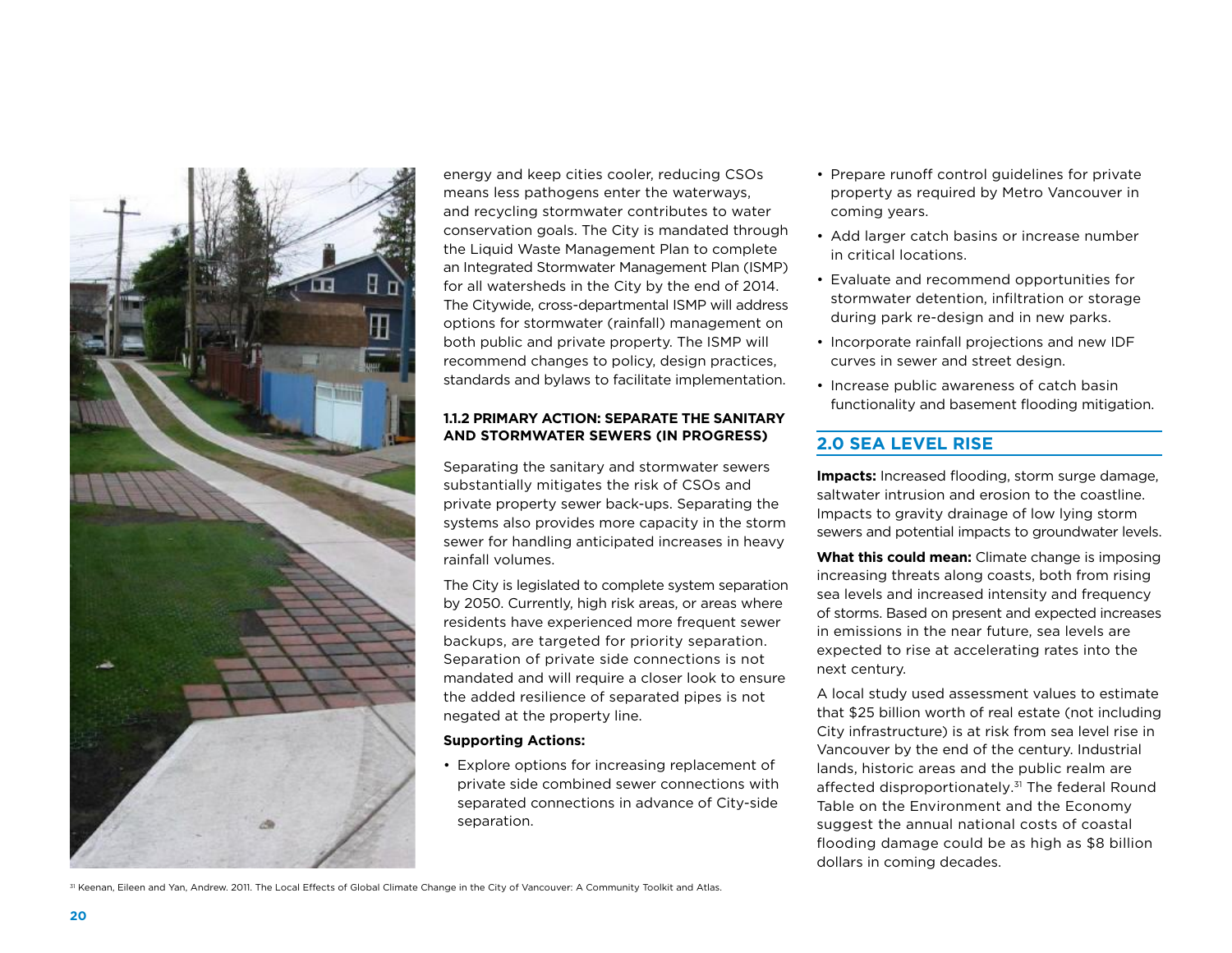#### **Objective 2.1: Increase the resilience of Vancouver's infrastructure and assets to coastal flooding and erosion**

Sea level rise adaptation options include protecting our coastlines with defences, accommodating higher water levels by elevating infrastructure, avoiding flood prone areas by focusing development elsewhere, and retreating via land acquisition etc. Choosing among options is a complex task that starts with a clear risk assessment detailing the magnitude and frequency of coastal flooding, identifying vulnerabilities and quantifying potential damages and losses. The City endeavours to find solutions that minimize the financial, social and environmental impacts of future flooding while ensuring near-shore amenities, access, views and other benefits are maintained. A city-wide sea level adaptation response will provide high-level direction to navigate through the complex issues and make civic investments without creating undue hardships in the short term.

While the risk assessment is being completed, the City's interim flood construction levels need to be revised, and associated Flood-proofing policies amended to provide certainty. Policies will be revisited and updated upon completion of the City-wide sea level rise response strategy.

#### **2.1.1 Primary Action: Complete a coastal flood risk assessment and develop a City-wide sea level rise adaptation response**

Strategic planning for sea level rise is complex given the uncertainty associated with the rate of water level rise and changes in storm frequency, the environmental and financial implications of engineering solutions, and the long timeline for fundraising and implementing such unique capital projects. It took 30 years for the United Kingdom and the Netherlands to add new storm protection after a disastrous coastal storm in 1953. While we are not expecting observable impacts from sea level rise for some time, we need to start thinking about options now. A comprehensive risk assessment is a recognized best practice and first step toward planning actions to mitigate the risks posed by sea level rise.

Continuing to coordinate with other municipalities regionally, with other levels of Government, and with partners such as Port MetroVancouver will be integral to maintaining the economic vibrancy of the region.



The flood risk assessment will include the following general phases of work:

- **Phase 1:** Flood hazard mapping/modeling
- **Phase 2:** Vulnerability Assessment
- **Phase 3:** Consequence Analysis
- **Phase 4:** Risk Management Options/Trade-off Analysis

Risk assessment outputs will support development of a city-wide sea level rise adaptation response that will address new infrastructure needs, erosion protection considerations, land use regulation changes and plans for amenities such as beaches and the seawall.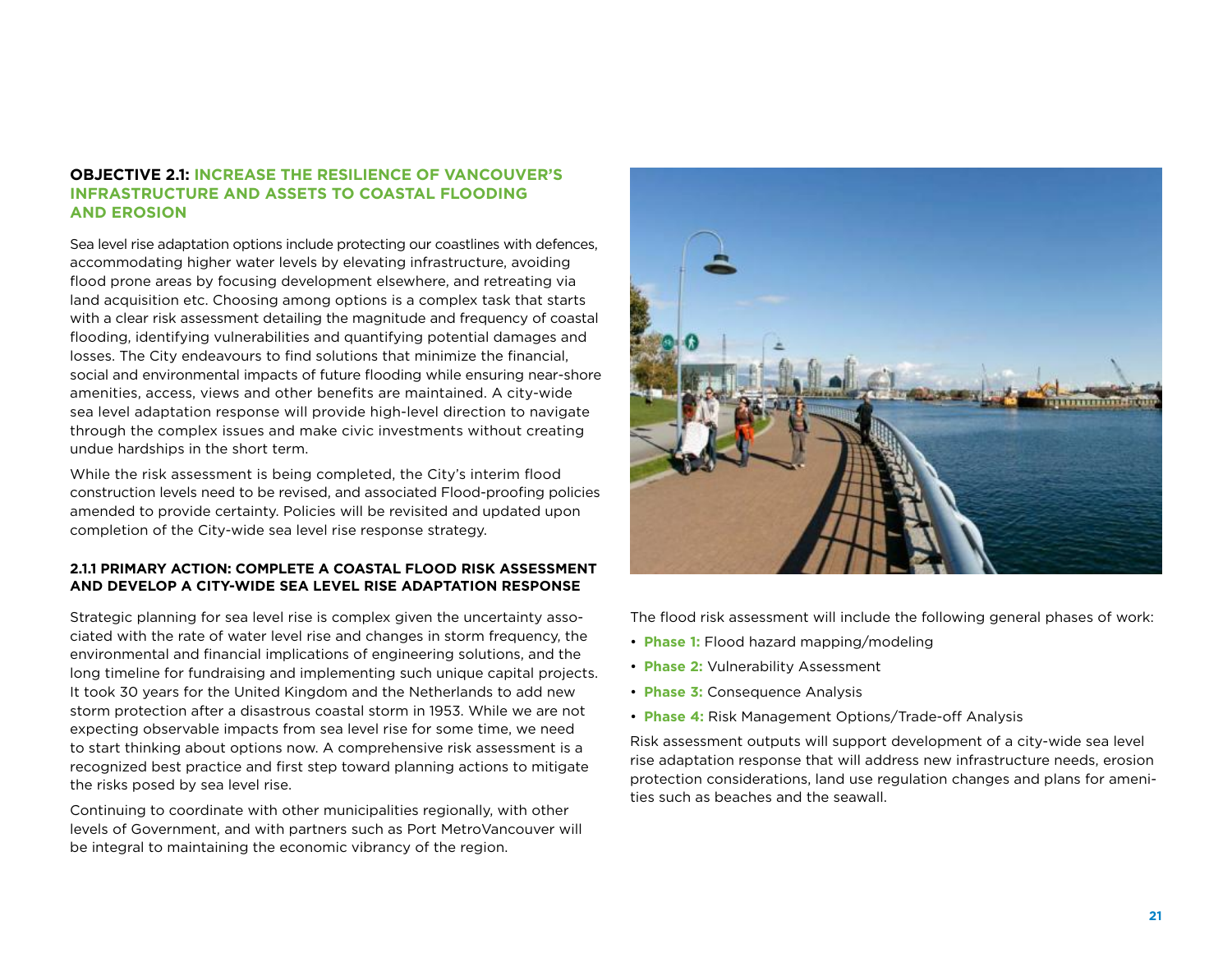#### **2.1.2 Primary Action: Update City Flood-proofing policies including Flood Construction Levels**

While numerous municipalities in the lower mainland maintain many kilometers of dikes, the City of Vancouver has relied on other tools such as flood construction levels (FCLs) and setbacks. City flood-proofing policies establish these elevations and setbacks by flood prone area. The last amendment to the policies in 2007 flagged the need for future updates to incorporate new sea level rise information.

The BC Ministry of Environment released new guidelines outlining incorporation of sea level rise into FCL calculations in May, 2011. The City encouraged an interim increase of 1m to existing FCLs while undertaking a study to apply guideline methodology to specific coastline types. Amending the flood-proofing policies will increase the flood resilience of new development and maintain the potential for a range of adaptation solutions in the future. Increasing the awareness of builders and developers with respect to flood-proofing methods and considerations will be an important complement to policy amendment.

#### **Supporting Actions:**

- Continue to coordinate with other regional municipalities and other levels of government to ensure a regional approach to coastal flood management.
- Leverage opportunities to evaluate strategic near-shore open space planning for inundation and containment areas and saltwater resilient plantings.
- Initiate a flood-proofing awareness campaign among builders and developers.
- Monitor low-lying storm sewer capacity and functionality and continue to add back-up power and storage tanks to existing stormwater pumps.
- Monitor groundwater for increasing levels. Consider associated impacts in coastal development design.

#### **3.0 Increased frequency and Intensity of storms and weather extremes**

**Impacts:** Increased public safety and health risks; increased resources required to respond and recover following events.

**What this could mean:** In addition to earthquakes, the top hazards identified by emergency manage-ment in 2009 are weather related events, namely wind storms, blizzards, freezing rain/ice storms and rainstorms. The 2006 Vancouver windstorm cost the City approximately \$10 million in forest restoration, repairs, slope stabilization and planning. Following the August 2005 rainstorm in Toronto, the City spent over \$40 million to bring the City's infrastructure back into service. Storms can be bothersome to many in terms of service disruptions but can be lethal to vulnerable populations including the sick, elderly, young, homeless and low-income community members. Enhancing resilience now will be cost effective in terms of damages avoided in the long term.

Many of the actions in this chapter and the action matrix (Appendix A) help build resilience to extreme events. The following actions focus on safety and health risks to vulnerable populations and response and recovery capacity.

#### **Objective 3.2: Increase Vancouver's capacity to respond to extreme weather events and recover effectively**

The City's emergency management and response capacity will need to cater to more frequent, simultaneous and extreme disasters. This includes dealing with their cascading effects such as power outages and road closures. Many existing emergency management and response practices at the City can be expanded to cover extreme weather events. It will also be important to continue monitoring resources including staff, their training and equipment, and City contingency and insurance budgets to ensure they are evolving to meet new and possibly escalating needs.

#### **3.2.1 Primary Ac tion: Develop a policy for back-up power and assess departments for shortfalls**

A key cascading effect of stormy weather is power outages which may in turn cause health impacts and service/business disruption. At the peak of the 2006 windstorm, BC Hydro reported that over 250,000 customers were without power.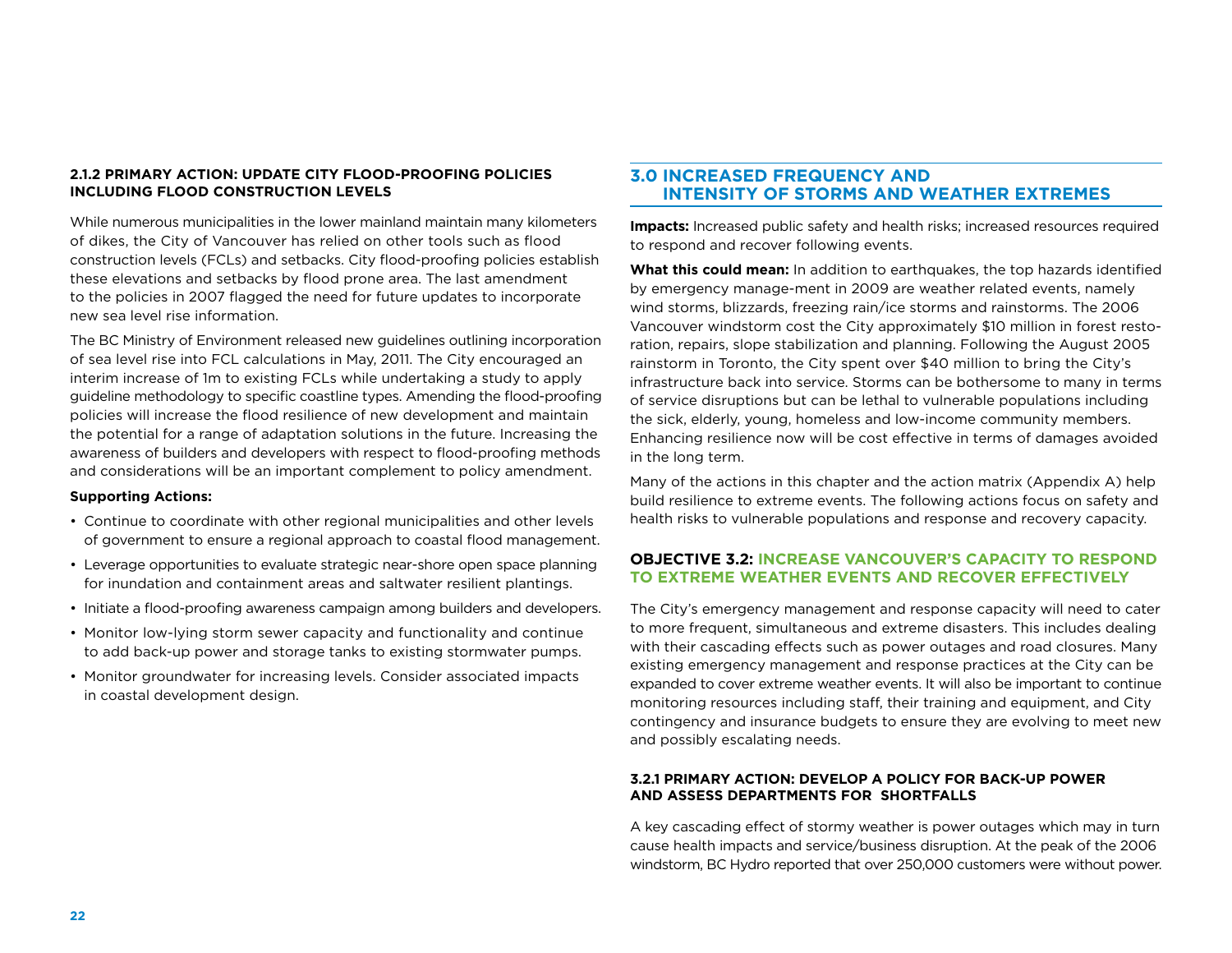City infrastructure and facilities are often crucial during extreme event response such as community centres providing relief, fire halls, the works yards, traffic signals and some street lighting. Other City facilities and infrastructure may require back-up power to maintain basic services (such as stormwater sewer pumps).

One litre of generator diesel provides about 3 to 3.5 Kilowatt hours of power. To retain basic function in a community centre for one hour would therefore require 30 to 50L of fuel. Increased severe weather may also affect fuel supply chains and resources that infrastructure and repair companies rely on.

Identifying where investment in back-up power is integral to public safety, storm response and recovery will build City resilience to extreme events. A comprehensive look at backup power for public buildings and infrastructure includes determining best methods of meeting the power needs and ensuring fuel supply during storms.

The following steps for policy development are recommended:

- Identify and prioritize buildings and infrastructure for back-up power over and above life safety requirements.
- Compare the costs and benefits of mobile generators versus generators built into facilities.
- Plan for fuel supply and emergency fuel movement from both outside providers and city sources.

#### **Supporting Actions:**

- Continue adding back-up power to key traffic signals
- Complete planning for response to windstorms, rainstorms and flooding.
- Activate plans and the EOC when events are forecast or occur.
- Consider continuity of supply of key response resources such as plywood.
- Support the Events Risk Assessment Task Force in ensuring events in the City are safe and resilient to inclement weather.
- Broaden 'Team Vancouver Emergency Response' volunteer urban search and rescue to aid with extreme event response such as park patrol during heat waves.



#### **Objective 3.1: Reduce safety and health risks for the homeless and low-income population due to inclement weather**

Added shelter capacity exists now in the form of extreme weather response shelters that operate when specific, provincially mandated criteria are met. These criteria and the associated funding need to be expanded to keep up with the increase in frequency and intensity of extreme weather. The local low-income population is generally more vulnerable to extreme weather given their housing conditions, limited mobility, and lack of insurance and savings. Health risks from mould and inclement weather are priorities within this section while heat related risks are detailed in section 4 below.

#### **Supporting Actions:**

- Engage with Metro Vancouver to request at the regional level that the extreme weather shelter criteria and funding be expanded.
- Partner with VCH to initiate an education campaign on mould; how to identify and address it.
- Ensure instances of mould are included in the new online rental database.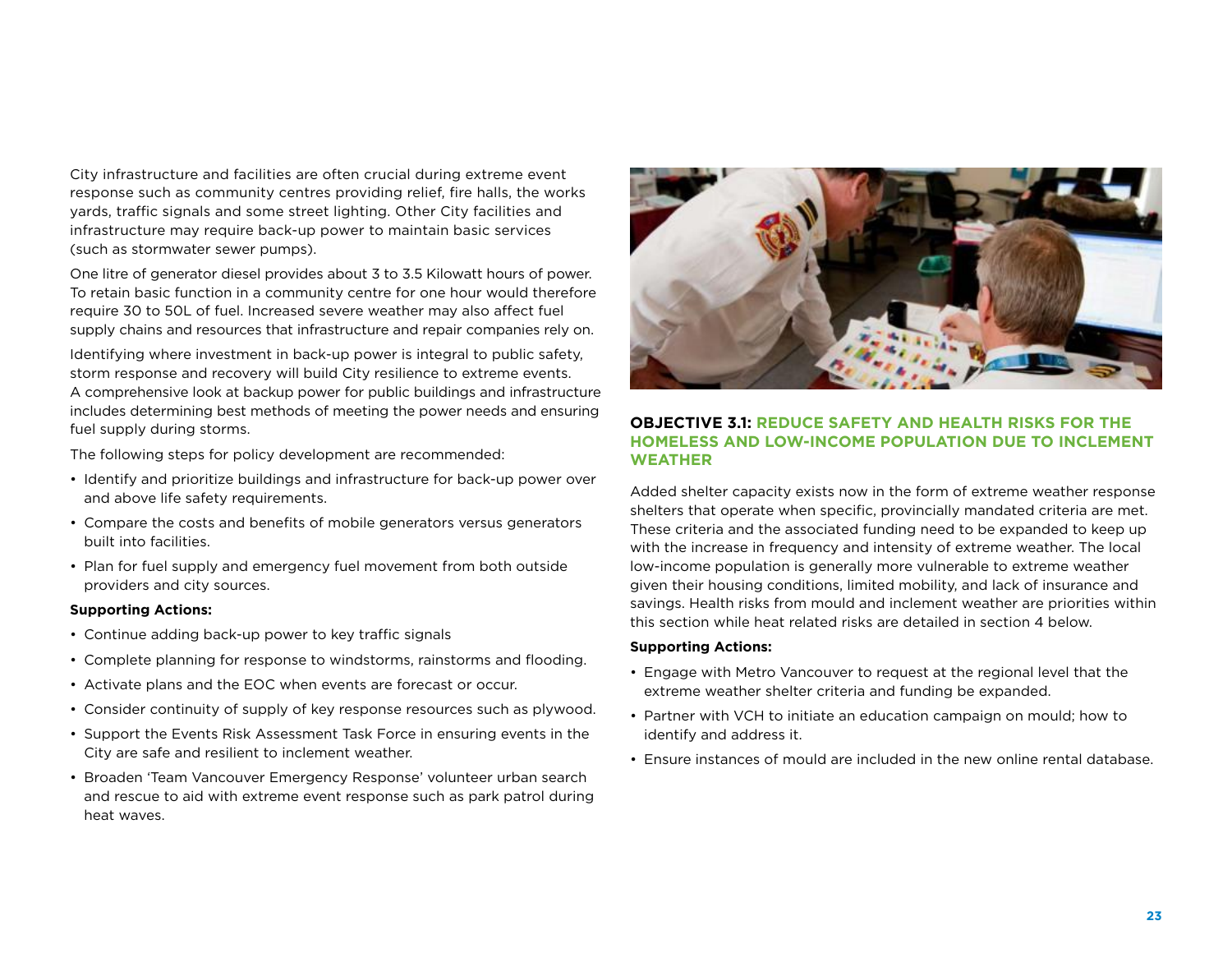

#### **4.0 Hotter, drier summers**

**Impacts:** water supply shortages in late summer, increasing respiratory illness, health and safety risks for vulnerable populations.

**What this could mean:** During extreme heat events, health risks from direct impacts such as heat stroke increase, and many people with underlying health conditions will experience a worsening of their condition. The heat wave in 2009 in Vancouver caused an estimated 122 'excess deaths' and many emergency room visits. Vancouverites are generally less acclimatized to high temperatures and therefore have a lower threshold for health effects. Vulnerable populations such as older adults, infants and children, those with chronic illness and socially disadvantaged communities are also at higher risk.

The North Shore snowpack has decreased by over 20% in the last fifty years and is predicted to be almost non-existent by the year 2080. An increase in annual rainfall will help offset the decrease in source water for our drinking reservoirs but longer, drier summers may result in late summer water supply pressure.

#### **Objective 4.1: Minimize per capita water consumption**

The Greenest City Action Plan includes a target of reducing per capita water consumption by 33% below 2006 levels.

#### **4.1.1 Primary Action: Water Conservation (In Progress)**

Water conservation actions in the Greenest City Action Plan include water metering and enhanced water education, incentives and conservation programs.

#### **Objective 4.2: Minimize morbidity and mortality during heat waves**

#### **4.1.2 Primary Action: Support the Extreme Hot Weather Committee in completion of Phase II of planning and expand the hot weather preparedness work program.**

The City's Extreme Hot Weather Committee completed Phase I of planning in 2011, including development of a heat alert and a 'Be Cool' communication campaign. The second phase of work is focused on actions to minimize impacts of heat on health, especially within vulnerable populations. Leveraging and adding support to the existing work program will ensure Vancouver matches the efforts of other Canadian cities in planning for heat.

The following are some of the short and midterm actions and tasks under the extreme hot weather preparedness work program:

- Increase resources to support an expanded program including additional staff time from Sustainability.
- Complete urban heat island effect mapping. Coordinate with parks on targeting green space and trees in hot areas.
- Work with the Coastal Communities at Risk research group on vulnerable population mapping.
- Develop policies for cool refuges and cooling capacity in civic facilities. Assess cooling capacity of facilities within identified hot spots and prioritize for early policy implementation.
- Research and explore options for transporting those in need to cool facilities during heat events.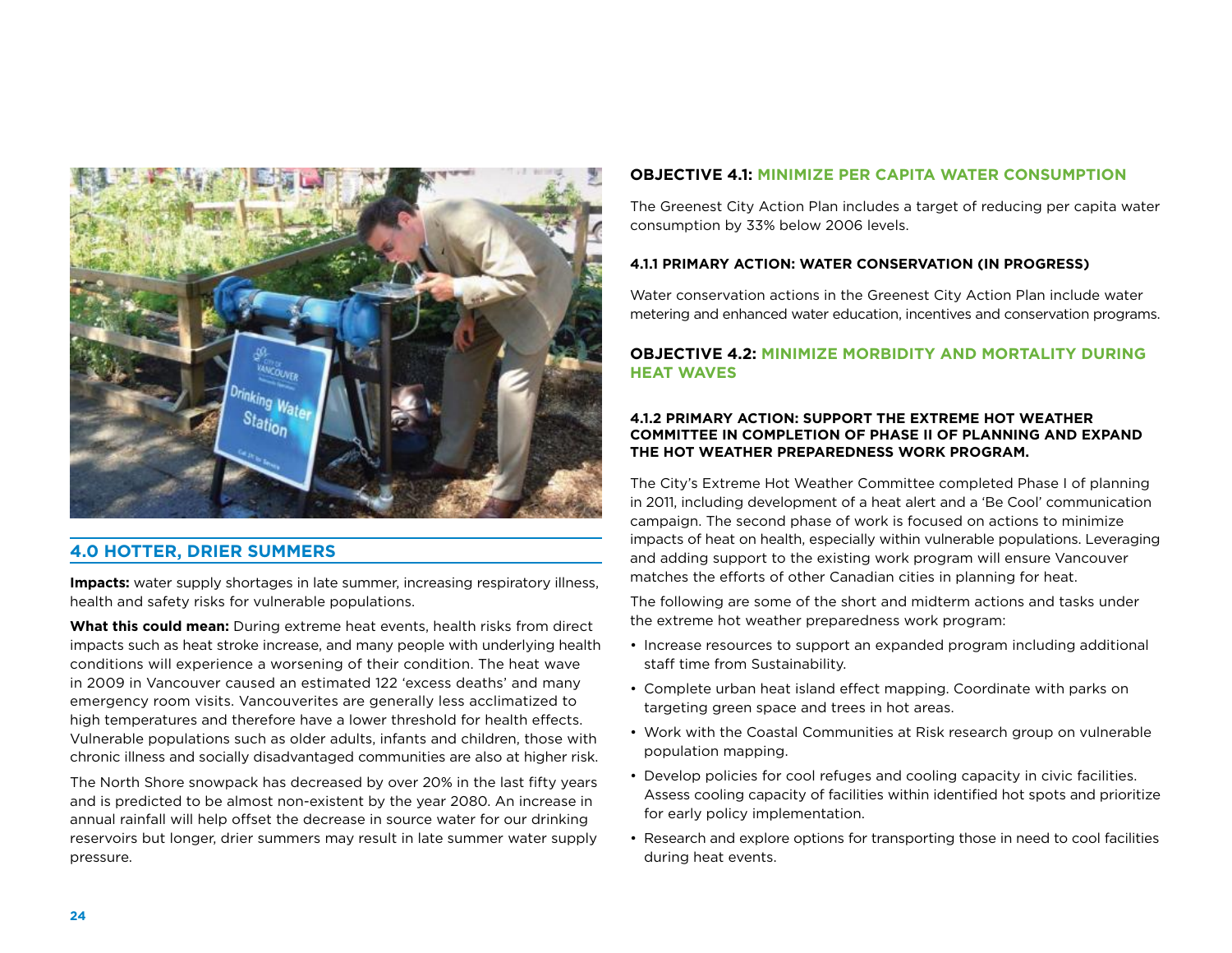- Explore the potential for cooling rooms in non-market housing
- Continue to expand public access to drinking water (GCAP).

#### **5.0 Overall Changes**

**Impacts:** Maladapted buildings; decrease in durability and lifecycle of infrastructure; increase in impacts to urban forests, green spaces and trees; changing pests, vectors for disease and air quality.

**What this could mean:** The combination of more frequent extreme events and increases in annual temperature and precipitation will have impacts on both the built and natural environment.

#### There is a significant opportunity to improve future

resilience of infrastructure by incorporating climate change information into design today. Environment Canada states that within the timeframe of climate change impacts being felt, new building will account for an equal or greater fraction of the building stock (assuming a 1-1.5% replacement rate).

Buildings may be maladapted to hotter temperatures, susceptible to damage during extreme weather and encounter new durability challenges. The Urban Heat Island Effect (UHIE) refers to urban areas being significantly warmer than their surrounding areas due to more heat retentive materials, surface heat radiation being blocked by buildings and lack of evapotranspiration (through lack of vegetation). The Urban heat island will worsen as temperatures climb. Damage to buildings from extreme weather events tends to increase dramatically above critical threshold (e.g. 25% increase in peak wind gust can generate 650% increase in building claims).

Trees, parks and greenspaces provide innumerable co-benefits such as climate change mitigation through carbon uptake, shade provision, moderation of surface flooding, habitat and outdoor amenities. Ensuring trees reach the size and vigour required to start providing these benefits is essential and may be challenged by added climate change stressors such as drought, higher peak winds and new pests and invasive species.

#### **Objective 5.1: Increase resilience of the built environment to future climate conditions**

#### **5.1.1 Primary Action: Continue to include climate change adaptation measures in the next Vancouver Building Bylaw (VBBL) update and explore associated zoning changes.**

The building bylaw includes climate related design loads based on historical observation as well as numerous measures to ensure weather resilience in our wet Vancouver climate. Looking ahead to heavier rain events, more wind and hotter summers will require consideration of new building measures to ensure continued resilience.

Buildings may be maladapted to hotter temperatures, susceptible to damage during extreme weather and encounter new durability challenges. The Urban Heat Island Effect whereby highly urbanized areas experience higher temperatures will exacerbate summer cooling loads. Envelope integrity may also be adversely affected by increasing wind and rain loads and higher ambient moisture levels.

Recent Canadian adaptation reports call for action by the Federal and Provincial governments in collaboration with the insurance industry to research design practices that are cost effective and promote climate adaptation. Building durability and disaster resilience are suggested as themes for upcoming building code renewals. Ahead of national and provincial action, there are several opportunities to partner on adaptation incorporation in the next VBBL. The Institute for Catastrophic Loss Reduction has recently worked with Ontario builders to recommend code modifications for a changing climate and are eager to repeat their process elsewhere. More data is required on localized parameters related to design loads such as wind uplift pressure. The Pacific Climate Impacts Consortium at the University of Victoria are eager to continue our existing collaboration.

The following are adaptation measures to be evaluated and/or incorporated into the building bylaw:

- Use of reflective surfaces
- Buildings are better equipped to manage heat gain (passive guidelines)
- Development in fire interface areas (near parks and woodlands)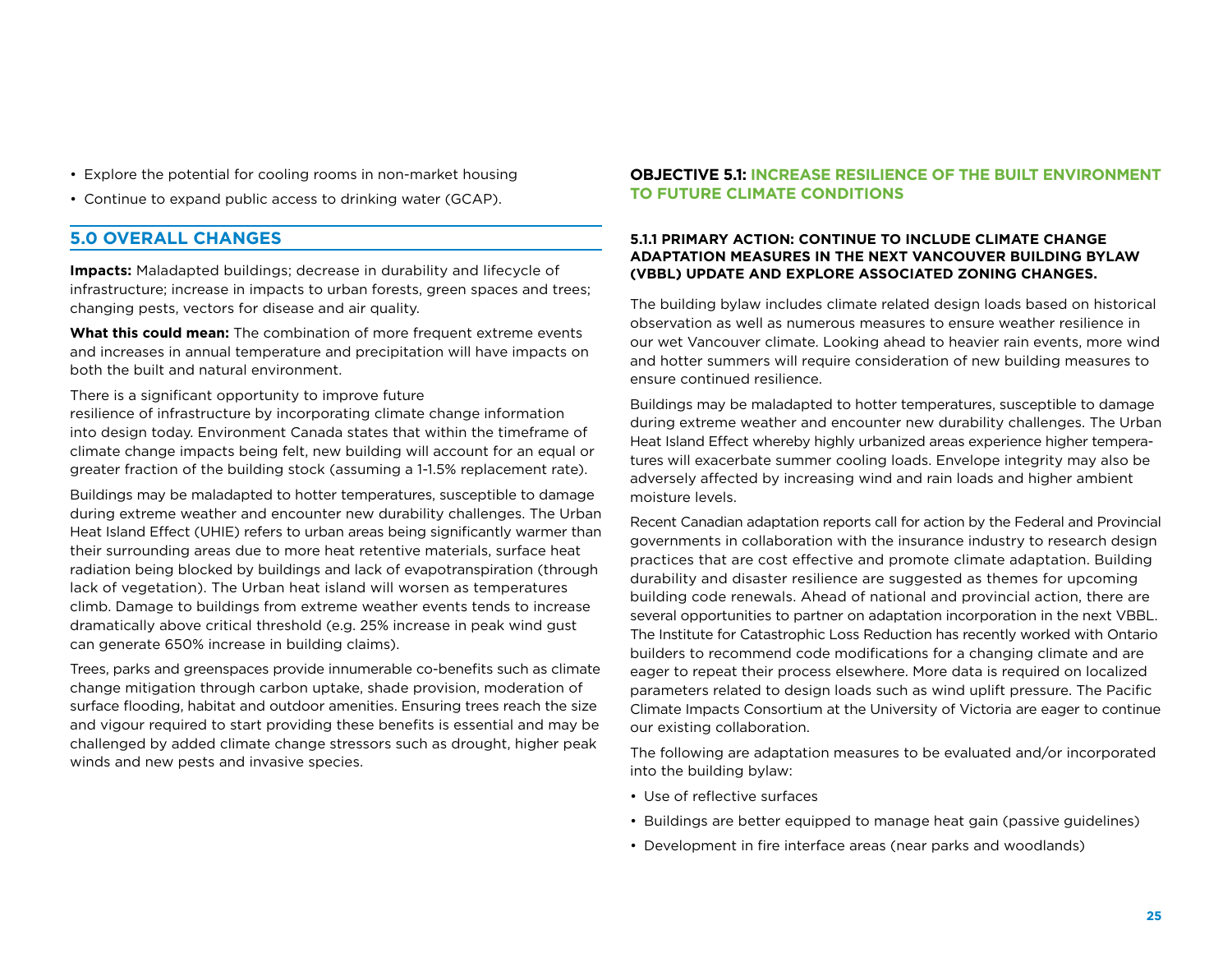- Construction safety (high winds)
- Continue to lobby homeowners protection office for broader acceptance of green roofs.
- Overflow mechanisms in roof design with route plan for flood water and/ or oversize roof drainage system.
- Emergency management plans/evacuation plans for buildings; combine flood hazard with seismic.
- Gray water use and rainwater capture for toilet flushing and garden use.

#### **Supporting Actions:**

- Incorporate climate change as an asset management and infrastructure design consideration.
- Collaborate with Cascadia Region Urban Sustainability Directors Network to investigate asset management approaches to planning for climate change.
- Continue to collaborate with Metro Vancouver on updated Intensity Duration Frequency (IDF) curves.
- Identify training and implementation opportunities within engineering with the Public Infrastructure Engineering Vulnerability Committee (PIEVC - Engineers Canada).

#### **Objective 5.2: Increase the long-term health and vigour of urban forests, green spaces and trees**

Public and private trees were a focus of the access to nature goal in the greenest city plan given the vast array of benefits they provide. Growing healthy, long lasting trees requires consideration of the future climate as well as appropriate siting, planting and maintenance.

Trees contribute to adaptation by:

- Intercepting and filtering stormwater runoff to prevent flooding and improve water quality
- Absorbing pollutants to clean the air
- Providing wind-breaks to protect buildings from damage
- Regulating urban heat island effects through shading and evaporation



Some co-benefits with other goals include:

- Lower cooling demand for electricity
- Directly sequester carbon
- Wildlife habitat
- Increased property value and liveability

#### **5.2.1 Primary Action: Support development of a comprehensive Urban Forest Management Plan that focuses on growing successful trees in urban areas.**

Through the Greenest City Action Plan we have committed to planting 150,000 trees. An Urban Forest Management Plan will identify the issues and values most important to the community and provides a roadmap for investing in and maintaining our urban forest to 2020 and beyond. It will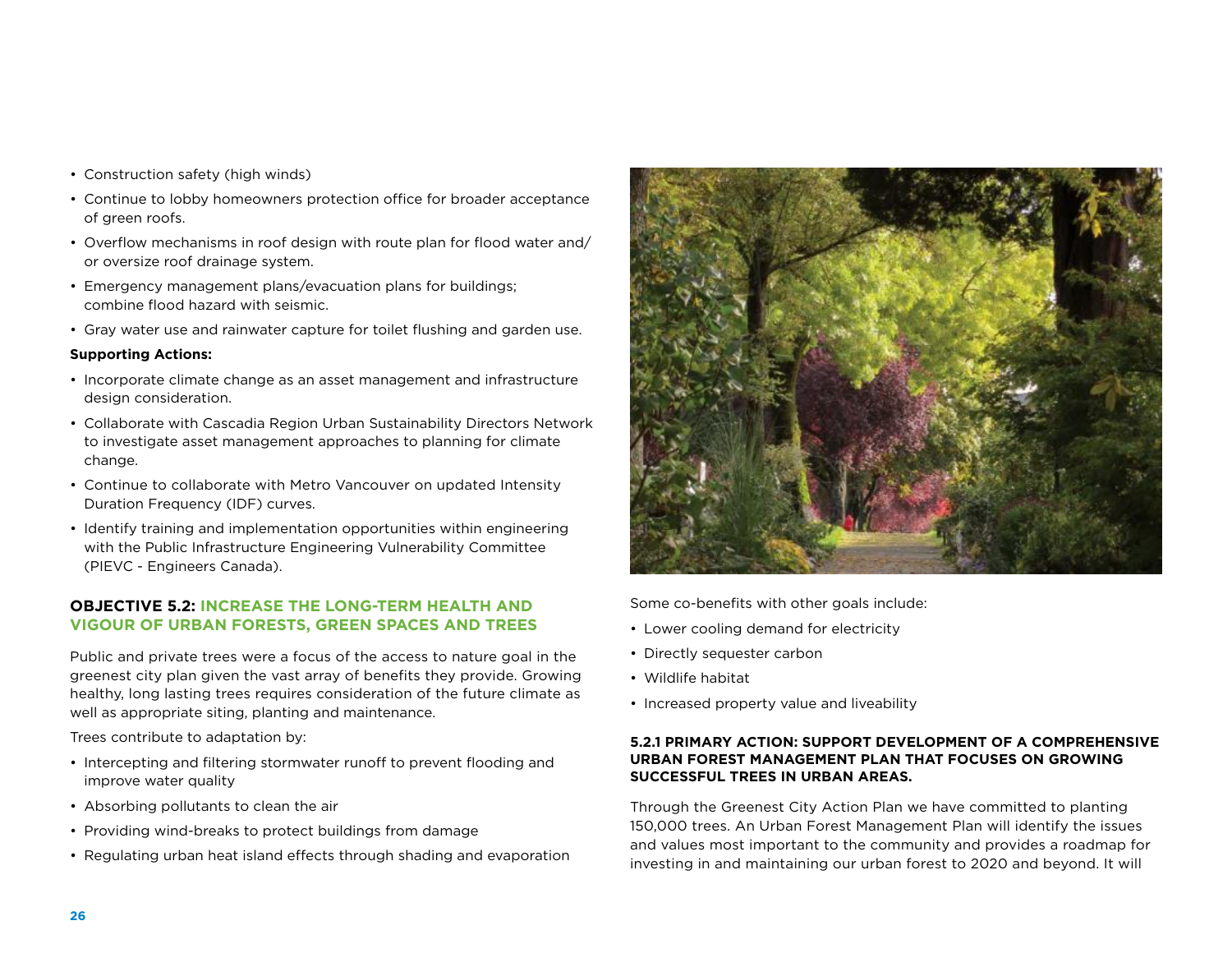ensure that species selected and locations for planting targeted, maximize civic investment and ensure longevity. It will explicitly address climate change impacts to trees and greenspaces as well as ensuring we take full advantage of their potential to support City adaptation.

A multi-department process led by arboriculture and park professionals is needed. The Forest Management plan should gather baseline data and provide direction on development of standards and guidelines that address:

- Preparing for challenges facing our urban forest in the 21st century including a changing climate.
- Increasing canopy cover citywide as a measure to help mitigate climate change. Map canopy coverage with land use, identify tree deficient areas and work to add tree space and appropriate soils management to remedy the deficit.
	- Hot spot and vulnerable population mapping can be overlayed with canopy coverage to target certain areas for shade provision.
- Organizational changes that raise the profile of trees and facilitate improved integration of trees into urban design.
- Minimize the negative impacts of new or existing trees.
- Soil management: volume and make-up (loss of heritage soils).
- Educate an expert team across departments to champion trees and provide oversight.
- Develop an Urban Forest Operations Program (Maintenance standards and budgets).

#### **Supporting Actions:**

- Promote public awareness of the critical role of urban forests in coping with climate change.
- Continue pest and invasive species monitoring programs with climate change as an added stressor.
- Establish funding levels adequate enough to reinstitute systematic pruning.
- Ensure species and location selection criteria in the GCAP planting strategy, landscape guidelines and in the replacement tree list in the Protection of Tree Bylaw reflect future climate projections and any Urban Heat Island Effect mapping.

#### **6.0 Organizational adaptive capacity**

#### **Objective 6.1: Incorporate adaptation considerations in City business**

Climate change is an overarching issue that poses an additional risk or benefit to the way we do business. Successful adaptation will require moving beyond this strategy to incorporation of climate change in risk management and project planning across departments.

Regular updates to climate science will be shared throughout the organization for consideration in design and planning. Mapping flood hazard, urban heat island effect, tree canopy, landslide risk areas etc. provides a powerful baseline of information. Seattle and Toronto have both developed and applied software programs to support mainstreaming climate change that can be evaluated for potential use in Vancouver. Collaborating with municipalities and other partners regionally will ensure we support regional resilience and continued economic vibrancy.

#### **Supporting Actions:**

- Continue to collaborate regionally with First Nations, Metro Vancouver and other municipalities.
- Investigate best practices in 'mainstreaming' adaptation. Consider both internal software programs and external communication/checklists.
- Complete mapping to support climate change adaptation with co-benefits for other applications.
- Complete a communication strategy, including community engagement, for Climate Change Adaptation, especially sea level rise.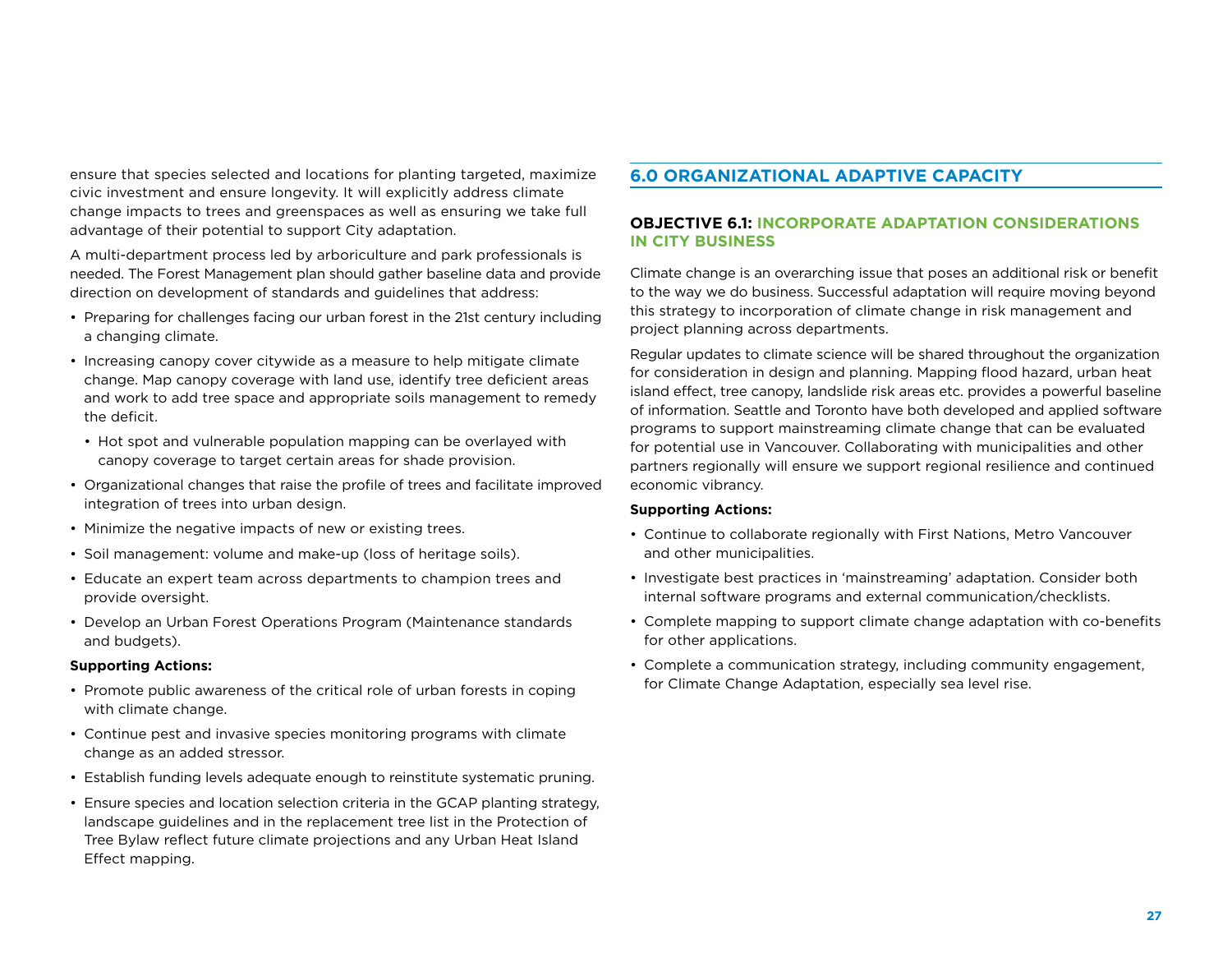### Chapter 6 **Plan Implementation and Maintenance Process**

#### **6.1 Implementation**

The departments and divisions identified as accountable for actions in the Strategy will be responsible for implementation. The Sustainability Group will provide coordination among departments, deliver on specific actions and support departments in their implementation of actions. Where significant new actions are proposed. the need for an implementation plan and timeline will be evaluated.

#### **Implementation through existing programs and planning**

The effectiveness of Strategy implementation is dependent on incorporation of outlined actions into existing plans, policies and programs. Key vehicles for adaptation incorporation are the following:

**Greenest City Action Plan:** Many of the actions promoted for sustainability of the City have co-benefits with climate change adaptation. Adaptation provides either an added driver, as with water conservation, or an added consideration as is the case with the tree planting strategies.

#### **Integrated Stormwater Management Plan:**

Improved management of stormwater will ensure continued functioning of the sewer system under heavier storm conditions. Vancouver has significant opportunities to enhance innovative management approaches from impervious surface policies to street design. The Integrated Stormwater Management Plan will provide cross-departmental recommendations to take advantage of these opportunities.

**Urban Forest Management Plan:** Long living, vigorous trees are necessary to pay back the cost of getting them to a size at which they start to provide significant benefits in terms of carbon uptake, infiltration, shade provision and water diversion. To grow successful trees in urban areas demands proper soil management, species selection, location and maintenance. Climate change intensifies the need for high standards of tree management and the incorporation of future climate considerations.

**Vancouver Building By-law update 2017:** Working with the building and academic community to explore best methods for incorporating changing climate loads into the building code will support a more resilient building stock in the coming decades.

**Sewer Separation Strategy:** Separating the storm and sanitary sewers will reduce the risk of combined sewer overflows and private side sewer back-ups. The existing approach of prioritizing high risk areas for early separation ensures resilience ahead of significant shifts in storm profiles.

**Extreme Hot Weather Committee:** The committee, in partnership with Vancouver Coastal Health developed a heat alert and Be Cool campaign in phase I of planning. Phase II of the project can be expanded to explore and implement many of the best practices and programs for heat that are being pursued by municipalities across North America.



#### **6.2 Method and schedule for updating the Plan**

Our global and local understanding of climate change and its impacts, costs and potential actions continues to evolve. Modeled projections continue to become increasingly sophisticated and inputs change providing new ranges of anticipated temperature, precipitation etc. The City of Vancouver intends to review and evaluate the Strategy annually and to update it every five years from the date of initial Strategy adoption. This cycle may be accelerated to less than five years based on the following triggers:

- A significant climate change impact is experienced; and, or
- Senior government action or policy triggers the need to respond (e.g. as with Provincial Sea Level Rise Guidelines).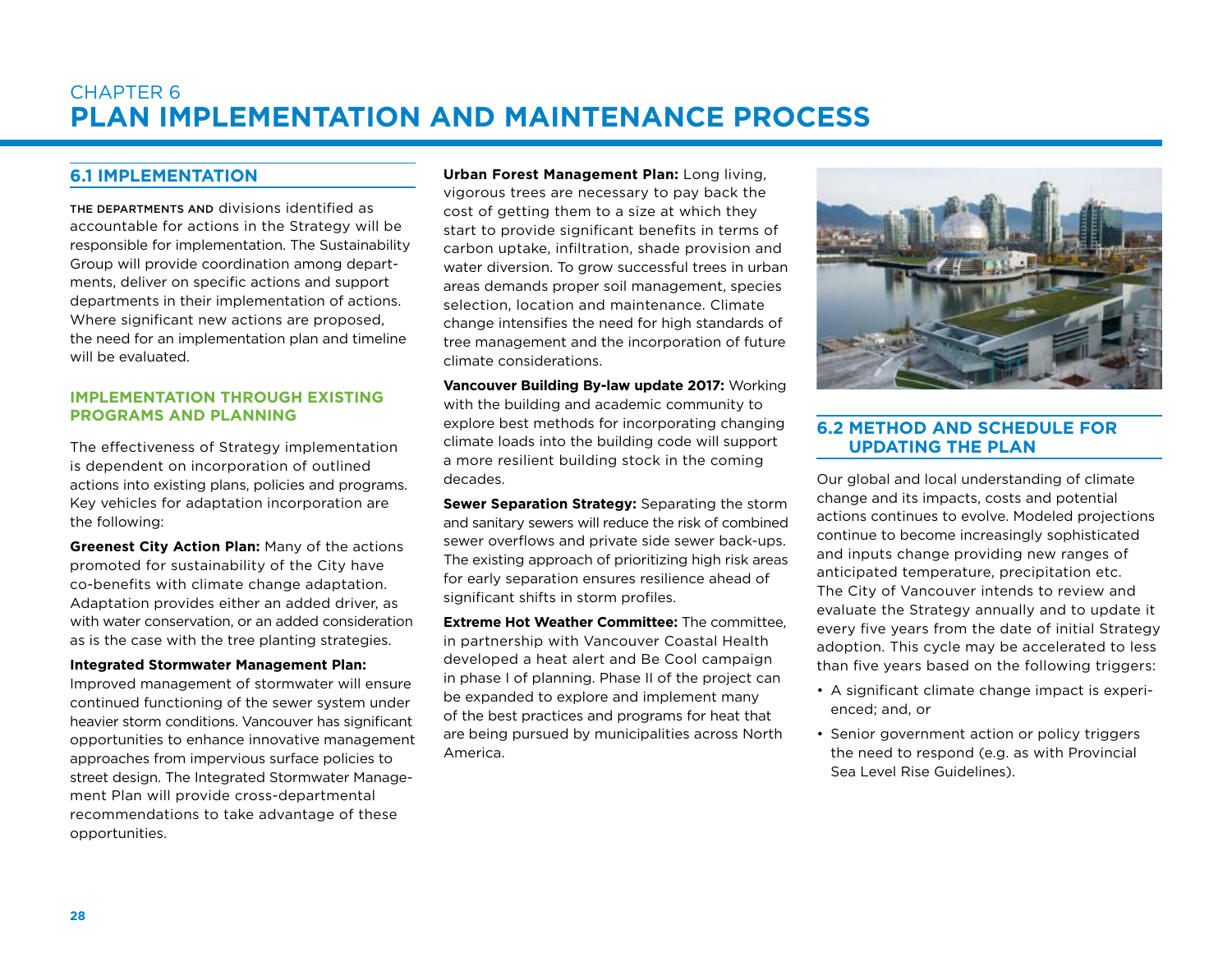#### **Annual Evaluation:**

Climate Programs staff in the Sustainability Group will be responsible for evaluating the Strategy and staying current with climate science. Sustainability staff will also participate in regional and provincial adaptation forums and partner with external stakeholders to pool resources and ensure adaptation across sectors and jurisdictions.

The annual review and subsequent progress report will include:

- Summary of any observed changes in climate or impacts that occurred;
- Review of successful actions implemented;
- Review barriers and amend actions to enable successful implementation;
- Re-evaluation of timelines as information on impacts and funding is updated;
- Review of other planning programs or initiatives that provide a window of opportunity for climate adaptation actions or that may be impacted by climate change; and
- Identification of potential new funding options.

#### **5-Year Update:**

It is not the intent of the update process to develop a new plan. The update will be guided by the elements below:

- The update process will be carried out by a Climate Change Adaptation Team appointed by the Deputy City Manager and coordinated by Sustainability Group staff. At least one member of the original Strategy development team should be included.
- The most recent regional information on climate science will be a key input to the planning process.
- A scan of impacts identified and prioritized in the original plan will be analysed for gaps arising from new climate science or observed impacts. New actions to mitigate these impacts will be detailed.
- Existing action timelines will be reviewed to ensure thresholds have not been surpassed triggering an acceleration of action implementation.
- All actions will be reviewed and revised to account for actions completed, dropped or changed and to account for changes in risk or to leverage new programs, policies or plans.
- Inserting indicators to measure adaptation progress will be considered.
- The draft update will be reviewed by the appropriate departments prior to a final plan update being presented to Council for adoption.

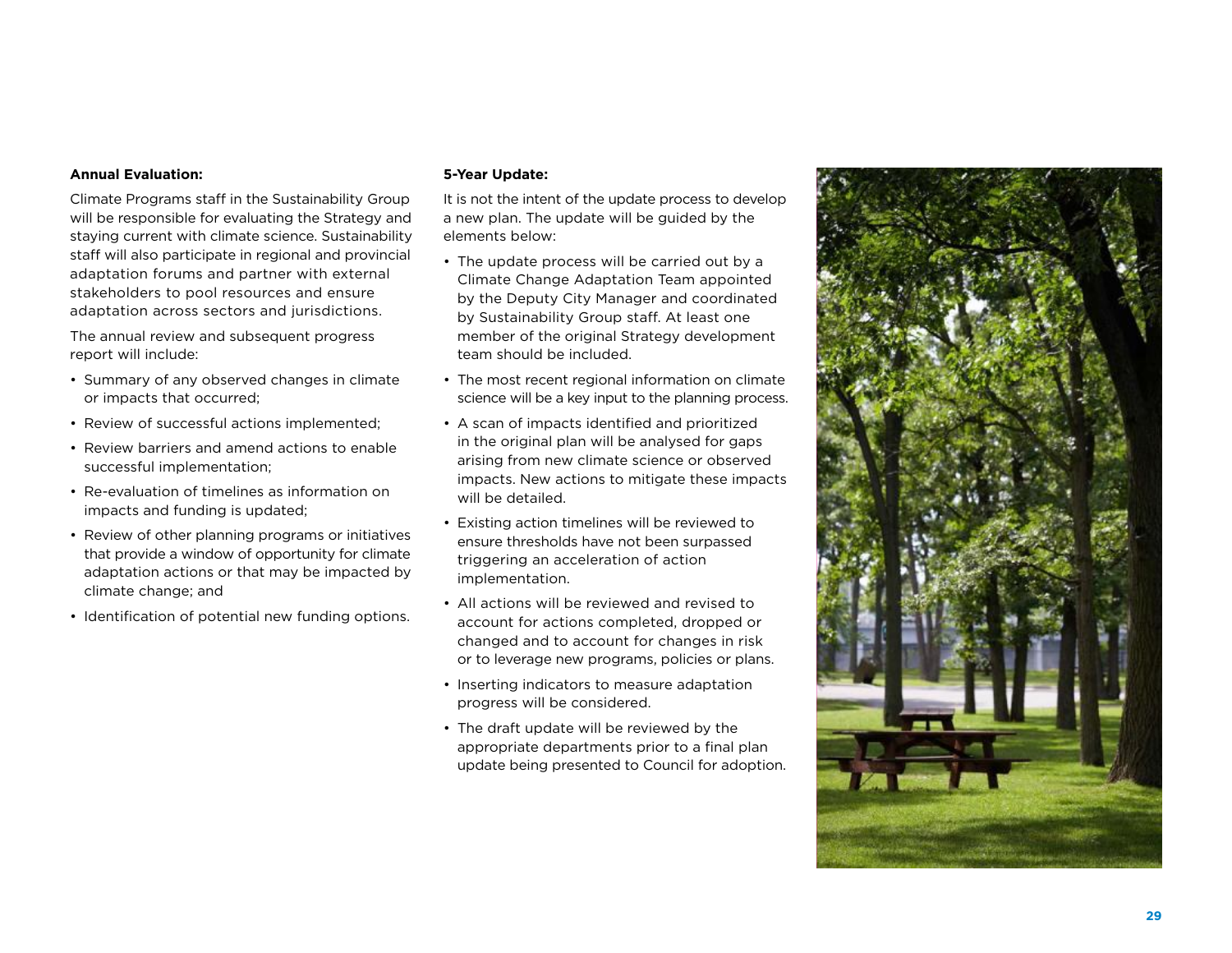### APPENDIX A **Detailed Action Matrix**

#### **Column Explanation:**

- The '**Funding**' column identifies whether this is a capital or operating budget intensive action. In many cases, budget is not secured.
- The '**Priority**' column includes must do actions with capital plan date delivery (Action by X) and actions in the monitor and investigate further categories as described in section 2.5 of the Strategy.
- The '**Effort**' column includes Small (S), Medium (M) and Large (L) projects/actions and identifies those included in the Greenest City Action Plan (GCAP)

#### **1.0 Increase in intensity and frequency of heavy rain events**

#### **Significant Impacts**

**1.1. Increased surface water flooding from ponding of rainfall in low lying areas or heavy rainfall overcoming the capacity of the drainage system**

**1.2. Increase in number of combined sewer overflows**

**1.3. Increases in sewer back-ups in combined sewer areas due to high rainfall volume in sewer system**

**1.4. increase in landslide risk affecting public infrastructure and private property**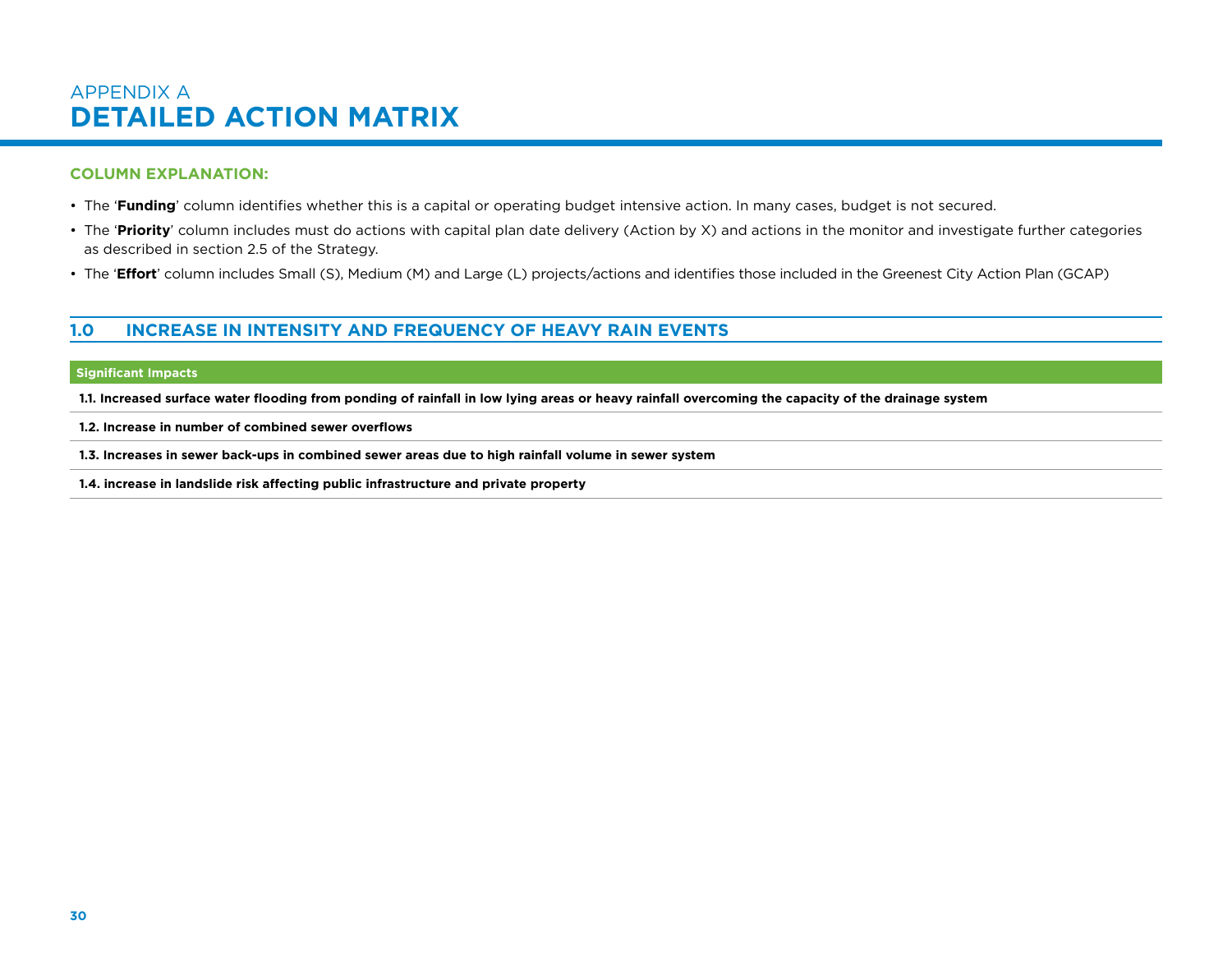| 1.1 Increased surface water flooding                                                                                                                                                                                                                                      |                          |                                                         |                                                                |               |
|---------------------------------------------------------------------------------------------------------------------------------------------------------------------------------------------------------------------------------------------------------------------------|--------------------------|---------------------------------------------------------|----------------------------------------------------------------|---------------|
| <b>ACTION</b>                                                                                                                                                                                                                                                             | <b>FUNDING</b>           | <b>PRIORITY</b>                                         | <b>ACCOUNTABILITY</b>                                          | <b>EFFORT</b> |
| Include rainfall/stormwater management recommendations in the ISMP including:<br>planning and design; runoff storage and conveyance practices; infiltration and<br>filtration practices.                                                                                  | Capital                  | Action by 2014                                          | Engineering: sewers and streets;<br>Parks; CSG; Sustainability | L             |
| Within ISMP: Recommend stormwater management opportunities identified<br>during large site rezoning work that are transferable to other types of development.                                                                                                             | Operating                | Action by 2014                                          | Engineering: sewers and streets;<br>Parks; CSG; Sustainability | L             |
| Within ISMP: Resolve barriers that constrain streets draining to parks.                                                                                                                                                                                                   | Operating                | Action by 2017                                          | Engineering: sewers and streets;<br>Parks; CSG; Sustainability | S             |
| Within SMP: Evaluate and provide bylaw revisions for impermeable surface<br>allowance. Recommendations for improved enforcement.                                                                                                                                          | Operating                | Action by 2014                                          | Engineering: sewers and streets;<br>Parks; CSG; Sustainability | L             |
| Within ISMP: Increase the use of infiltration/detention bulges on streets where<br>appropriate.                                                                                                                                                                           | Capital                  | Action by 2014                                          | Engineering: sewers, streets                                   | L             |
| Evaluate and recommend opportunities for stormwater detention or storage<br>during park redesign and in new parks. Implement and evaluate this approach<br>during Phase one of Hastings Park.                                                                             | Operating and<br>Capital | Action by 2014<br>(Hastings Park)<br>by 2017 (Trout Lk) | Parks                                                          | S             |
| GCAP: Encourage water retention on private sites, e.g. rock pits in one and two<br>family dwellings.                                                                                                                                                                      | GCAP (In Progress)       | Action by 2014                                          | Engineering, CSG: CBO,<br>development services                 | <b>GCAP</b>   |
| Use best available climate model information and continue to monitor changing<br>Enviro. Can. and Metro Van. IDF curves as design and monitoring input for<br>stormwater system.                                                                                          | Operating                | Action by 2014                                          | Engineering: sewers and streets                                | S             |
| Initiate a pilot flood risk assessment in a catchment area identified in coordination<br>with risk management. Identify risk areas and complete a flowpath evaluation<br>to determine correct sizing, curb design, inlet capacity and number of catch<br>basins required. | Capital                  | Action by 2020                                          | Eng.: streets, sewers;<br><b>Risk Management</b>               | M             |
| Increase catch basin maintenance in areas identified as high risk for street<br>flooding.                                                                                                                                                                                 | Operating                | Ongoing                                                 | Eng.: Sewers                                                   | S             |
| Implement permeability Pilot projects to test and communicate the opportunities<br>for detention and/or infiltration.                                                                                                                                                     | Capital                  | Ongoing                                                 | Eng.: sewers and streets                                       | S             |
| Raise awareness of public involvement in keeping C.Bs clean.                                                                                                                                                                                                              | Operating                | Ongoing                                                 | Corporate Comm.;<br>Eng.: Solid waste                          | $\sf S$       |
| Increase existing storm pump station capacity                                                                                                                                                                                                                             | Capital                  | Monitor                                                 | Eng.: sewers and streets; Parks                                | $M-L$         |
| Develop and implement a process to release information bulletin/social media/<br>online information to alert public to check C.Bs when heavy rain is forecast.                                                                                                            | Operating                | Investigate Further                                     | Corporate Communications;<br>Eng.: sewers and streets          | M             |
| Examine whether turf fields are meeting community needs during rainy<br>months or if additional artificial covers are needed.                                                                                                                                             | Operating                | Investigate Further                                     | Parks                                                          | $\mathsf S$   |
| Assess feasibility of dewatering spot flooding with fire and rescue equipment                                                                                                                                                                                             | Operating                | Investigate Further                                     | Fire and Rescue; Eng.: Sewers                                  | S             |
| Implement comprehensive software (311, Hansen, GIS) to map recorded street<br>flooding incidents.                                                                                                                                                                         | Capital and<br>Operating | Investigate Further                                     | Engineering                                                    | M             |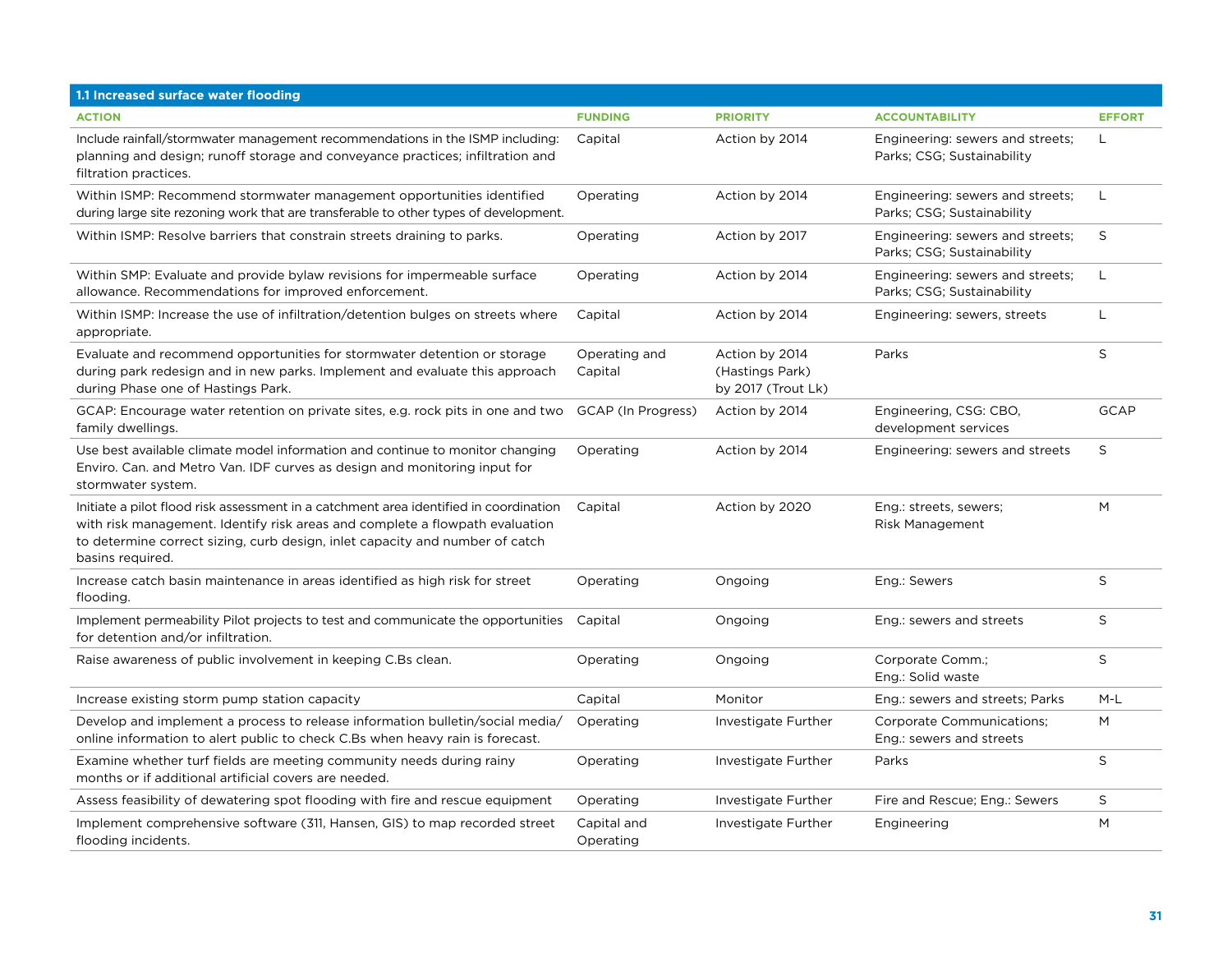| 1.2 Increased CSO                                                                                                            |                       |                                         |                                                  |               |
|------------------------------------------------------------------------------------------------------------------------------|-----------------------|-----------------------------------------|--------------------------------------------------|---------------|
| <b>ACTION</b>                                                                                                                | <b>FUNDING</b>        | <b>PRIORITY</b>                         | <b>ACCOUNTABILITY</b>                            | <b>EFFORT</b> |
| Complete sewer separation                                                                                                    | Capital (In progress) | Ongoing to 2050                         | Eng.: Sewers                                     |               |
| Eliminate CSOs at Crowe and Burrard                                                                                          | Capital (secured)     | Action by 2014                          | Eng. Sewers, Finance                             |               |
| Strategic application of stormwater management techniques in combined<br>sewer areas                                         | Capital               | Action by 2017                          | Eng.: sewers and streets;<br>Finance, CSG, Parks |               |
| Re-route stormwater to waterbodies including daylighted creeks.<br>Opportunities include Tatlow, Lost Lagoon, Renfrew Ravine | Capital               | Action by 2014<br>(Jericho) and ongoing | Eng.: Sewers, Parks                              | M-L           |

| 1.3 Increased liability claims against the city from major rain events, especially private property sewer back-ups                                     |                |                     |                            |               |  |
|--------------------------------------------------------------------------------------------------------------------------------------------------------|----------------|---------------------|----------------------------|---------------|--|
| <b>ACTION</b>                                                                                                                                          | <b>FUNDING</b> | <b>PRIORITY</b>     | <b>ACCOUNTABILITY</b>      | <b>EFFORT</b> |  |
| Provide incentives and/or subsidies for faster replacement (to separated)<br>of private side combined sewer connections ahead of City-side separation. | Capital        | Action by 2017      | Eng.: Sewers               | $M-L$         |  |
| Lobby insurance industry to provide discount to properties with separated<br>plumbing in separated areas.                                              | Operating      | Action by 2017      | <b>Risk Management</b>     | M             |  |
| Through the building or plumbing bylaw, require backwater valves after<br>multiple backups in combined areas.                                          | Operating      | Investigate Further | CSG, Eng.: Sewers          | $S-M$         |  |
| Use tax notices and website to provide information on minimizing risk of sewer<br>back-ups, such as the ICLR handbook on reducing basement flooding.   | Operating      | Investigate further | Eng.: Sewers and Risk Mgt. |               |  |

| 1.4 Increase in landslide risk affecting public infrastructure and private property                                                                                                                             |                |                 |                                  |               |
|-----------------------------------------------------------------------------------------------------------------------------------------------------------------------------------------------------------------|----------------|-----------------|----------------------------------|---------------|
| <b>ACTION</b>                                                                                                                                                                                                   | <b>FUNDING</b> | <b>PRIORITY</b> | <b>ACCOUNTABILITY</b>            | <b>EFFORT</b> |
| Map and prioritize highest risk slopes and create action plans including:<br>- Planting, percolation, vegetation best practices, anchors, retaining walls,<br>deepwater infiltration or purchase property, etc. | Capital        | Action by 2017  | Land Survey, GIS, Parks          | M             |
| Evaluate tools such as bylaw, covenant, property use, landscape plans etc.<br>to hold property owners in identified risk areas to higher standards.                                                             | Operating      | Action by 2017  | <b>CSG: Development Services</b> | M             |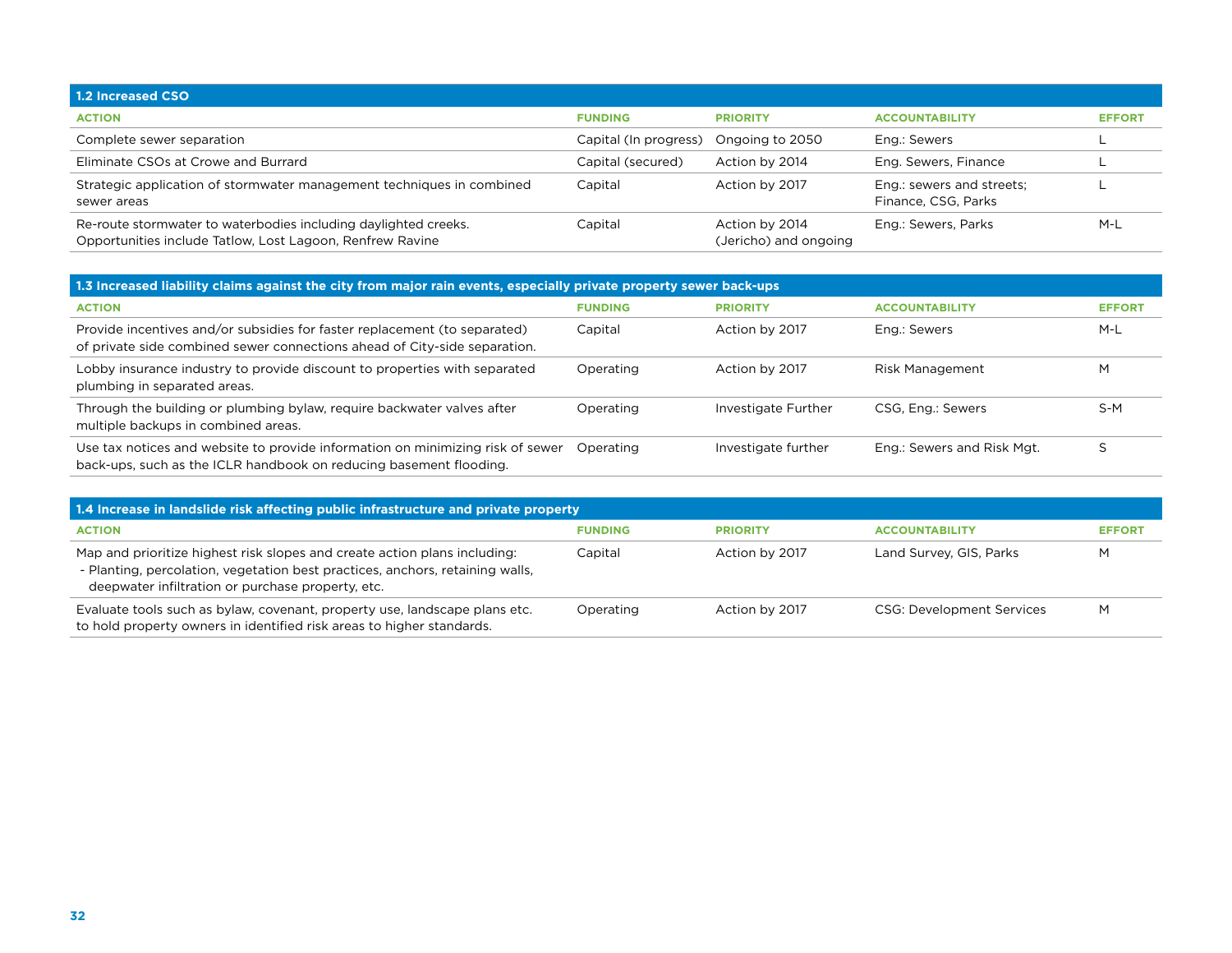#### **2.0 Sea Level Rise**

#### **Significant Impacts**

**2.1. Increased flooding and storm surge damage along the coast and Fraser River as sea levels rise and storms are more frequent.**

**2.2. Reduced gravity drainage of existing drainage system as sea levels rise, resulting in more frequent flooding of low areas near storm sewer outfalls.** 

**2.3. Increase in shoreline erosion affecting natural environments and public amenities such as parks, trails and access to the water**

|                                                                                                                                                                                           | 2.1 Increased flooding and storm surge damage along the coast and Fraser River as sea level rises and storms are more frequent |                               |                                                                                               |               |  |  |
|-------------------------------------------------------------------------------------------------------------------------------------------------------------------------------------------|--------------------------------------------------------------------------------------------------------------------------------|-------------------------------|-----------------------------------------------------------------------------------------------|---------------|--|--|
| <b>ACTION</b>                                                                                                                                                                             | <b>FUNDING</b>                                                                                                                 | <b>PRIORITY</b>               | <b>ACCOUNTABILITY</b>                                                                         | <b>EFFORT</b> |  |  |
| Undertake a detailed Flood Risk Assessment to quantitatively analyze risk and<br>evaluate risk mitigation options (Use up-coming BC Primer and Costing study<br>as inputs).               | Capital                                                                                                                        | Action by 2014                | Sustainability, Engineering,<br>CSG: CBO, Planning                                            |               |  |  |
| Use Risk Assessment information to develop and implement a City-wide Sea<br>Level Response with decision points and actions detailed over a timeline.                                     | Operating                                                                                                                      | Action by 2017                | Sustainability, Engineering,<br>CSG: CBO, Planning                                            | L             |  |  |
| Acquire LIDAR mapping to support Flood Risk Assessment as well as the<br>Urban Forest and Integrated Stormwater Management Plans.                                                         | Capital                                                                                                                        | Action by 2014                | IT, Land Survey, Sustainability                                                               | M             |  |  |
| Amend flood-proofing policies                                                                                                                                                             | Operating                                                                                                                      | Action by 2014                | Sustainability, CSG: CBO,<br>Dev. Services                                                    | M             |  |  |
| Evaluate need for, and develop, flood preparedness plans, evacuation plans<br>and flood alerts                                                                                            | Operating                                                                                                                      | Action by 2020                | <b>Emergency Management</b>                                                                   | M             |  |  |
| Coordinate with other municipalities through the Fraser Basin Council and<br>with the Province of BC to ensure a regional approach.                                                       | Operating                                                                                                                      | In Progress<br>Action by 2014 | Sustainability                                                                                | S             |  |  |
| Initiate Flood-proofing awareness campaign among builders/developers<br>including information on storage of hazardous materials, mechanical<br>equipment and resilient building measures. | Capital                                                                                                                        | Action by 2017                | CSG: CBO, Dev. Services;<br>Communications; Fire and Rescue;<br>Environmental Protection: UDI | $S-M$         |  |  |
| Hold a competition to highlight adaptation options for sea level rise                                                                                                                     | Operating and<br>Capital                                                                                                       | Action by 2017                | Sustainability                                                                                | S             |  |  |
| Address the influence of tide and changes to groundwater on existing<br>buildings.                                                                                                        | Operating                                                                                                                      | Action by 2017                | CSG: CBO                                                                                      | M             |  |  |
| Initiate a Sea Level Rise Working group to recommend next steps for<br>City-wide strategic approach to sea level rise.                                                                    | Operating                                                                                                                      | In Progress                   | Sustainability                                                                                | S             |  |  |
| Evaluate opportunities to increase road grades in risk areas when nearby<br>development or during road replacement.                                                                       | Operating                                                                                                                      | In Progress                   | Engineering; CSG: planning,<br>Dev. Services; Sustainability                                  | $M-L$         |  |  |
| Adjust park/beach plantings to ensure resilience to saltwater.                                                                                                                            | Operating                                                                                                                      | Monitor                       | Parks                                                                                         | S             |  |  |
| Train and delegate staff member to review/assess BC Storm Surge website<br>and alert departments when hazard identified.                                                                  | Operating                                                                                                                      | Investigate Further           | <b>Emergency Management</b>                                                                   | S             |  |  |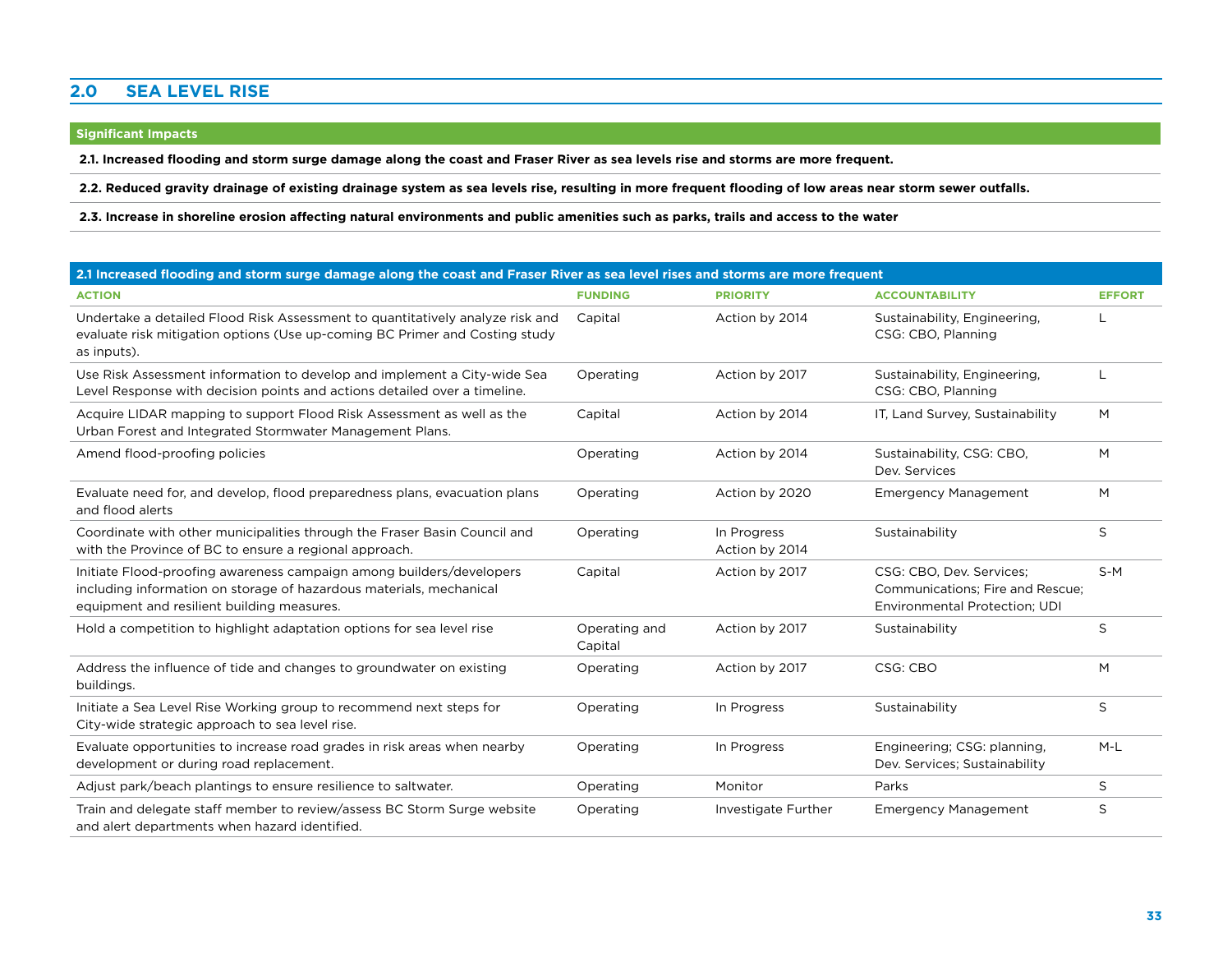| <b>ACTION</b>                                                                                                     | <b>FUNDING</b> | <b>PRIORITY</b>     | <b>ACCOUNTABILITY</b>                  | <b>EFFORT</b> |
|-------------------------------------------------------------------------------------------------------------------|----------------|---------------------|----------------------------------------|---------------|
| Increase groundwater monitoring to track water table rise and salinity.                                           | Capital        | Investigate Further | Engineering                            | M             |
| Evaluate and recommend utility of the Greenshores Coastal Development<br>Rating System.                           | Operating      | Investigate Further | CSG: Development Services,<br>Planning |               |
| Research and report on beach storm surge education/awareness and/or<br>signage (e.g. flag system)                 | Operating      | Investigate Further | Parks, communications                  |               |
| When pipes are up for replacement in low lying areas consider material<br>resilience to corrosion from saltwater. | Capital        | Investigate Further | Engineering                            | S-M           |

| 2.3 Reduced gravity drainage capacity of existing drainage system as sea levels rise, resulting in more frequent flooding of low areas near storm sewer outfalls. |                |                               |                                 |               |  |
|-------------------------------------------------------------------------------------------------------------------------------------------------------------------|----------------|-------------------------------|---------------------------------|---------------|--|
| <b>ACTION</b>                                                                                                                                                     | <b>FUNDING</b> | <b>PRIORITY</b>               | <b>ACCOUNTABILITY</b>           | <b>EFFORT</b> |  |
| Continue to install back-up power to storm pump stations and increase<br>system storage.                                                                          | Capital        | In Progress<br>Action by 2020 | Eng.: Sewers                    | M             |  |
| Identify and prioritize new pump stations in low areas where higher water<br>levels will necessitate stormwater pumping.                                          | Capital        | Monitor                       | Eng.: Sewers                    |               |  |
| Add backwater valves on outfalls to prevent saltwater intrusion and backup.                                                                                       | Capital        | Monitor                       | Eng.: Sewers                    | M             |  |
| Evaluate and recommend whether road closure procedures currently used<br>for ice and snow could be applied for flooding.                                          | Operating      | Investigate Further           | Eng.: streets, sewers; CSG: CBO |               |  |

| 2.4 Increase in shoreline erosion affecting natural environments and public amenities such as parks, trails and access to the water                                                                                                                                                                                              |                          |                                    |                                                           |               |  |  |
|----------------------------------------------------------------------------------------------------------------------------------------------------------------------------------------------------------------------------------------------------------------------------------------------------------------------------------|--------------------------|------------------------------------|-----------------------------------------------------------|---------------|--|--|
| <b>ACTION</b>                                                                                                                                                                                                                                                                                                                    | <b>FUNDING</b>           | <b>PRIORITY</b>                    | <b>ACCOUNTABILITY</b>                                     | <b>EFFORT</b> |  |  |
| Address Vancouver's coastal open spaces in City-wide sea level rise response<br>(see 2.1). Consider:                                                                                                                                                                                                                             | Capital and<br>Operating | Action by 2020                     | Parks, Engineering, CSG: CBO<br>(private property issues) |               |  |  |
| - Increased naturalization; Greenshores sustainable shoreline development<br>approach; rip rap, rock groyne and seawall durability; new armouring, break-<br>waters, steeper sloped beaches; accept loss and replace in lower risk areas; and<br>use excavation materials to reinforce shoreline or stable substrate below sand. |                          |                                    |                                                           |               |  |  |
| Leverage opportunities to evaluate strategic open space planning for inundation<br>and containment areas in near shore greenspaces.                                                                                                                                                                                              | Operating and<br>Capital | Monitor - As Master<br>Plans arise | Parks, CSG: Planning                                      | S             |  |  |
| Increase budget for scaling and vegetation management of cliffs.                                                                                                                                                                                                                                                                 | Capital                  | Monitor                            | Parks, Engineering, CSG: CBO                              | M             |  |  |
| Increase maintenance budget for existing rock groynes and beaches<br>(sand import, log debris, dredging).                                                                                                                                                                                                                        | Capital                  | Monitor                            | Parks, Engineering                                        | M             |  |  |
| Increase awareness among staff about increasing shoreline erosion and<br>appropriate control practices.                                                                                                                                                                                                                          | Operating                | Investigate Further                | Parks, Engineering, CSG: CBO                              | S             |  |  |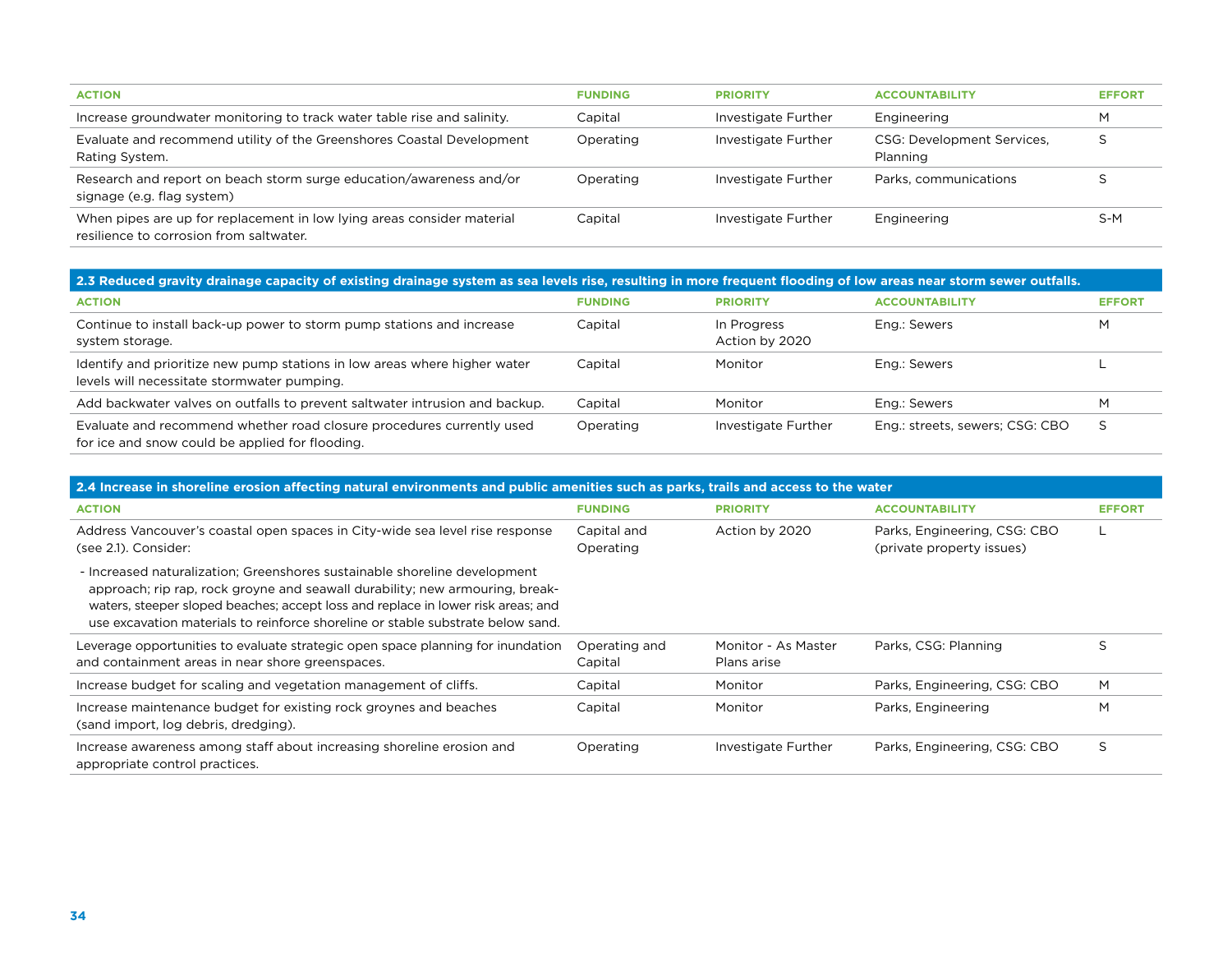#### **3.0 Increased frequency and intensity of storms and weather extremes**

#### **Significant Impacts**

**3.1. Increased safety and health risks for vulnerable populations including water ingress, mould and loss of housing for poorly housed and health risks to the homeless.**

**3.2. Increased public safety risk on streets due to damage to infrastructure and trees**

**3.3. Increased resources required to respond and clean-up during and following storm events**

**3.4. Natural disaster and related emergency management and response capacity may need to cater to more frequent, simultaneous and extreme disasters as well as the associated cascading effects.** 

| 3.1 Increased safety and health risks for vulnerable populations including water ingress, mould and loss of housing for poorly housed and health risks to the homeless.               |                                 |                               |                                                                 |               |  |  |
|---------------------------------------------------------------------------------------------------------------------------------------------------------------------------------------|---------------------------------|-------------------------------|-----------------------------------------------------------------|---------------|--|--|
| <b>ACTION</b>                                                                                                                                                                         | <b>FUNDING</b>                  | <b>PRIORITY</b>               | <b>ACCOUNTABILITY</b>                                           | <b>EFFORT</b> |  |  |
| Send letter requesting Metro Vancouver ask the Province to expand criteria<br>and Provincial funding so that extreme weather response shelters can support<br>more frequent openings. | Require external<br>partner     | Action by 2014                | CSG: Social development, Parks                                  | S             |  |  |
| Ensure instances of mould are included in the online rental database being<br>developed.                                                                                              | Operating                       | In Progress<br>Action by 2014 | Inspections and Licenses                                        | A             |  |  |
| Partner with VCH to initiate an education and awareness campaign for social<br>housing operators on mould; how to identify and address it.                                            | No funding source<br>identified | Investigate Further           | Sustainability, Communications,<br>CSG: License and Inspections | M             |  |  |

| 3.2 Increased public safety risk on streets due to damage to infrastructure                                              |                         |                               |                                       |               |
|--------------------------------------------------------------------------------------------------------------------------|-------------------------|-------------------------------|---------------------------------------|---------------|
| <b>ACTION</b>                                                                                                            | <b>FUNDING</b>          | <b>PRIORITY</b>               | <b>ACCOUNTABILITY</b>                 | <b>EFFORT</b> |
| Continue pole replacement and the transition to more resilient hangers<br>and signs.                                     | <b>Existing Capital</b> | In Progress<br>Action by 2020 | Engineering: Streets                  | M             |
| Continue to add back up power and grounding to traffic signals.                                                          | Capital                 | Ongoing<br>Action by 2020     | Engineering                           | M             |
| Implement a review and update of service levels with recommendations<br>to council on appropriate levels and priorities. | Operating               | Investigate Further           | Eng.: Asset Management<br>and streets | M             |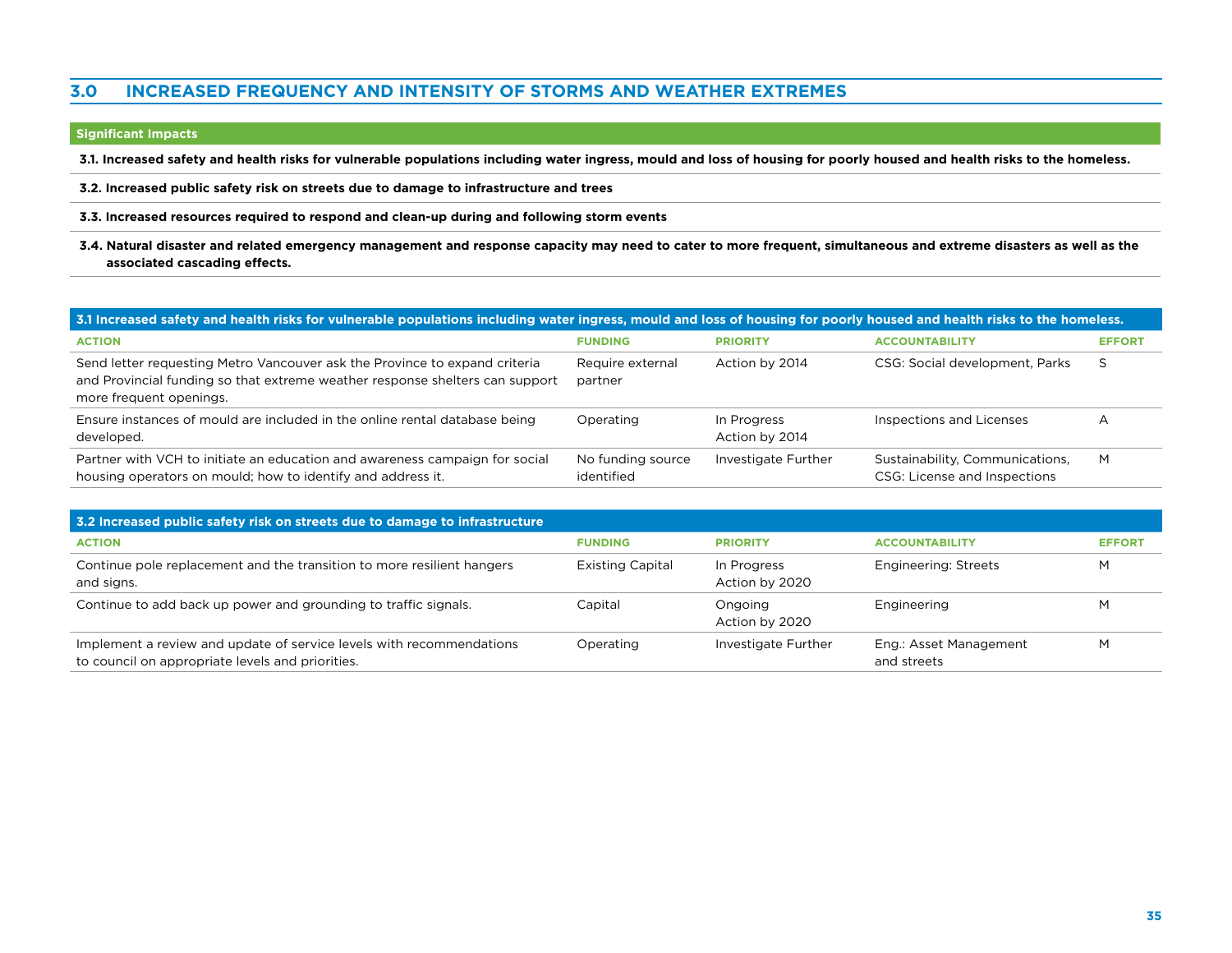| 3.3 Increased resources required to respond and clean-up during and following storm events                                                                                                                              |                          |                     |                                                                           |               |  |
|-------------------------------------------------------------------------------------------------------------------------------------------------------------------------------------------------------------------------|--------------------------|---------------------|---------------------------------------------------------------------------|---------------|--|
| <b>ACTION</b>                                                                                                                                                                                                           | <b>FUNDING</b>           | <b>PRIORITY</b>     | <b>ACCOUNTABILITY</b>                                                     | <b>EFFORT</b> |  |
| Complete an Initial Response Guideline (IRG) for intense rain and wind storms<br>and flooding.                                                                                                                          | Operating                | Action by 2014      | <b>Emergency Management</b>                                               | M             |  |
| Activate IRGs and EOC when storm or flooding occurs. Use EOC to coordinate<br>imminent planning in preparation for a forecast weather event and monitor/<br>plan response. May trigger need for increased funding.      | Operating and<br>Capital | Action by 2014      | <b>Emergency Management</b>                                               | M             |  |
| Develop a risk-based approach to apply contingency budget for new and<br>existing facilities in the anticipation of more intense events causing damage.                                                                 | Capital                  | Investigate Further | Finance, Real Estate and Facilities M<br>Management                       |               |  |
| Budget for increases to insurance costs in the short term. In the long term<br>work with the insurance community to develop appropriate risk reduction<br>coverage that address climate change insurance costs for CoV. | Capital                  | Investigate Further | Risk Management, finance, Real<br><b>Estate and Facilities Management</b> | M             |  |

#### **3.4 Natural disaster and related emergency management and response capacity may need to cater to more frequent, simultaneous and extreme disasters as well as the associated cascading effects.**

| <b>ACTION</b>                                                                                                                                                                                                                  | <b>FUNDING</b> | <b>PRIORITY</b>               | <b>ACCOUNTABILITY</b>                                       | <b>EFFORT</b> |
|--------------------------------------------------------------------------------------------------------------------------------------------------------------------------------------------------------------------------------|----------------|-------------------------------|-------------------------------------------------------------|---------------|
| Develop a policy for facility back-up power and assess departments for gaps<br>in back-up power.                                                                                                                               | Capital        | Action by 2020                | Engineering/Real Estate and<br><b>Facilities Management</b> | M-L           |
| Evaluate and learn from HRVA work done by the Integrated Partnership for<br>Regional Emergency Management in Metro Vancouver.                                                                                                  | Operating      | Action by 2014                | <b>Emergency Management</b>                                 | S             |
| Support delivery of a special events risk assessment Advanced Planning Unit.<br>Consider heat and wind as factors in assessment.                                                                                               | Operating      | In Progress<br>Action by 2014 | Existing task force                                         | $S-M$         |
| Broaden 'Team Vancouver Emergency Response' volunteer urban search and<br>rescue to aid with extreme event response. Wide response functions including<br>flooding response, heat alert patrols, park post-storm clean up etc. | Operating      | Investigate Further           | Emergency Management,<br>Vancouver Fire & Rescue Services   |               |
| Prioritizing several of the highest ranked risks in the HRVA, assess critical infra-<br>structure and lifelines for resilience. Follow New Zealand lifeline study example.                                                     | Operating      | Investigate Further           | <b>Emergency Management</b>                                 | M             |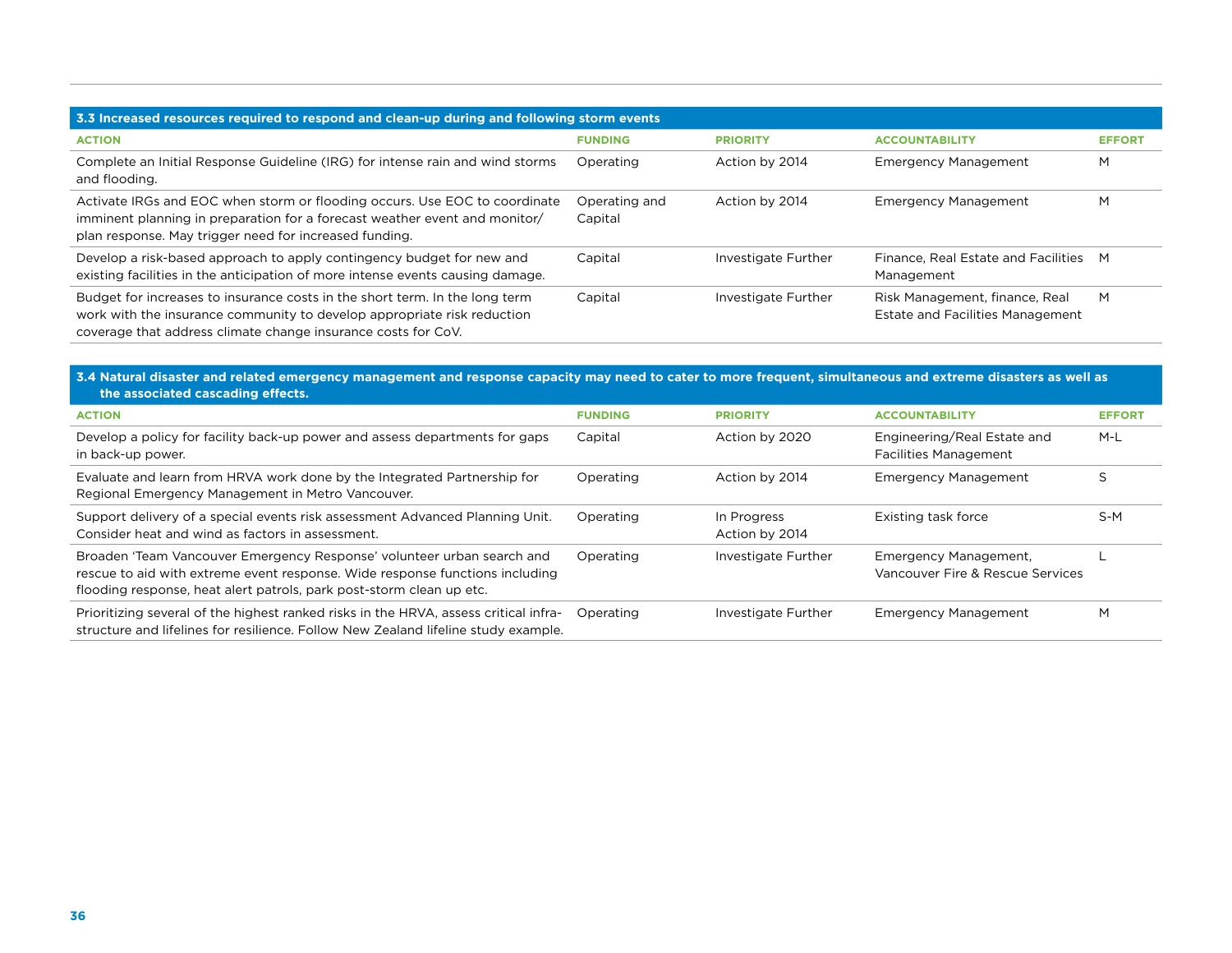#### **4.0 Hotter, drier summers**

#### **Significant Impacts**

#### **4.1. Increased health and safety risks to vulnerable populations during extreme heat events**

#### **4.2. Water supply shortages**

| 4.1 Increased health and safety risks to vulnerable populations during extreme heat events                                                                                                                   |                                                                                                         |                               |                                                                                          |               |  |
|--------------------------------------------------------------------------------------------------------------------------------------------------------------------------------------------------------------|---------------------------------------------------------------------------------------------------------|-------------------------------|------------------------------------------------------------------------------------------|---------------|--|
| <b>ACTION</b>                                                                                                                                                                                                | <b>FUNDING</b>                                                                                          | <b>PRIORITY</b>               | <b>ACCOUNTABILITY</b>                                                                    | <b>EFFORT</b> |  |
| Support existing Extreme Hot Weather Committee in completion of Phase II<br>of planning                                                                                                                      | Operating and<br>capital                                                                                | In Progress<br>Action by 2020 | Emergency Management, CSG:<br>Soc. Dev., Sustainability                                  | L             |  |
| Develop an approach/policy to address cool refuges and/or cooling capacity<br>of civic facilities. Use hot spot and vulnerable population mapping.                                                           | Operating                                                                                               | Action by 2020                | <b>Real Estate and Facilities</b><br>Management, engineering,<br>CSG: social development | M             |  |
| Complete mapping for areas vulnerable to heat extremes.                                                                                                                                                      | External partnership                                                                                    | In Progress<br>Action by 2014 | IT, academic partnership                                                                 | S             |  |
| Assess potential for cooling rooms in non-market housing.                                                                                                                                                    | Capital                                                                                                 | Action by 2015                | CSG: Social Development, Real<br><b>Estate and Facilities Management</b>                 | $M-L$         |  |
| Use UHIE and vulnerability mapping overlays to target locations for additional<br>green spaces, parks and trees.                                                                                             | Capital                                                                                                 | Action by 2015                | Parks                                                                                    | S             |  |
| Continue to expand public access to drinking water.                                                                                                                                                          | GCAP - Capital                                                                                          | In Progress<br>Action by 2014 | Engineering - Water, Parks, Real<br><b>Estate and Facilities Management</b>              | <b>GCAP</b>   |  |
| Monitor C.Bs in combined areas for increases in odour. Anticipate increases<br>in response.                                                                                                                  | Operating                                                                                               | In Progress<br>Monitor        | Sewers                                                                                   | S             |  |
| Partner with VCH to undertake a climate change health vulnerability analysis<br>as per Health Canada                                                                                                         | Capital and external<br>partnership                                                                     | Investigate Further           | Sustainability and Emergency<br>Management                                               | M             |  |
| Explore implementation of Buddy system/Block captains building on existing<br>programs. Can be used for other impacts e.g. cleaning catch basins, checking<br>on isolated neighbours during heat waves, etc. | <b>External partners</b><br>(e.g. Vantage Point<br>Neighbourhood<br><b>Helpers Outreach</b><br>Program) | Investigate Further           | CSG, Engineering                                                                         | M             |  |

| 4.2 Water supply shortages in late summer could drive expensive ad hoc capital upgrades and source expansion.                                                                             |                |                               |                       |               |  |
|-------------------------------------------------------------------------------------------------------------------------------------------------------------------------------------------|----------------|-------------------------------|-----------------------|---------------|--|
| <b>ACTION</b>                                                                                                                                                                             | <b>FUNDING</b> | <b>PRIORITY</b>               | <b>ACCOUNTABILITY</b> | <b>EFFORT</b> |  |
| Implement Greenest City Action Plan Clean Water actions to reduce water use:<br>water metering, water conservation, system leakage reduction and lawn<br>sprinkling enforcement projects. | GCAP - Capital | In Progress<br>Action by 2014 | Water                 | <b>GCAP</b>   |  |
| Identify areas such as medians and pilot zero irrigation/use of rainwater.                                                                                                                | Operating      | Action by 2017                | Parks/Engineering     | м             |  |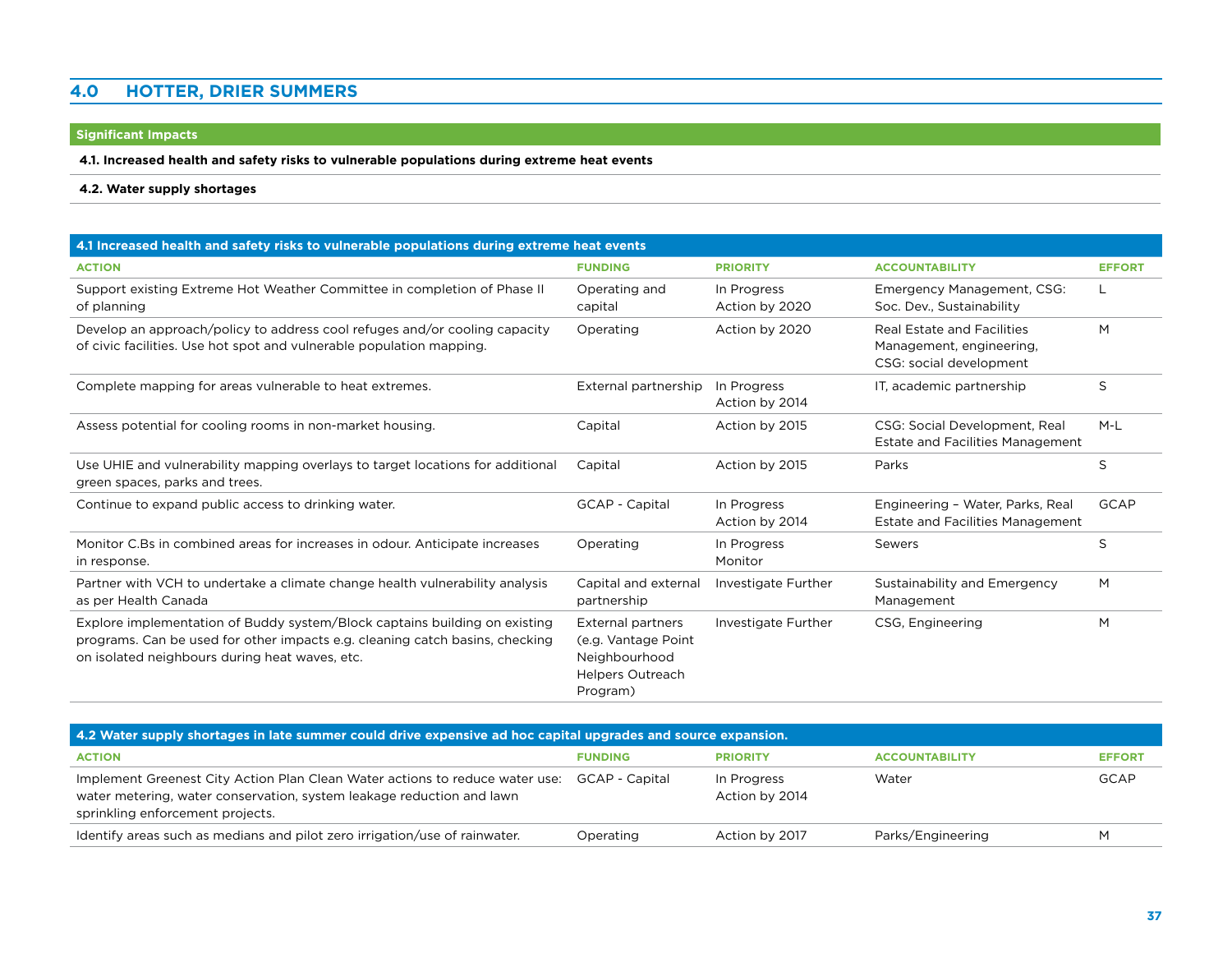#### **5.0 General Changes**

#### **Significant Impacts**

**5.1 New and Existing Buildings may be maladapted as the climate changes in terms of water ingress, wind, durability, rain on snow loads, increasing heat waves etc.** 

**5.2 Decrease in durability and lifecycle of infrastructure leading to increased maintenance and replacement requirements.**

**5.3 Increase in impacts to urban forests, green spaces and trees from temperature extremes and wind storms resulting in increased maintenance and replacement costs**

**5.4. Increasing vectors for disease and respiratory illness are expected health impacts from increasing temperatures** 

#### **5.1 New and Existing Buildings may be maladapted as the climate changes in terms of water ingress, wind, durability, rain on snow loads, increasing heat waves etc.**

| <b>ACTION</b>                                                                                                                                                                                                                                                            | <b>FUNDING</b> | <b>PRIORITY</b>               | <b>ACCOUNTABILITY</b>              | <b>EFFORT</b> |
|--------------------------------------------------------------------------------------------------------------------------------------------------------------------------------------------------------------------------------------------------------------------------|----------------|-------------------------------|------------------------------------|---------------|
| Consider policy and VBBL changes to address the following:                                                                                                                                                                                                               | Operating      | Action by 2017                | Sustainability, CBO, Dev. Services |               |
| - urban heat effect mitigation; changing climate loads; heat loads, increasing<br>cooling degree days; development in the fire interface areas; appropriate<br>weather protection guidelines; roof drainage; gray water and rainwater<br>capture for toilets/garden use. |                |                               |                                    |               |
| Issue a bulletin on construction safety with changes in storms and wind<br>increases. Include a sentence in building bylaw for construction on<br>considering climate change in construction safety plan.                                                                | Operating      | Action by 2014                | CBO                                |               |
| Continue to lobby homeowner protection office for broad acceptance of<br>green roofs.                                                                                                                                                                                    | Operating      | In Progress<br>Action by 2017 | Sustainability, CBO                |               |
| Emergency management plans - evacuation plans for buildings including<br>seismic and flooding.                                                                                                                                                                           | Operating      | Investigate further           | CBO                                | M             |

| 5.2 Decrease in durability and lifecycle of infrastructure leading to increased maintenance and replacement requirements.                                                                                                                                                                                   |                |                     |                                                    |               |  |
|-------------------------------------------------------------------------------------------------------------------------------------------------------------------------------------------------------------------------------------------------------------------------------------------------------------|----------------|---------------------|----------------------------------------------------|---------------|--|
| <b>ACTION</b>                                                                                                                                                                                                                                                                                               | <b>FUNDING</b> | <b>PRIORITY</b>     | <b>ACCOUNTABILITY</b>                              | <b>EFFORT</b> |  |
| Work with partners from other levels of government, and with USDN Cascadia<br>to investigate and apply methods of incorporating climate change considerations<br>into infrastructure lifecycle planning and maintenance monitoring. Include how<br>to track, record and evaluate impacts on infrastructure. | Partner        | Action by 2020      | Sustainability, Eng.: asset<br>management, streets | M             |  |
| Develop a policy for regularly updating best practices to reflect new climate<br>change projections in infrastructure design and repair.                                                                                                                                                                    | Operating      | Action by 2014      | Sustainability, Engineering                        |               |  |
| Low lying pump stations may require increased maintenance                                                                                                                                                                                                                                                   | Capital        | Monitor             | Eng.: Sewers                                       |               |  |
| Apply the PIEVC protocol for infrastructure vulnerability where screening level<br>risk assessment indicates high risk.                                                                                                                                                                                     | Capital        | Investigate Further | Engineering                                        | M             |  |
| Support forensic studies to determine climate thresholds.                                                                                                                                                                                                                                                   | Capital        | Investigate Further | Engineering                                        | M             |  |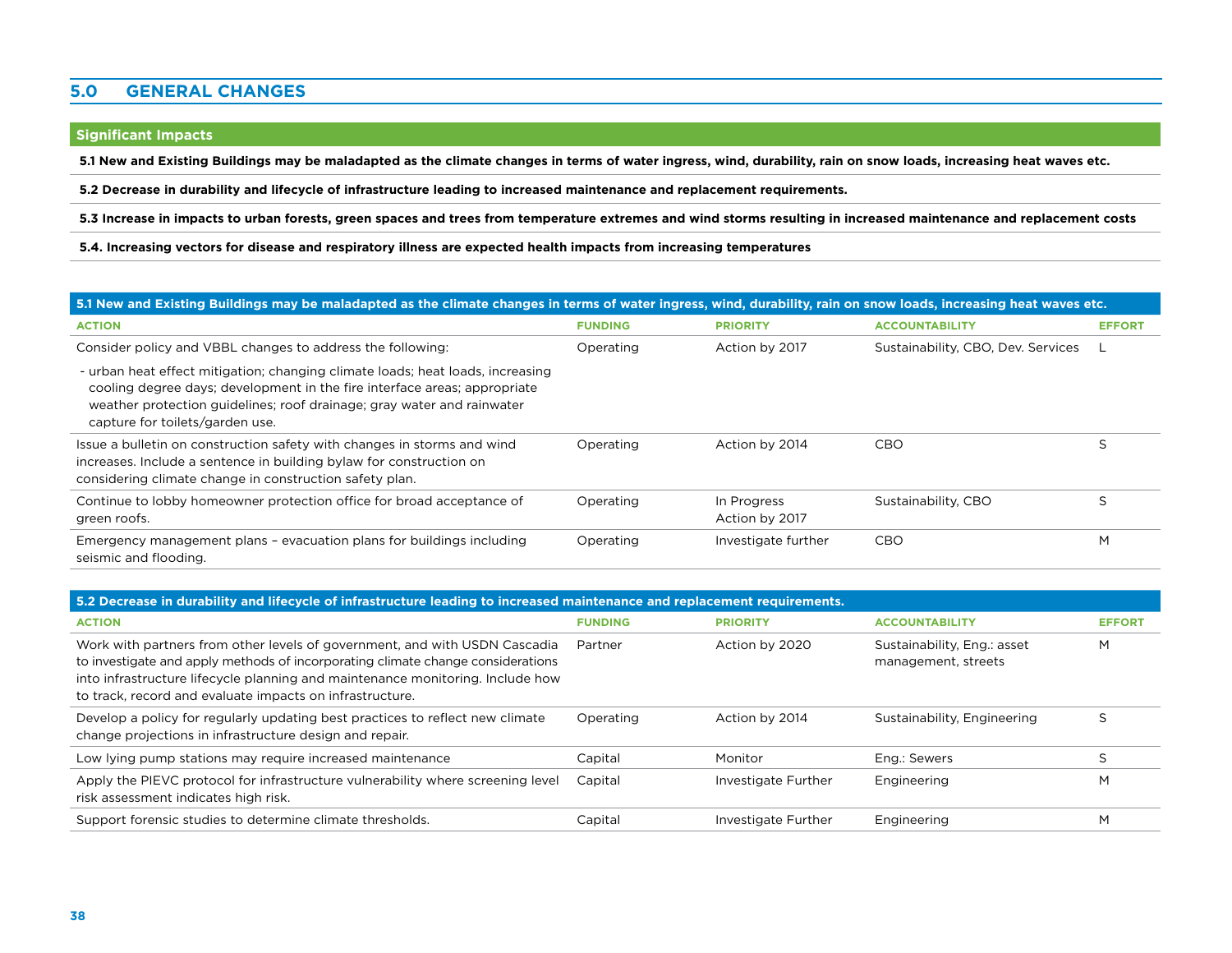| 5.3 Increase in impacts to urban forests, green spaces and trees from temperature extremes and wind storms resulting in increased maintenance and replacement costs.                                                                                                                                                     |                                 |                               |                                                                             |               |  |
|--------------------------------------------------------------------------------------------------------------------------------------------------------------------------------------------------------------------------------------------------------------------------------------------------------------------------|---------------------------------|-------------------------------|-----------------------------------------------------------------------------|---------------|--|
| <b>ACTION</b>                                                                                                                                                                                                                                                                                                            | <b>FUNDING</b>                  | <b>PRIORITY</b>               | <b>ACCOUNTABILITY</b>                                                       | <b>EFFORT</b> |  |
| Ensure the Urban Forest Management Plan details corporate knowledge and<br>best practices and addresses issues related to:                                                                                                                                                                                               | Capital and<br>operating        | Action by 2014                | Parks, Sustainability, CSG, Real<br><b>Estate and Facilities Management</b> |               |  |
| - Climate change; soil management; long term tree health as priority in<br>development review/public realm planning; organizational changes that<br>will facilitate improved integration of trees into urban design; plant/tree<br>hardiness; and prevention and management techniques for invasive<br>species and pests |                                 |                               |                                                                             |               |  |
| Map canopy cover and identify tree deficit and greenspace deficit areas.<br>Initiate a program to address these areas through development and planning.                                                                                                                                                                  | Capital and<br>operating        | Action by 2017                | Parks, CSG                                                                  |               |  |
| Ensure species and location selection criteria for the Planting Strategies                                                                                                                                                                                                                                               | Operating                       | In Progress                   | Parks                                                                       | S             |  |
| developed under the GCAP consider the best available climate projections<br>and any information or mapping related to Urban Heat Island Effect.                                                                                                                                                                          |                                 | Action by 2014 and<br>ongoing |                                                                             |               |  |
| Re-evaluate zero based budget for street and park tree maintenance in urban<br>forest management plan.                                                                                                                                                                                                                   | Capital                         | Action by 2014                | Parks                                                                       | M             |  |
| Review replacement tree list in Protection of Tree Bylaw and the Water Wise<br>Landscape Guidelines plant list to ensure all species are resilient to climate<br>projections.                                                                                                                                            | Operating                       | Action By 2017                | Parks, CSG                                                                  | S             |  |
| Apply wind management techniques used in Stanley Park in other locations<br>such as Jericho Park and the Renfrew Ravine.                                                                                                                                                                                                 | Capital                         | Action by 2020                | Parks                                                                       | M             |  |
| Record failures in street tree inventory comments section and learn from                                                                                                                                                                                                                                                 | Operating                       | Ongoing                       | Parks                                                                       | S             |  |
| climate related trends.                                                                                                                                                                                                                                                                                                  |                                 | Action by 2014                |                                                                             |               |  |
| Explore and evaluate options for the storage and reuse of winter rainwater for<br>summer irrigation. Use Van Dusen gardens as pilot/education opportunity.                                                                                                                                                               | No funding source<br>identified | Action by 2017                | Parks                                                                       |               |  |
| Increase artificial turf use                                                                                                                                                                                                                                                                                             | Capital                         | Investigate Further           | Parks                                                                       | S             |  |

| 5.4. Increasing vectors for disease and respiratory illness are expected health impacts from increasing temperatures                  |                |                     |                            |               |  |
|---------------------------------------------------------------------------------------------------------------------------------------|----------------|---------------------|----------------------------|---------------|--|
| <b>ACTION</b>                                                                                                                         | <b>FUNDING</b> | <b>PRIORITY</b>     | <b>ACCOUNTABILITY</b>      | <b>EFFORT</b> |  |
| Partner with VCH, Health Canada and local academic institutions to continue<br>learning about impacts to human and ecological health. | Operating      | Investigate Further | Sustainability, Parks, CSG | м             |  |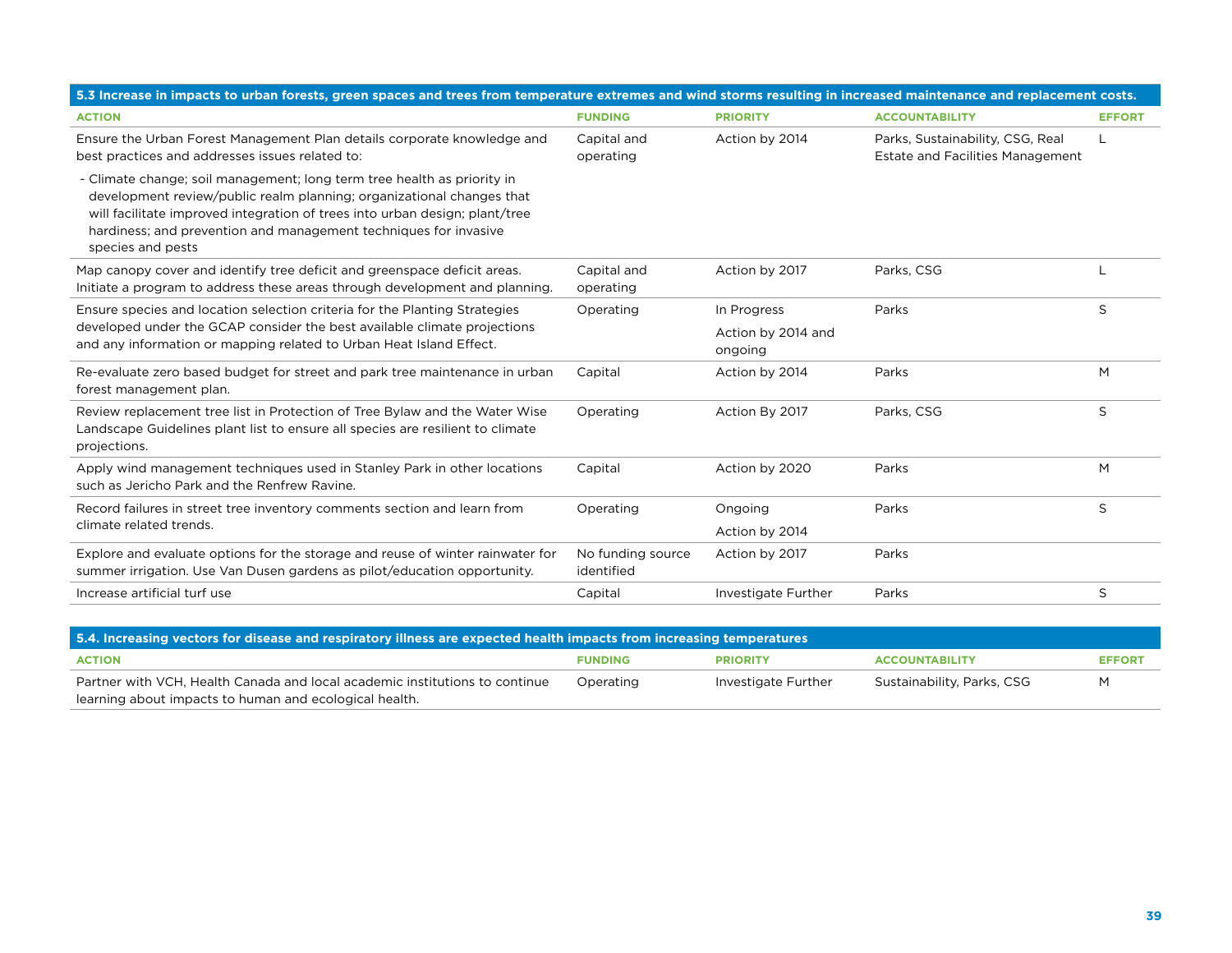### **6.0 Increasing Adaptive Capacity within the Organization**

| <b>ACTION</b>                                                                                                                                                                                                                                                           | <b>FUNDING</b>               | <b>PRIORITY</b>               | <b>ACCOUNTABILITY</b>                           | <b>EFFORT</b> |
|-------------------------------------------------------------------------------------------------------------------------------------------------------------------------------------------------------------------------------------------------------------------------|------------------------------|-------------------------------|-------------------------------------------------|---------------|
| Explore options for incorporating adaptation considerations into budget,<br>capital and operational planning. Evaluate and consider acquiring adaptation<br>software developed in Toronto or Seattle. Assess Victoria's adaptation check-<br>list for capital projects. | Operating and<br>Capital     | Action by 2014                | Sustainability                                  | М             |
| Create a central location for climate change projections. Internal website with<br>links to Plan2Adapt, other resources etc.?                                                                                                                                           | Operating and<br>Capital     | Action by 2014                | Sustainability                                  | M             |
| Establish policy to revise climate change information every 5 years and review<br><b>Adaptation Strategy.</b>                                                                                                                                                           | Operating                    | Action by 2014                | Sustainability                                  | S             |
| Initiate a staff outreach campaign to disseminate climate information and<br>provide meaningful ways to incorporate it in daily work.                                                                                                                                   | Operating                    | Action by 2014                | Sustainability                                  | M             |
| Engage Business: Work with the VEC and Board of Trade to build awareness so<br>businesses can analyze their vulnerability to climate change and take action                                                                                                             | Operating                    | In Progress<br>Action by 2014 | Sustainability                                  | M             |
| Engage regionally with other municipalities and First Nations on sea level rise<br>and adaptation planning.                                                                                                                                                             | Operating                    | In Progress<br>Action by 2014 | Sustainability                                  | S             |
| Engage Public: Use existing projects and new planning (forest plan, ISMP,<br>mitigation) to raise awareness on adaptation at the City and homeowner scale<br>(rain gardens, private side connections, shade trees).                                                     | Capital                      | Action by 2017                | Sustainability and<br>communications            | M             |
| Establish a public-private partnership action group for extreme weather<br>resilience like the Weatherwise Partnership in Toronto. Goal is ensuring overall<br>increase in infrastructure resilience.                                                                   | Operating and<br>Partnership | Investigate Further           | Sustainability                                  |               |
| Investigate checklist development for Developers re. Climate hazards and<br>climate wise development (see Halifax example).                                                                                                                                             | Operating                    | Investigate further           | Sustainability and CSG:<br>Development Services | S             |
| Investigate opportunities for structuring DCLs and CACs to support adaptation<br>work such as raising the seawall or re-designing parks to help mitigate the<br>effects of storm surge.                                                                                 | Operating                    | Investigate Further           | Sustainability, Planning,<br>Engineering, Parks | M             |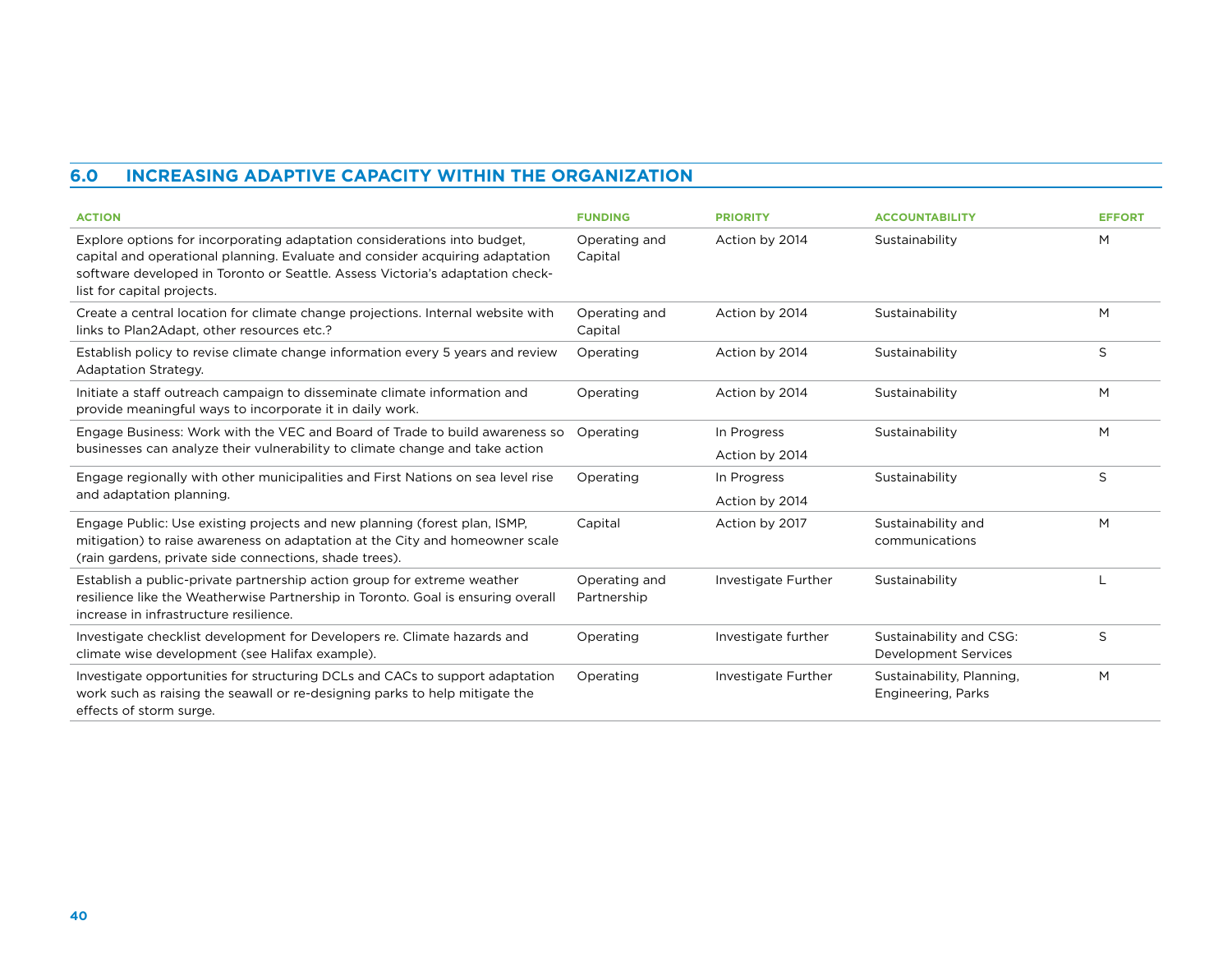The table below includes all impact statements that were assessed for vulnerability and risk. Resulting priority impacts are those addressed directly in the Strategy.

#### **Table 9: All impact statements identified at the beginning of the planning process.**

| <b>Climatic Change</b>  | <b>Impact Statement</b>                                                                                                                                                                                                                    | <b>Primary Service Area</b>           |
|-------------------------|--------------------------------------------------------------------------------------------------------------------------------------------------------------------------------------------------------------------------------------------|---------------------------------------|
|                         | Water supply shortages felt in late summer due to a decreased spring snow pack and higher<br>summer temps influencing greater draw downs and evaporation could result in increased<br>costs for water and imperative conservation measures | Engineering - Water                   |
|                         | Higher bacterial re-growth in water distribution system due to increased water temperatures<br>could affect water quality and increase treatment costs                                                                                     | Engineering - Water                   |
|                         | Increased corrosion rate of water distribution system due to increased water temperatures                                                                                                                                                  | Engineering - Water                   |
|                         | Reduction in water supply in late summer may affect fire fighting capacity                                                                                                                                                                 | <b>Fire and Rescue Services</b>       |
|                         | Increased maintenance, staffing and refurbishment costs associated with community facilities<br>with air conditioning and outdoor pools, etc. due to an increase in user demand during<br>warmer summer weather                            | Parks and Recreation                  |
|                         | Community facilities without air conditioning or outdoor pools, etc. could see decline in<br>users during summer daytimes resulting in loss of revenue                                                                                     | Parks and Recreation                  |
|                         | Increased health and safety risks to vulnerable populations during extreme heat events                                                                                                                                                     | CSG - social dev                      |
|                         | Decrease in pavement durability and performance with hotter temperatures                                                                                                                                                                   | <b>Engineering - Streets</b>          |
| Increase in temperature | Decreased comfort spending time in the public realm where cover and shade are not available                                                                                                                                                | CSG - Planning                        |
|                         | Decrease in outdoor worker productivity as there are more frequent hot days                                                                                                                                                                | <b>Engineering General</b>            |
|                         | Parks may require more capital spending on watering during warmer summers.<br>Conservation measures will have to be considered                                                                                                             | Parks and Recreation                  |
|                         | Increased drought stress on green space plants and trees (including street trees) leading<br>to increased watering costs and/or replacement                                                                                                | <b>Parks and Recreation</b>           |
|                         | Emergency staff and equipment may be inadequate to deal with previously uncommon<br>emergencies (e.g. forest fire)                                                                                                                         | <b>Emergency Management</b>           |
|                         | Mechanical systems in Civic facilities may have shorter lifespan due to increased annual use                                                                                                                                               | <b>Facility Design and Management</b> |
|                         | New and existing buildings may be maladapted as the climate changes in terms of water<br>ingress, wind durability, rain on snow loads, etc.                                                                                                | CBO and L&I                           |
|                         | Increasing impacts to aesthetics, public health and management costs associated with new<br>or increasing spread of invasive species and animal and insect pests. E.g. More algal blooms,<br>more mosquitoes in catch basins, etc.         | Parks and Recreation                  |
|                         | Increase in ozone-related health impacts as ozone increases with increasing temperature                                                                                                                                                    | <b>VCH</b>                            |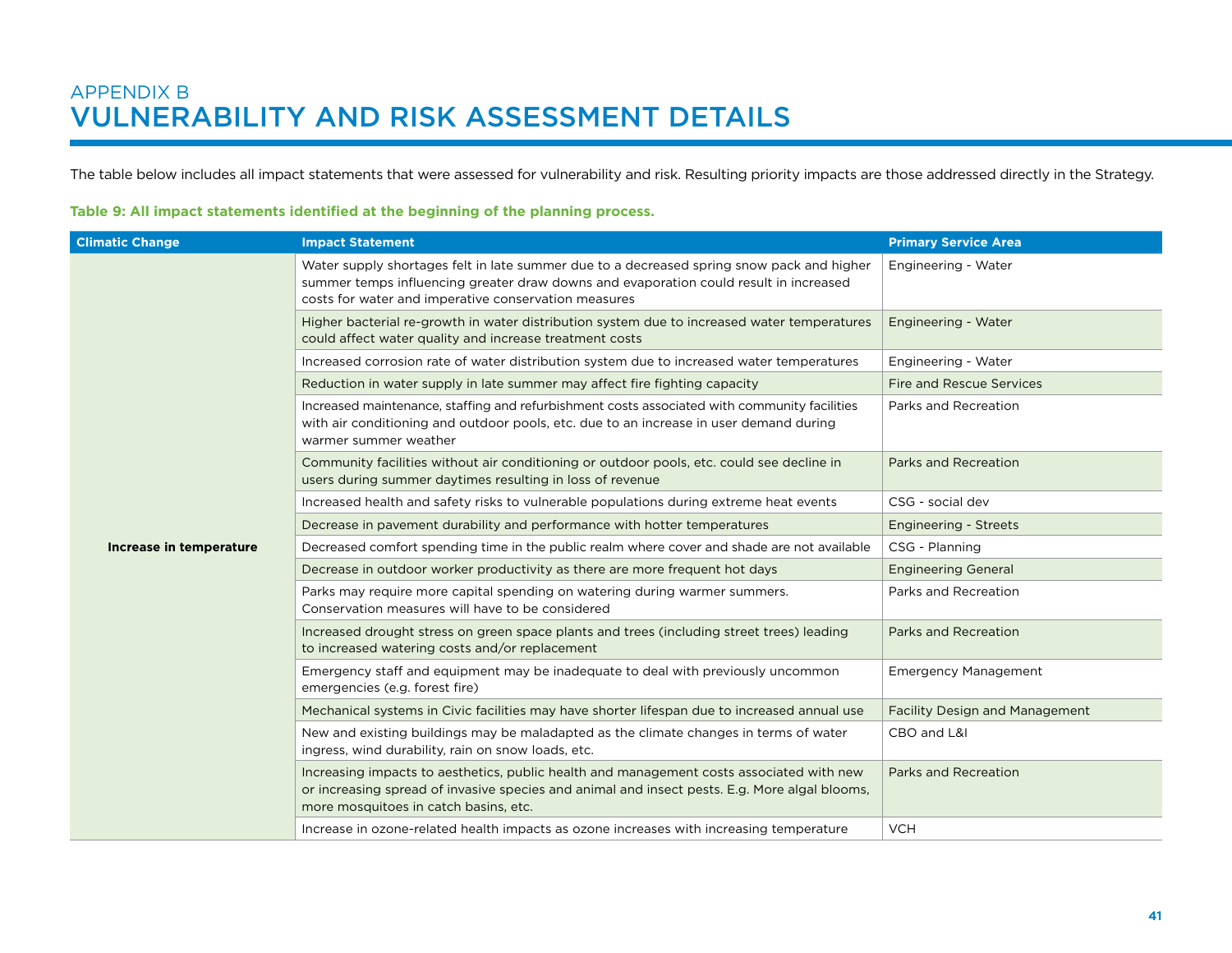#### **Table 9 (continued)**

| <b>Climatic Change</b>    | <b>Impact Statement</b>                                                                                                                                                                                                      | <b>Primary Service Area</b>           |
|---------------------------|------------------------------------------------------------------------------------------------------------------------------------------------------------------------------------------------------------------------------|---------------------------------------|
|                           | Increased surface water flooding from ponding of rainfall in low lying areas or heavy rainfall<br>overcoming the capacity of drainage system                                                                                 | <b>Engineering - Sewers</b>           |
|                           | Increase in number of combined sewer overflows                                                                                                                                                                               | <b>Engineering - Sewers</b>           |
|                           | Increased building roof/skylight leakage and collapse with more extreme events such as<br>rain on snow                                                                                                                       | Development Services - Building       |
|                           | Increased water ingress, mould occurrences and storm related damage to temporary or low<br>cost buildings resulting in secondary impacts to health and potentially increasing homelessness                                   | CBO and L&I                           |
|                           | Increase in delays of construction and damaged/rotting construction material.                                                                                                                                                | CBO and L&I                           |
|                           | Increases in private property sewer back-ups in combined sewer areas due to high rainfall<br>volume in sewer system. Secondary impacts to health, insurability of citizens and City<br>reputation and service excellence     | <b>Engineering - Sewers</b>           |
|                           | Increased safety and health risks for vulnerable populations including those in lower quality<br>housing, homeless population and seniors                                                                                    | CSG - social dev                      |
|                           | Reduced revenue due to decrease in attendance at winter/spring/fall outdoor cultural events,<br>especially day-of event ticket sales                                                                                         | <b>CSG - Cultural Services</b>        |
|                           | Increase in landslide risk affecting public infrastructure and private property                                                                                                                                              | <b>Engineering General</b>            |
| Increase in precipitation | Higher cost or lower standard associated with snow clearing in the near term with potentially<br>large snowfalls                                                                                                             | Finance and Administration            |
|                           | Increase in worker health and safety needs and occupational health costs due to heavy<br>rainfall, ice events, and generally poor weather working conditions                                                                 | <b>HR</b>                             |
|                           | Decrease in outdoor worker productivity                                                                                                                                                                                      | All Depts generally                   |
|                           | Increased maintenance costs and shorter lifecycle of civic facilities from weathering and<br>heavier use of mechanical systems                                                                                               | <b>Facility Design and Management</b> |
|                           | Decreased comfort spending time in the public realm                                                                                                                                                                          | CSG - Planning                        |
|                           | Increased maintenance costs and decrease in use of playing fields                                                                                                                                                            | Parks and Recreation                  |
|                           | New and existing buildings may be maladapted as the climate changes in terms of water<br>ingress, wind durability, rain on snow loads, etc.                                                                                  | CBO and L&I                           |
|                           | Construction practices may be maladapted to changing climate with resulting risks to public<br>safety and loss of assets                                                                                                     | Development Services - Building       |
|                           | Increased volume of third party liability claims against the city from major rain events,<br>financial loss where City negligent, damage to City owned properties, reputational damage<br>from the perspective of the public | <b>Risk Management</b>                |
|                           | Increased costs for response actions and clean-up after heavy rain events                                                                                                                                                    | Finance and Administration            |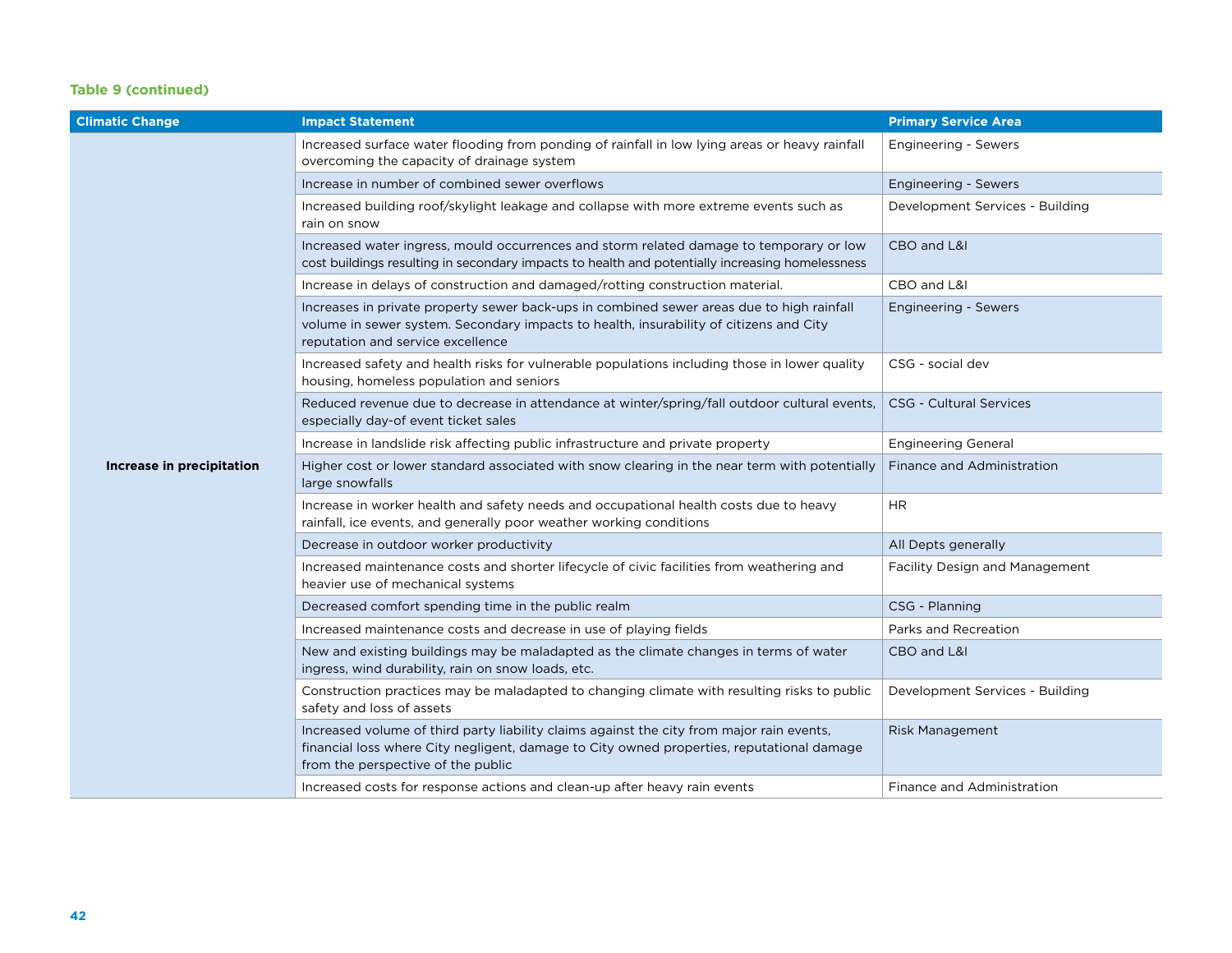#### **Table 9 (continued)**

| <b>Climatic Change</b>                                                  | <b>Impact Statement</b>                                                                                                                                                               | <b>Primary Service Area</b> |
|-------------------------------------------------------------------------|---------------------------------------------------------------------------------------------------------------------------------------------------------------------------------------|-----------------------------|
|                                                                         | Increased flooding along the Coast and Fraser River as sea level rises and the storm surge<br>and waves breach height of land                                                         | <b>Engineering General</b>  |
|                                                                         | Increased damage to structures (seawalls) and shoreline resulting in greater discontinuity<br>of use                                                                                  | <b>Engineering General</b>  |
|                                                                         | Reduced gravity drainage of the existing drainage system, resulting in more frequent<br>flooding of the False Creek low areas and Southlands                                          | Engineering - Sewers        |
|                                                                         | Saltwater intrusion in built up areas affecting the longevity of underground infrastructure                                                                                           | <b>Engineering General</b>  |
|                                                                         | Saltwater intrusion may foul fresh water wells or lead to water quality issues                                                                                                        | <b>Engineering - Water</b>  |
|                                                                         | VPD facilities may not support emergency operations (low lying areas and lack of<br>emergency power)                                                                                  | Police                      |
| Increase in sea level                                                   | Liability issues in flood risk areas without restrictive covenants                                                                                                                    | Risk Management             |
|                                                                         | Increase in environmental refugees from surrounding areas increasing population stress<br>on resources and development                                                                | CSG - Planning              |
|                                                                         | Increase in shoreline erosion affecting natural environment and public amenities such<br>as parks, trails and access to the water                                                     | Parks and Recreation        |
|                                                                         | Saltwater intrusion at sanitary sewer pump stations will increase risk of corrosion and<br>decrease in design life.                                                                   | Engineering - Sewers        |
|                                                                         | Gradual inundation of low lying areas of land along the Coast or Fraser River                                                                                                         | CSG - Planning              |
|                                                                         | Increased cost and difficulty acquiring insurance for private and public property owners<br>in high risk areas                                                                        | <b>Risk Management</b>      |
|                                                                         | Rising groundwater levels in coastal regions resulting in ponding and drainage problems                                                                                               | <b>Engineering General</b>  |
| Decrease in freshwater levels                                           | Decrease in reservoir levels in the summer due to smaller winter snowpack and reliance<br>on rainwater only                                                                           | <b>Engineering - Water</b>  |
|                                                                         | Deleterious effects on species in area streams                                                                                                                                        | Parks and Recreation        |
|                                                                         | Increased public safety risk from the effects of more intense storms on infrastructure,<br>especially streets.                                                                        | <b>Engineering General</b>  |
| <b>Increased frequency</b><br>and severity of extreme<br>weather events | Decrease in durability of water distribution system and declining water quality due to<br>increased turbidity due to landslides, etc. at source                                       | <b>Engineering - Water</b>  |
|                                                                         | Increase in duration and occurrence of power outages causing secondary impacts to all<br>service areas where back-up power has not been installed                                     | All Depts generally         |
|                                                                         | Construction practices may be maladapted to changing climate with resulting risks to public<br>safety and loss of assets                                                              | CBO and L&I                 |
|                                                                         | Increased safety and health risks for vulnerable populations including water ingress, mould<br>and loss of housing for those in low quality housing and health risks for the homeless | CSG - social dev            |
|                                                                         | Increase in temporary shelter turnaways as extreme weather events increase                                                                                                            | CSG - social dev            |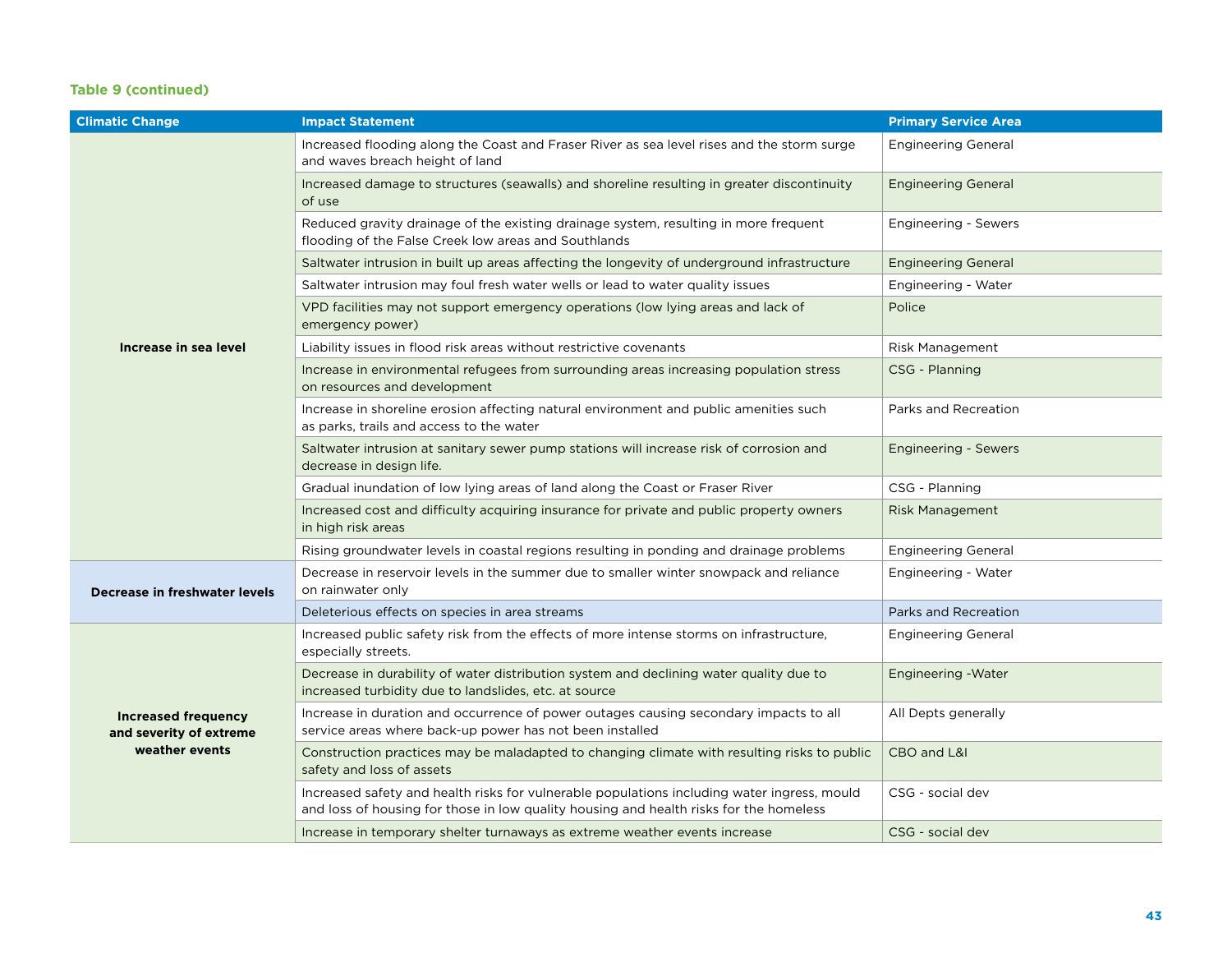#### **Table 9 (continued)**

|                                           | Increased Occupational Health requirements and costs due to heavy rainfall, ice events,<br>and generally poor weather working conditions.                                                                                                                 | <b>HR</b>                             |
|-------------------------------------------|-----------------------------------------------------------------------------------------------------------------------------------------------------------------------------------------------------------------------------------------------------------|---------------------------------------|
|                                           | Increase in staff absenteeism during events when staff are most needed to respond                                                                                                                                                                         | <b>Emergency Management</b>           |
|                                           | Increase in impacts to urban forests, green spaces and trees from temperature extremes<br>and wind storms resulting in increased maintenance and replacement costs and changes<br>to aesthetics and use                                                   | Parks and Recreation                  |
|                                           | Increased maintenance and repair costs, response action costs and clean-up costs following<br>storm events                                                                                                                                                | <b>Engineering General</b>            |
| <b>Increased frequency</b>                | Decrease in durability and lifecycle of infrastructure leading to increased maintenance and<br>replacement requirements. This includes changes to pavement durability, Civic facilities,<br>signage and traffic signals, underground infrastructure, etc. | <b>Engineering General</b>            |
| and severity of extreme<br>weather events | Emergency staff and equipment may be inadequate to deal with previously uncommon<br>emergencies (e.g. forest fire)                                                                                                                                        | <b>Emergency Management</b>           |
| (continued)                               | Decrease in emergency staff ability to reach work sites.                                                                                                                                                                                                  | <b>Emergency Management</b>           |
|                                           | Increased damage to civic facilities requiring timely repair                                                                                                                                                                                              | <b>Facility Design and Management</b> |
|                                           | Civic non-market housing is generally older stock with less resilient building envelope and<br>is likely to incur damage                                                                                                                                  | <b>Facility Design and Management</b> |
|                                           | New and existing buildings may be maladapted as the climate changes in terms of water<br>ingress, wind durability, rain on snow loads, etc.                                                                                                               | CBO and L&I                           |
|                                           | Increased volume of 3rd party liability claims from wind/snow storms, etc., financial loss<br>where City negligent, damage to City owned properties, reputational damage from the<br>perspective of the public.                                           | <b>Risk Management</b>                |
|                                           | Increased risk to public safety for outdoor events                                                                                                                                                                                                        | <b>CSG - Cultural Services</b>        |
|                                           | More frequent and more extreme natural disasters may tax emergency response capacity                                                                                                                                                                      | <b>Emergency Management</b>           |
| All climatic changes                      | Changed aesthetic experience in parks due to increased plant and tree loss                                                                                                                                                                                | Parks and Recreation                  |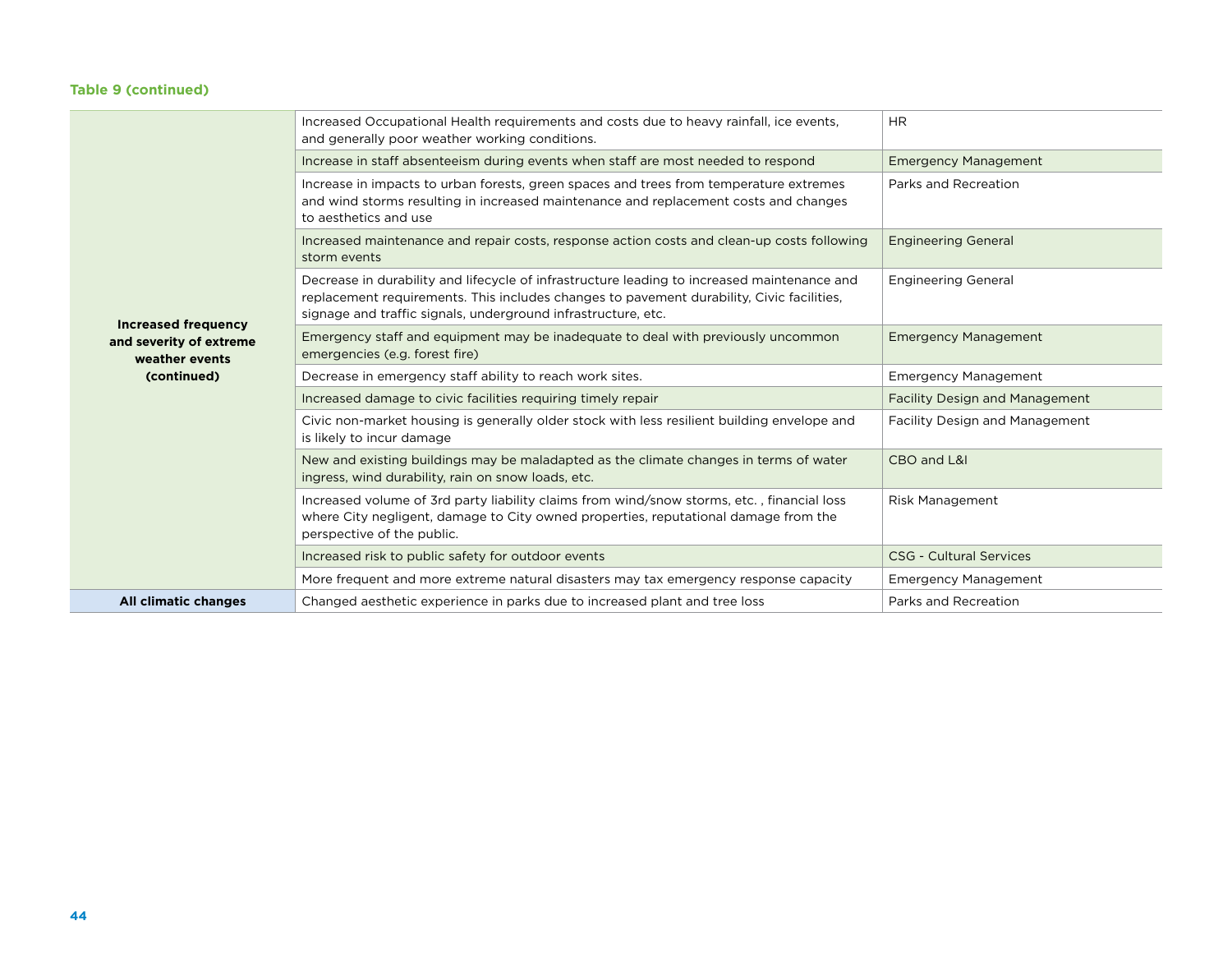#### **Table 10: Examples of impacts where high vulnerability was identified**

| <b>Impact</b>                                                                                                                                | <b>Sensitivity Rating</b> | <b>Adaptive Capacity Rating</b> | <b>Vulnerability</b> |
|----------------------------------------------------------------------------------------------------------------------------------------------|---------------------------|---------------------------------|----------------------|
| Increased health and safety risks to vulnerable populations during extreme heat events                                                       | S4                        | AC <sub>3</sub>                 | V <sub>4</sub>       |
| Increased surface water flooding from ponding of rainfall in low Iving areas or heavy<br>rainfall overcoming the capacity of drainage system | S4                        | AC3                             | V <sub>4</sub>       |
| Increases in private property sewer back-ups in combined sewer areas due to high<br>rainfall volume in the sewer system                      | S4                        | AC <sub>2</sub>                 | V <sub>4</sub>       |
| Increased flooding along the Coast and Fraser River as sea level rises and the storm<br>surge and waves breach height of land                | S4                        | AC <sub>2</sub>                 | V <sub>4</sub>       |

#### **Table 11: Example of Risk Assessment**

|                                                                                                                                                                                                                                                     |                                |                                       | <b>Consequence Rating</b>         |                                                    | <b>Consequence</b>                     | <b>Likelihood</b>   | <b>Risk</b>         |                      |
|-----------------------------------------------------------------------------------------------------------------------------------------------------------------------------------------------------------------------------------------------------|--------------------------------|---------------------------------------|-----------------------------------|----------------------------------------------------|----------------------------------------|---------------------|---------------------|----------------------|
| <b>Impact Statement</b>                                                                                                                                                                                                                             | <b>Public</b><br><b>Safety</b> | Local<br><b>Economy</b><br>and Growth | <b>Community</b><br>and Lifestyle | <b>Environment</b><br>and<br><b>Sustainability</b> | <b>Public</b><br><b>Administration</b> | <b>Total</b><br>/25 | <b>Rating</b><br>/5 | <b>Score</b><br>/125 |
| Water supply shortages felt in late summer<br>due to a decreased spring snow pack and<br>higher summer temps influencing greater<br>draw downs and evaporation could result in<br>increased costs for water and imperative<br>conservation measures |                                | $\overline{2}$                        | 3                                 | $\overline{2}$                                     | $\overline{2}$                         | 15                  | 3                   | 45                   |
| Increased health and safety risks to vulnerable<br>populations during extreme heat events                                                                                                                                                           | $\overline{4}$                 |                                       |                                   |                                                    |                                        | 8                   | 4                   | 32                   |
| Increased surface water flooding from<br>ponding of rainfall in low lying areas or heavy<br>rainfall overcoming the capacity of drainage<br>system                                                                                                  | 2                              | 2                                     | $\overline{2}$                    | 2                                                  | $\overline{2}$                         | 10                  | 5                   | 50                   |
| Increase in number of combined sewer<br>overflows                                                                                                                                                                                                   | $\overline{2}$                 | $\overline{2}$                        | 2                                 | 3                                                  | 2                                      | 11                  | $\overline{4}$      | 44                   |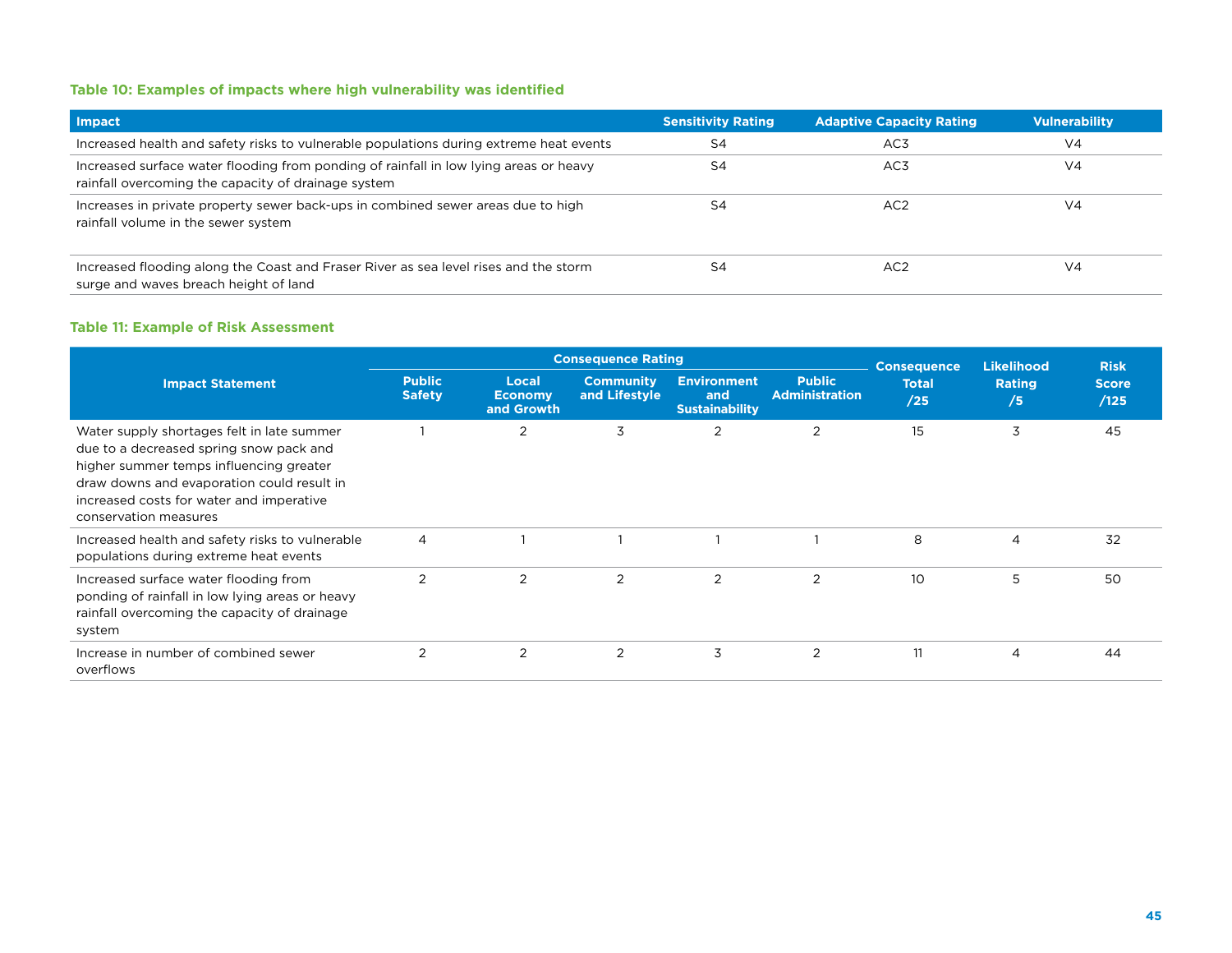#### **Risk Assessment Results:**

According to the risk results, all impacts are within the low to medium range, with the majority being medium-low and medium risks. No high risk impacts were identified given the rating matrix shown in table 11 above. Those impacts identified as a medium risk included:

- Increased damage to structures (seawalls) and shoreline resulting in greater discontinuity of use
- Increase in shoreline erosion affecting natural environment and public amenities such as parks, trails and access to the water
- Increase in impacts to urban forests, green spaces and trees from temperature extremes and wind storms resulting in increased maintenance and replacement costs and changes to aesthetics and use
- Increased flooding along the Coast and Fraser River as sea level rises and the storm surge and waves breach height of land
- Decrease in durability and lifecycle of infrastructure leading to increased maintenance and replacement requirements. This includes changes to pavement durability, Civic facilities, signage and traffic signals, underground infrastructure, etc.
- New and existing buildings may be maladapted as the climate changes in terms of water ingress, wind durability, rain on snow loads, etc.
- More frequent and more extreme natural disasters may tax emergency response capacity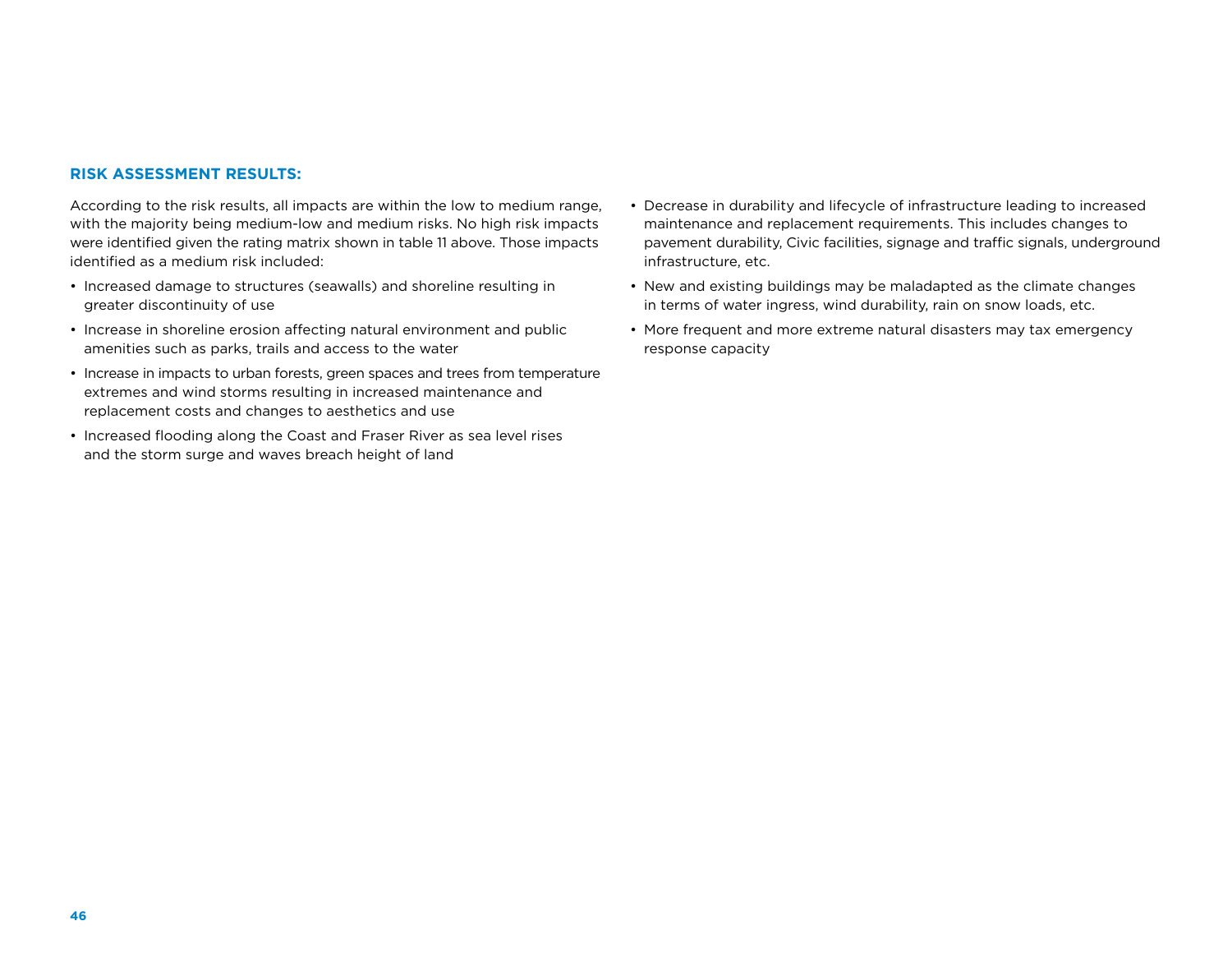### APPENDIX C CLIMATE MODEL PROJECTIONS FOR THE LOWER MAINLAND

The following tables provide more detail on the projected climate changes for the lower mainland. All information is provided by the Pacific Climate Impacts Consortium in their June, 2012 report titled: Georgia Basin: Projected Climate Change, Extremes and Historical Analysis.

#### **Temperature and Precipitation Summary**

**Table 12: Projected future change compared to 1961-1990 baseline for both regional districts according to the www.Plan2Adapt.ca ensemble (accessed June 2012). The median and range are based on 30 projections from 15 Global Climate Models for each of the A2 and B1 emissions scenarios. The range is the 10th to 90th percentile of the 30 projections.**

| <b>Variable</b>             | <b>Future period</b> |                           | <b>Metro Vancouver</b>                 | <b>Capital Regional District</b> |                                        |  |
|-----------------------------|----------------------|---------------------------|----------------------------------------|----------------------------------|----------------------------------------|--|
|                             |                      | <b>Median</b>             | Range                                  | <b>Median</b>                    | Range                                  |  |
| Annual Temperature          | 2050s                | +1.7°C                    | +1.0 $^{\circ}$ C to +2.6 $^{\circ}$ C | $+1.6^{\circ}$ C                 | +1.0 $^{\circ}$ C to +2.3 $^{\circ}$ C |  |
|                             | 2080s                | +2.7 $\mathrm{^{\circ}C}$ | +1.5 $^{\circ}$ C to +4.2 $^{\circ}$ C | $+2.5^{\circ}$ C                 | +1.4 $^{\circ}$ C to +3.9 $^{\circ}$ C |  |
|                             | 2050s                | $+2.1^{\circ}$ C          | +1.4 $^{\circ}$ C to +2.8 $^{\circ}$ C | $+2.0^{\circ}$ C                 | +1.3 $^{\circ}$ C to +2.6 $^{\circ}$ C |  |
| Summer Temperature          | 2080s                | $+3.2^{\circ}$ C          | +2.0 $^{\circ}$ C to +5.0 $^{\circ}$ C | $+3.0^{\circ}$ C                 | +1.8 $^{\circ}$ C to +4.6 $^{\circ}$ C |  |
| Winter Temperature          | 2050s                | +1.6 $^{\circ}$ C         | +0.8 $^{\circ}$ C to +2.7 $^{\circ}$ C | $+1.5^{\circ}$ C                 | +0.8 $^{\circ}$ C to +2.4 $^{\circ}$ C |  |
|                             | 2080s                | $+2.3^{\circ}$ C          | +1.2 $^{\circ}$ C to +4.1 $^{\circ}$ C | $+2.2^{\circ}$ C                 | +1.0 $^{\circ}$ C to +3.7 $^{\circ}$ C |  |
| <b>Annual Precipitation</b> | 2050s                | $+7%$                     | $-2\%$ to $+11\%$                      | $+6%$                            | $-2\%$ to $+12\%$                      |  |
|                             | 2080s                | $+8%$                     | 1% to +18%                             | $+8%$                            | $-1\%$ to $+19\%$                      |  |
| <b>Summer Precipitation</b> | 2050s                | $-15%$                    | $-25\%$ to $+5\%$                      | -18%                             | -30% to +1%                            |  |
|                             | 2080s                | $-14%$                    | -38% to -2%                            | $-20%$                           | $-46\%$ to $+1\%$                      |  |
|                             | 2050s                | $+6%$                     | $-5\%$ to $+16\%$                      | $+5%$                            | -5% to +17%                            |  |
| Winter Precipitation        | 2080s                | $+9%$                     | $+1\%$ to $+24\%$                      | $+9%$                            | $-2\%$ to $+23\%$                      |  |

For comparison with the projections averaged over the GCMs (above), table 13 and 14 provide figures and averages for the 2050s for the eight regional climate models (RCMs) relative to a baseline period of 1971 – 2000. There is significant disagreement between models in the direction of change for some seasons; an indication to plan for both directions.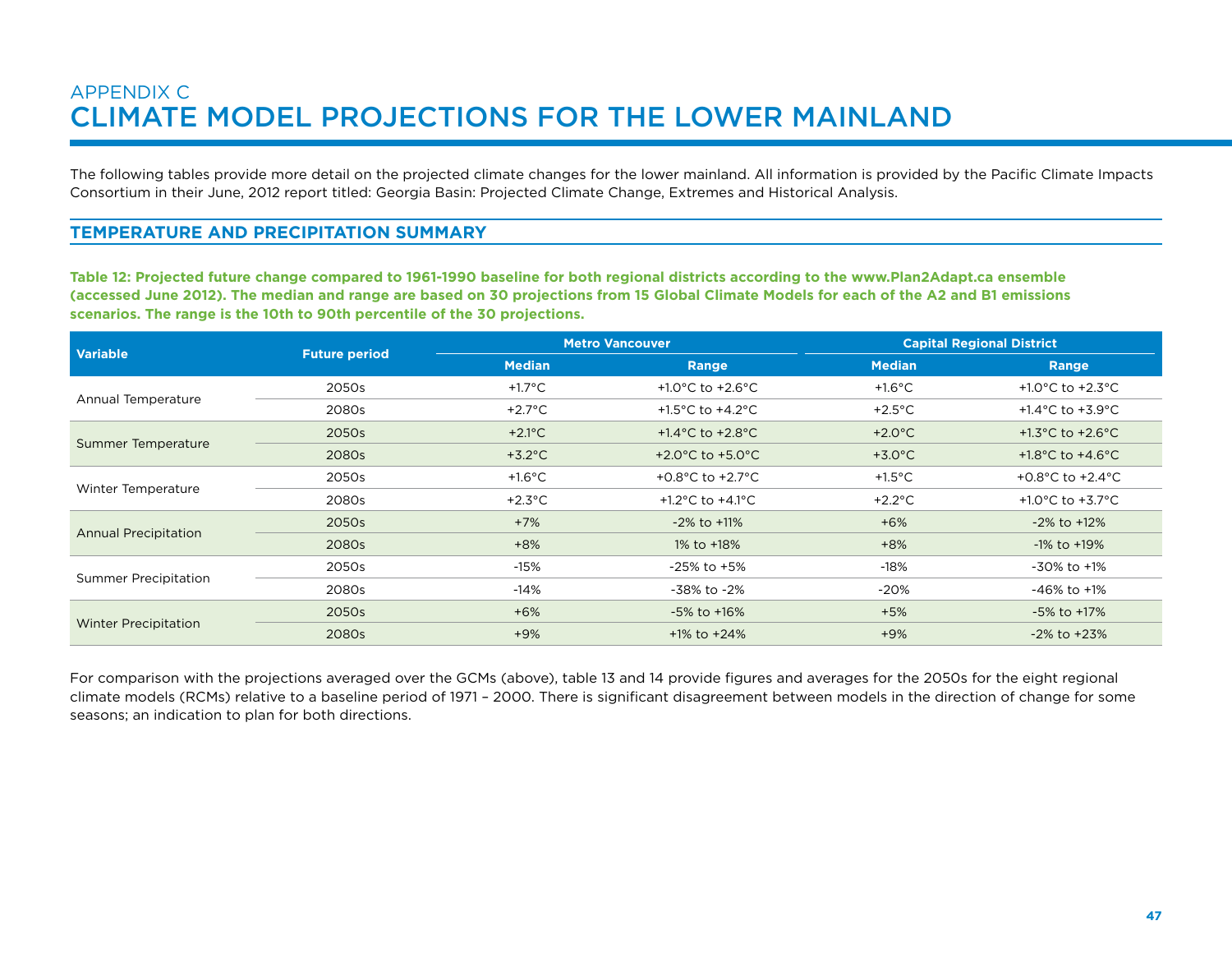#### **Table 13: Summary of projected changes for regional average 2050s temperature (°C) in Metro Vancouver.**

| <b>GCM-RCM</b> | <b>Winter</b> | <b>Spring</b> | <b>Summer</b> | Fall   | <b>Annual</b> |
|----------------|---------------|---------------|---------------|--------|---------------|
| cgcm3-crcm     | 2.6           | 2.6           | 2.1           | 2.2    | 2.4           |
| cgcm3-rcm3     | 2.9           | 4.0           | 2.2           | $-0.5$ | 2.2           |
| cgcm3-wrfg     | 2.6           | 2.9           | 2.1           | $-0.3$ | 1.8           |
| ccsm-crcm      | 3.0           | 3.2           | 3.0           | 2.4    | 2.9           |
| ccsm-mm5i      | 2.4           | 3.9           | 1.7           | $-0.2$ | 2.0           |
| ccsm-wrfg      | 3.1           | 4.1           | 2.2           | $-0.4$ | 2.3           |
| hadcm3-hrm3    | 2.4           | 2.6           | 3.5           | 2.2    | 2.7           |
| gfdl-rcm3      | 2.3           | 3.5           | 1.4           | $-0.8$ | 1.7           |
| average        | 2.7           | 3.3           | 2.3           | 0.6    | 2.2           |

#### **Table 14: Summary of projected changes for regional average 2050s precipitation (%) in Metro Vancouver.**

| GCM-RCM     | <b>Winter</b> | <b>Spring</b> | <b>Summer</b> | Fall | <b>Annual</b> |
|-------------|---------------|---------------|---------------|------|---------------|
| cgcm3-crcm  | 31            | 18            |               | 22   | 17            |
| cgcm3-rcm3  | 33            | $-22$         | 11            | 82   | 26            |
| cgcm3-wrfg  | 37            | -3            | 24            | 92   | 37            |
| ccsm-crcm   | $-16$         | $-11$         | $-11$         | 37   |               |
| ccsm-mm5i   | -40           | $-52$         | 11            | 114  |               |
| ccsm-wrfg   | $-14$         | -50           |               | 92   |               |
| hadcm3-hrm3 | 17            | $-14$         | $-15$         | 30   |               |
| gfdl-rcm3   | $-13$         | $-11$         |               | 41   |               |
| average     |               | -18           |               | 64   |               |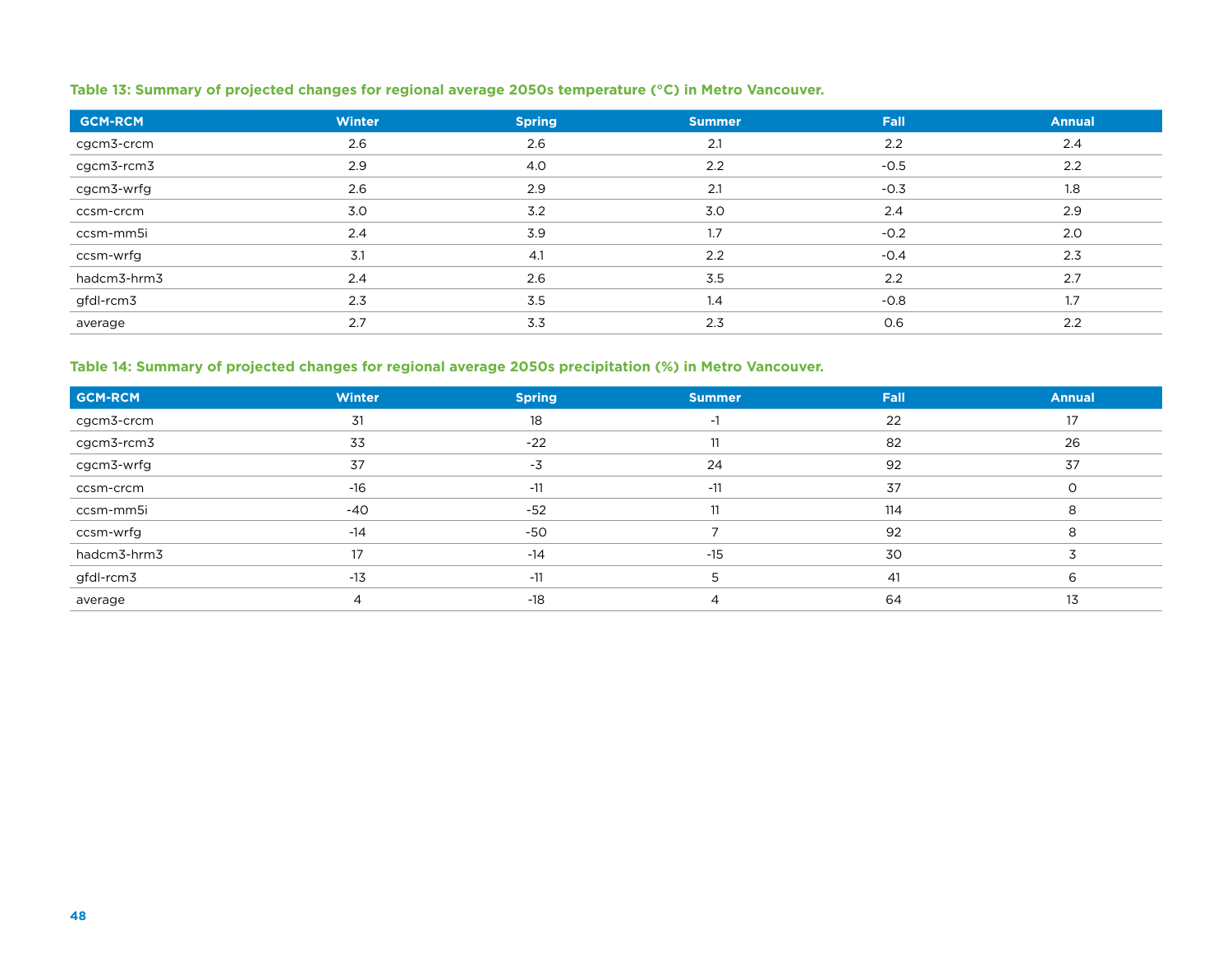**Table 15: Summary of Metro Vancouver region average projected changes from each of the three high resolution projections for 2050s and 2080s (CGM3, HadCM3, HadGEM -see full report for detail). Variables are temperature (T), precipitation (P), precipitation as snow (PAS), growing degree days (GDD), heating degree days (HDD), cooling degree days (CDD), night-time low temperature (Tmin), daytime high temperature (Tmax), and frost free period (FFP).**

|                 |               |                   | 1961-1990     |                | <b>2050s</b> |               |              | <b>2080s</b> |               |
|-----------------|---------------|-------------------|---------------|----------------|--------------|---------------|--------------|--------------|---------------|
| <b>Variable</b> | <b>Season</b> | <b>Units</b>      |               | <b>CGCM3</b>   | HadCM3       | <b>HadGEM</b> | <b>CGCM3</b> | HadCM3       | <b>HadGEM</b> |
| T.              | Winter        | $^{\circ}$ C      | $2.2^{\circ}$ | 2.7            | 0.8          | 2.3           | 4.0          | O.9          | 4.0           |
| T.              | Summer        | $^{\circ}$ C      | 15.3          | 2.3            | 2.5          | 5.2           | 3.8          | 3.6          | 7.0           |
| T.              | Annual        | $^{\circ}{\rm C}$ | 8.5           | 2.5            | 1.8          | 3.8           | 3.8          | 2.6          | 5.6           |
| Tmax            | Summer        | $^{\circ}$ C      | 20.2          | 2.4            | 2.5          | 5.2           | 4.2          | 3.6          | 7.0           |
| Tmin            | January       | $^{\circ}$ C      | $-1.1$        | 3.8            | O.1          | 2.7           | 5.5          | O.1          | 4.1           |
| P               | Winter        | mm                | 882           | 72             | 26           | $-37$         | 81           | 3            | $-29$         |
| P               | Summer        | mm                | 246           | $\overline{2}$ | $-57$        | $-106$        | $-24$        | $-52$        | $-118$        |
| P               | Annual        | mm                | 2381          | 250            | $-2$         | $-85$         | 356          | 60           | 69            |
| PAS             | Annual        | mm                | 277           | $-167$         | $-87$        | $-170$        | $-216$       | $-110$       | $-228$        |
| GDD             | Annual        | Days              | 1716          | 646            | 535          | 1158          | 1092         | 803          | 1710          |
| <b>HDD</b>      | Annual        | Days              | 3524          | $-820$         | $-560$       | $-1097$       | $-1221$      | $-777$       | $-1522$       |
| <b>CDD</b>      | Annual        | Days              | 55            | 78             | 100          | 329           | 181          | 208          | 575           |
| <b>FFP</b>      | Annual        | Days              | 200           | 81             | 37           | 71            | 120          | 51           | 102           |
| P               | Winter        | %                 | 100           | 8              | 3            | $-4$          | 9            | $\circ$      | $-3$          |
| P               | Summer        | %                 | 100           |                | $-23$        | $-43$         | $-10$        | $-21$        | $-48$         |
| P               | Annual        | %                 | 100           | 11             | $\circ$      | $-4$          | 15           | 3            | 3             |
| PAS             | Annual        | %                 | 100           | $-60$          | $-31$        | -61           | $-78$        | $-40$        | $-82$         |
| GDD             | Annual        | %                 | 100           | 38             | 31           | 67            | 64           | 47           | 100           |
| <b>HDD</b>      | Annual        | %                 | 100           | $-23$          | $-16$        | $-31$         | $-35$        | $-22$        | $-43$         |
| <b>CDD</b>      | Annual        | %                 | 100           | 142            | 181          | 597           | 329          | 377          | 1043          |
| <b>FFP</b>      | Annual        | %                 | 100           | 41             | 18           | 35            | 60           | 25           | 51            |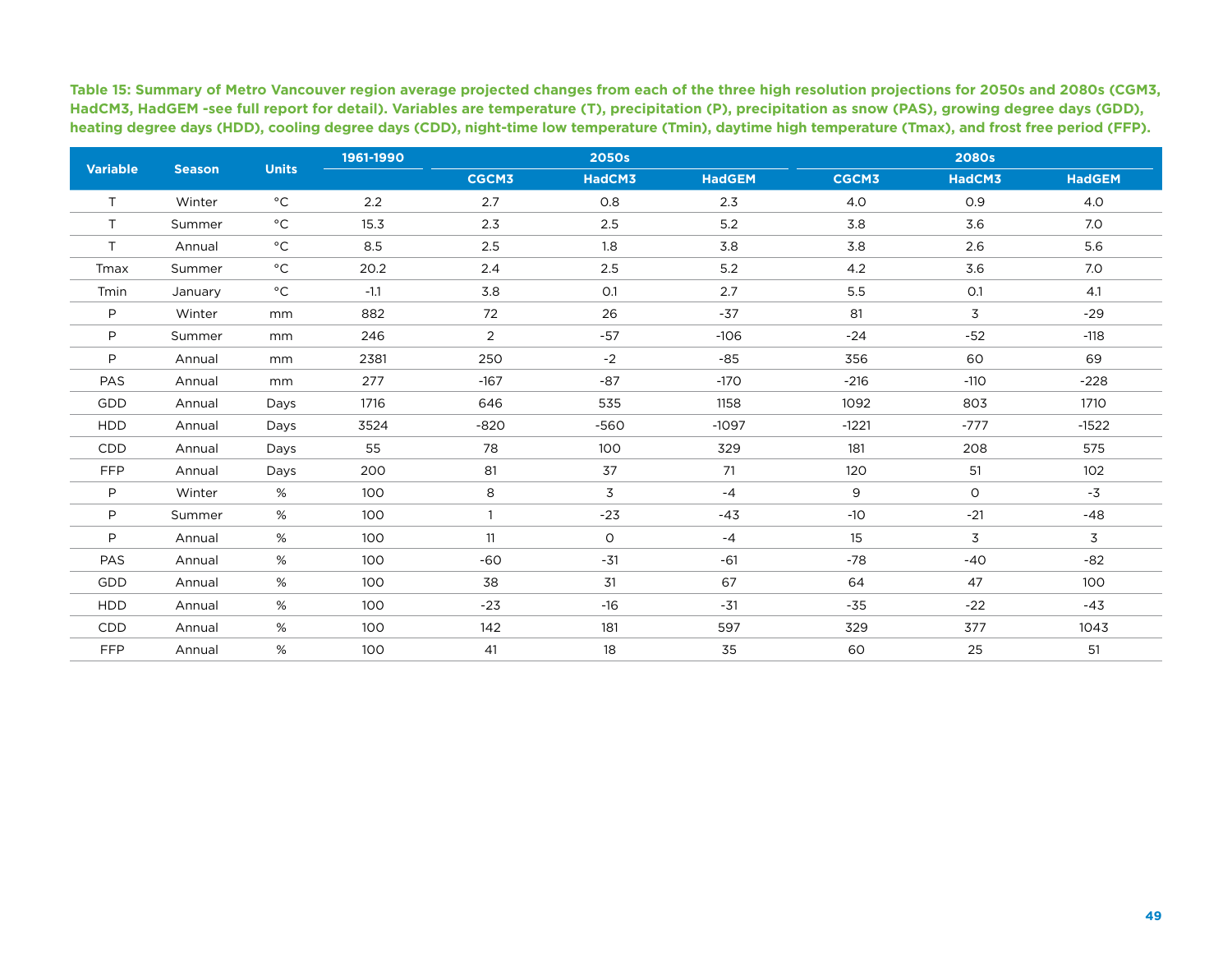#### **Extremes**

Projected future changes and historical climatology of extremes are provided for five indices that are a subset of the standard set of indices of extremes called CLIMDEX<sup>32</sup>.

- 1. Warm days TX90p: occurrence of summer maximum temperature > 90p
	- a. Measures 90th percentile temperatures relative to each day of the summer (June-Aug.)
- 2. Very wet day precipitation R95pTOT: annual total precipitation when > 95p
- 3. Extremely wet day precipitation R99pTOT : annual total precipitation when > 99p

a. Measures amount of rain when daily precipitation exceeds the 95th (R95pTOT ) and 99th percentile of all rain days.

- 4. Heaviest precipitation day RX1day: annual average of monthly maximum 1-day precipitation.
- 5. Heaviest 5-day precipitation RX5day: annual average of monthly maximum consecutive 5-day precipitation
	- a. Measures the maximum precipitation during a single day or 5 consecutive day period. Each month is computed separately and the annual average of all months is reported.

#### **Table 16: Summary of projected changes for regional averages of CLIMDEX indices of extremes in Metro Vancouver. TX90p is for the summer (June-July-August) season and the other variables are annual.**

| <b>GCM-RCM</b> | TX90p (ratio) | R95pTOT (%) (mm) | R99pTOT (%) | RX1day (%) | RX5day (%) |
|----------------|---------------|------------------|-------------|------------|------------|
| cgcm3-crcm     | 2.0           | 32               | 70          | 14         |            |
| cgcm3-rcm3     | 2.2           | 22               | 20          |            |            |
| cgcm3-wrfg     | 1.8           | 43               | 92          | 15         | 13         |
| ccsm-crcm      | 2.7           |                  | $-17$       | $-2$       | -2         |
| ccsm-mm5i      | 2.0           |                  | 28          |            |            |
| ccsm-wrfg      | 2.0           | 31               | 57          |            |            |
| hadcm3-hrm3    | 3.0           | 14               | -3          |            |            |
| gfdl-rcm3      | 1.9           |                  | $-23$       |            |            |
| average        | 2.2           |                  | 28          |            |            |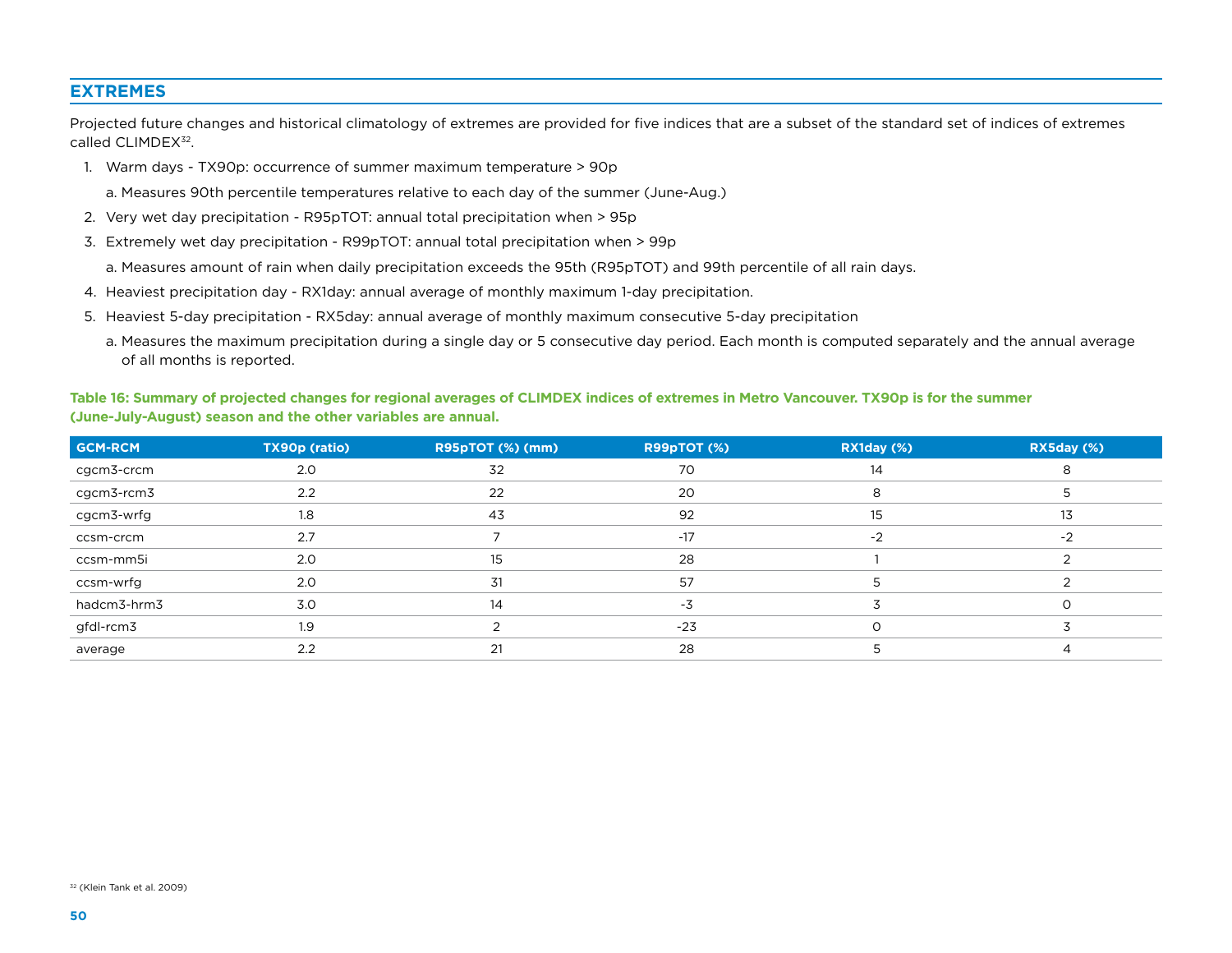#### **Return Periods**

The return periods correspond to the maximum or minimum events so rare that they are expected to occur only once every 5, 10, or 25 years on average. These may also be interpreted as the events with a 20%, 10%, and 4% chance of occurring each year, respectively. The following changes show the projected change in return periods expressed as a ratio of frequency of occurrence in the past. For example, an average ratio of 2 for a 25 year return period would mean that we expect an event that only occurred once every 25 years in the past is expected to occur twice as frequently by 2050.

|                |     | <b>Lower bound</b> |        |              | <b>Return period</b> |     |     | <b>Upper Bound</b> |     |  |
|----------------|-----|--------------------|--------|--------------|----------------------|-----|-----|--------------------|-----|--|
| <b>GCM-RCM</b> | 5   | 10 <sub>o</sub>    | 25     | $\mathsf{S}$ | 10 <sub>o</sub>      | 25  | 5   | 10                 | 25  |  |
| cgcm3-crcm     | 0.4 | O.3                | $<$ .1 | 2.2          | 1.9                  | 0.8 | 2.2 | 1.9                | 2.5 |  |
| cgcm3-rcm3     | 0.4 | 0.2                | $<$ .1 | 2.8          | 3.0                  | 2.5 | 2.8 | 3.0                | 3.3 |  |
| cgcm3-wrfg     | 0.4 | O.1                | $<$ .1 | O.9          | 0.9                  | 1.3 | 1.7 | 2.2                | 3.2 |  |
| ccsm-crcm      | 0.2 | O.1                | $<$ .1 | 3.1          | 4.4                  | 6.4 | 3.1 | 4.4                | 6.4 |  |
| ccsm-mm5i      | 0.2 | $<$ .1             | $<$ .1 | 2.2          | 1.7                  | 1.0 | 2.2 | 1.8                | 2.9 |  |
| ccsm-wrfg      | 0.3 | O.2                | $<$ .1 | 2.1          | 1.8                  | 0.3 | 2.1 | 2.0                | 2.6 |  |
| hadcm3-hrm3    | O.1 | $<$ .1             | $<$ .1 | 3.3          | 4.8                  | 6.9 | 3.3 | 4.8                | 6.9 |  |
| gfdl-rcm3      | 0.3 | O.1                | $<$ .1 | 2.9          | 4.2                  | 6.4 | 2.9 | 4.2                | 6.4 |  |
| average        | 0.3 | O.1                | $<$ .1 | 2.4          | 2.8                  | 3.2 | 2.5 | 3.06               | 4.3 |  |

**Table 17: Summary of projected regional median change in future frequency of occurrence of historical 5, 10, and 25-year daily temperature return period events, expressed as a ratio of frequency of occurrence in past for Metro Vancouver.**

**Table 18: Summary of projected regional median change in future frequency of occurrence of historical 5, 10, and 25-year daily precipitation return period events, expressed as a ratio of frequency of occurrence in past for Metro Vancouver.**

| <b>GCM-RCM</b> |     | <b>Lower bound</b> |        |                | <b>Return period</b> |     | <b>Upper Bound</b> |                 |     |
|----------------|-----|--------------------|--------|----------------|----------------------|-----|--------------------|-----------------|-----|
|                | 5   | $10^{\circ}$       | 25     | 5 <sup>1</sup> | $10^{\circ}$         | 25  | 5                  | 10 <sub>o</sub> | 25  |
| cgcm3-crcm     | 0.6 | O.1                | $<$ .1 | 2.3            | 2.5                  | 2.3 | 2.3                | 2.5             | 2.9 |
| cgcm3-rcm3     | 0.8 | 0.6                | 0.3    | 1.0            | 0.9                  | 0.5 | 1.1                | 1.3             | 1.7 |
| cgcm3-wrfg     | 0.8 | O.6                | O.2    | 2.8            | 3.7                  | 4.9 | 2.8                | 3.7             | 4.9 |
| ccsm-crcm      | O.7 | 0.5                | O.1    | 0.7            | 0.5                  | 0.2 | 1.2                | 1.2             | 1.4 |
| ccsm-mm5i      | O.7 | O.3                | $<$ .1 | 1.5            | 1.9                  | 2.4 | 1.6                | 1.9             | 2.4 |
| ccsm-wrfg      | O.7 | O.2                | $<$ .1 | 2.2            | 3.0                  | 4.6 | 2.2                | 3.0             | 4.6 |
| hadcm3-hrm3    | 0.3 | O.2                | O.2    | 0.8            | 1.3                  | 2.4 | 1.4                | 2.1             | 3.9 |
| gfdl-rcm3      | O.7 | O.4                | $<$ .1 | 1.1            | 1.6                  | 3.0 | 1.2                | 1.6             | 3.0 |
| average        | O.7 | O.4                | O.1    | 1.6            | 1.9                  | 2.5 | 1.7                | 2.2             | 3.1 |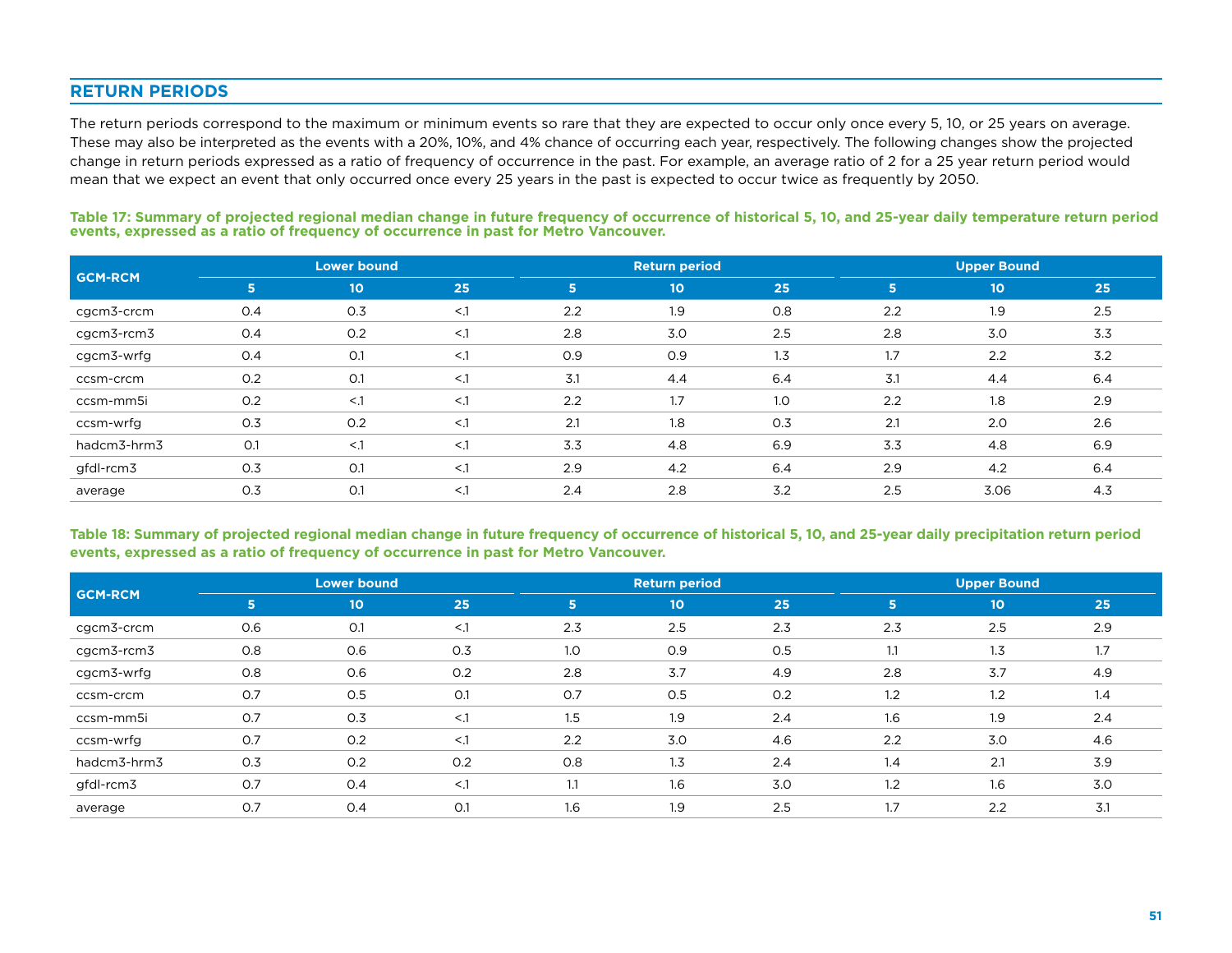|                | <b>Lower bound</b> |              |        |     | <b>Return period</b> |      | <b>Upper Bound</b> |              |      |
|----------------|--------------------|--------------|--------|-----|----------------------|------|--------------------|--------------|------|
| <b>GCM-RCM</b> | 5                  | $10^{\circ}$ | 25     | 5   | 10 <sub>o</sub>      | 25   | 5                  | $10^{\circ}$ | 25   |
| cgcm3-crcm     | 0.8                | O.4          | $<$ .1 | 1.9 | 2.4                  | 3.5  | 2.2                | 3.1          | 4.8  |
| cgcm3-rcm3     | 0.6                | 0.2          | O.2    | 2.1 | 2.5                  | 2.5  | 2.1                | 2.5          | 3.3  |
| cgcm3-wrfg     | O.7                | 0.3          | $<$ .1 | 2.9 | 3.3                  | 2.9  | 2.9                | 3.3          | 2.9  |
| ccsm-crcm      | 0.9                | 0.6          | 0.2    | 2.9 | 4.8                  | 9.3  | 2.9                | 4.8          | 9.3  |
| ccsm-mm5i      | 0.6                | 0.3          | $<$ .1 | 2.5 | 3.2                  | 4.4  | 2.6                | 3.2          | 4.4  |
| ccsm-wrfg      | 0.6                | 0.2          | 0.2    | 4.2 | 7.1                  | 15.6 | 4.2                | 7.1          | 15.6 |
| hadcm3-hrm3    | 0.6                | O.1          | O.1    | 2.2 | 2.9                  | 4.6  | 2.2                | 2.9          | 4.6  |
| gfdl-rcm3      | 0.9                | 0.7          | 0.5    | 1.6 | 1.6                  | 1.0  | 1.6                | 1.6          | 1.7  |
| average        | O.7                | O.4          | O.2    | 2.5 | 3.5                  | 5.5  | 2.6                | 3.6          | 5.8  |

**Table 19: Summary of projected regional median change in future frequency of occurrence of historical 5, 10, and 25-year 3-hourly precipitation return period events, expressed as a ratio of frequency of occurrence in past for Metro Vancouver.**

#### **Table 20: Summary of projected regional median change in future frequency of occurrence of historical 5, 10, and 25-year 3-hourly wind speed return period events, expressed as a ratio of frequency of occurrence in past for Metro Vancouver.**

|                |        | <b>Lower bound</b> |        |                | <b>Return period</b> |        | <b>Upper Bound</b> |                 |     |
|----------------|--------|--------------------|--------|----------------|----------------------|--------|--------------------|-----------------|-----|
| <b>GCM-RCM</b> | 5      | 10 <sub>o</sub>    | 25     | 5 <sup>1</sup> | 10 <sub>10</sub>     | 25     | 5                  | 10 <sub>o</sub> | 25  |
| cgcm3-crcm     | 0.3    | O.1                | $<$ .1 | 1.9            | 2.2                  | 2.6    | 1.9                | 2.2             | 2.8 |
| cgcm3-rcm3     | O.1    | $<$ .1             | $<$ .1 | 0.7            | 1.0                  | 1.9    | 2.3                | 3.2             | 6.1 |
| cgcm3-wrfg     | $<$ .1 | $\leq$ .1          | $<$ .1 | $<$ .1         | $<$ .1               | $<$ .1 | 1.6                | 1.9             | 3.0 |
| ccsm-crcm      | 0.3    | 0.2                | $<$ .1 | 2.1            | 2.7                  | 3.3    | 2.1                | 2.7             | 3.3 |
| ccsm-mm5i      | 0.4    | 0.2                | $<$ .1 | 0.5            | 0.3                  | 0.2    | 1.6                | 2.0             | 2.9 |
| ccsm-wrfg      | $<$ .1 | $<$ .1             | $<$ .1 | $<$ .1         | $<$ .1               | $<$ .1 | 1.8                | 2.2             | 2.7 |
| hadcm3-hrm3    | 0.3    | 0.2                | $<$ .1 | 0.5            | 0.3                  | $<$ .1 | 1.8                | 1.9             | 2.7 |
| gfdl-rcm3      | 0.3    | $\leq$ .1          | $<$ .1 | 0.7            | 0.6                  | 0.5    | 2.3                | 2.9             | 3.1 |
| average        | 0.2    | O.1                | $<$ .1 | 0.8            | 0.9                  | 1.1    | 1.9                | 2.4             | 3.3 |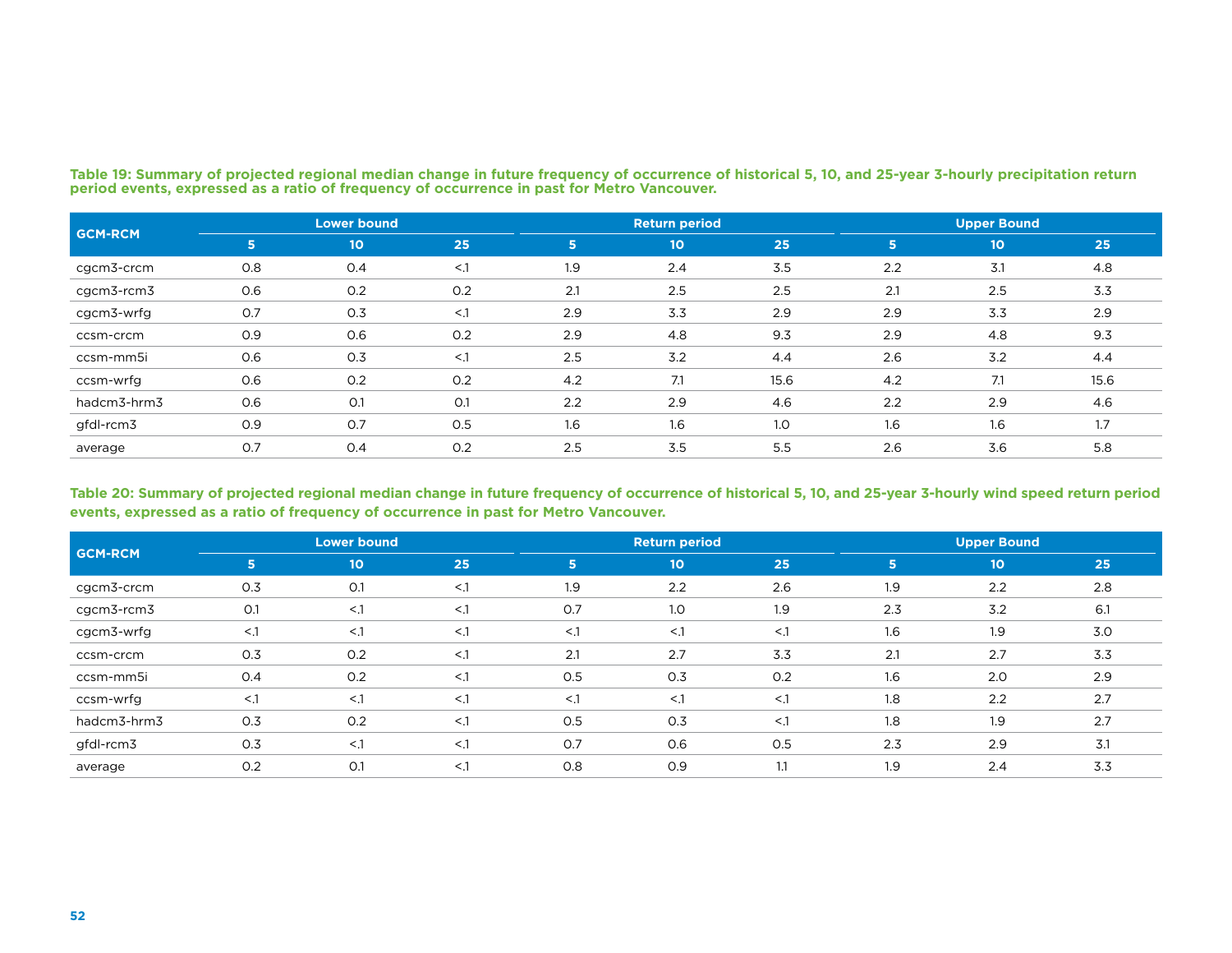### APPENDIX D Adaptation Challenges and Responses

Knowledge about future climate – particularly local impacts of global climate change trends – is incomplete. Given the timelines for planning and implementing change, and the understanding that being proactive will yield benefits and alleviate future costs, decision makers will have no option but to make policy and investment choices under uncertainty. The following are examples of some of the adaptation planning challenges and recognized options for responding to them.

#### **Challenge**

**Uncertainty:** There are various sources of uncertainty in the information we rely on to plan for climate change including:

- the uncertainty introduced as models attempt to model natural processes
- unknown socio-economic changes that will influence our vulnerability through time.
- how future impacts will relate to each other and compound each other.

**Data availability:** data inputs traditionally used for planning at the municipal scale may not be available

- gaps in knowledge at the scale of precise local impacts
- models work best with long-term trends over large areas.

**Timelines:** Decision 'lifetimes' interact with the nature and timing of the climate change variable to which the decision is sensitive. For example, a new building has a short lead-time in terms of design and permitting but long consequences meaning it will experience a significant degree of climate change.

**Choosing Actions:** When choosing between adaptation investments decision-makers face a bewildering array of potential adaptation measures, each with its own costs and benefits, often requiring phased implementation. Traditional business case templates may not apply.

#### **Tools/Responses**

**Low regret actions:** Measures that provide benefits under current climate and a range of future climate change scenarios. Many of these low-regrets strategies produce co-benefits, in that they address other City goals such as mitigation, sustainability, human well-being etc.

**Robust decision making approaches:** Identify decisions that are robust across the range of future possibilities, even if they are not precisely optimal for any and may be more costly to implement.

**Flexible Design:** Build for conditions now or for the next few decades but ensure designs show cost effective modifications for future conditions.

**Flexible decision pathways:** Identify a wide range of options suitable for different extents of change over timeframes. Recognize that we may require an incremental approach for pragmatic reasons (interaction with existing infrastructure) with the opportunity to learn and re-orient as the future unfolds.

**Nested decisions:** Incremental and short term decisions will need to be embedded within longer-term plans with key decision points or signposts identified for reappraisal over time.

**Adaptive management:** Adaptation efforts benefit form an iterative or adaptive management approach due to the complexity, uncertainties and long time frame associated with climate change.

**Scenario Planning:** Combinations of structured decision-making with scenario planning for different future socio-economic and climate realities can prove useful for strategic decision-making.

**Vulnerability and Risk assessments:** Assessments help prioritize impacts.

**Risk Management Approaches:** traditional risk management approaches from the natural hazard field provide frameworks for action synthesis.

A recent global survey on urban adaptation challenges found the following trend.

"In general, cities throughout the world report that they are having difficulty obtaining financial resources, allocating staff time, communicating the nature of the program, generating interest among political officials and business, mainstreaming, and gaining the commitment of local elected officials and government departments. Two additional global trends are that most cities believe their national governments have limited understanding of the challenges they are facing, and most have limited access to financial support from local, regional, national, and international sources." <sup>33</sup>

33 Carmin, JoAnn, Nikhil Nadkarni, and Christopher Rhie. 2012. Progress and Challenges in Urban Climate Adaptation Planning: Results of a Global Survey. Cambridge, MA: MIT.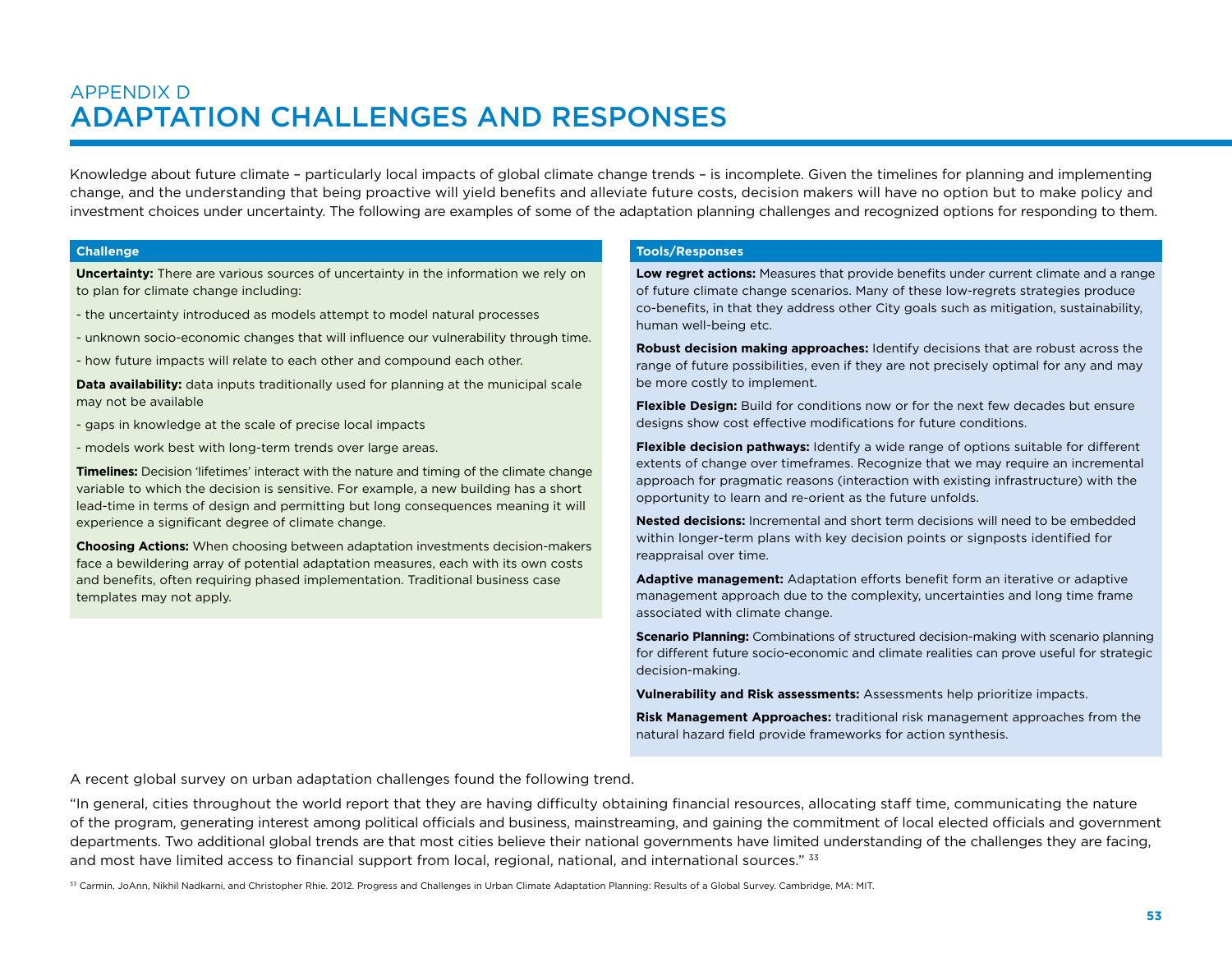### APPENDIX E Potential Adaptation Indicators

#### **Objective 1.1: Minimize rainfall related flooding and associated consequences.**

#### **Potential Indicators:**

- Number and or cost of insurance claims related to water incurred losses
- Number of combined sewer overflows
- Percentage of permeable ground to total ground coverage

#### **Objective 2.1: Increase the resilience of Vancouver's infrastructure and assets to coastal flooding and erosion.**

#### **Potential Indicators:**

- Percentage of the population in unprotected coastal flood prone areas
- Value of City assets in unprotected coastal flood prone areas
- Changes to salinity of groundwater

#### **Objective 3.2: Increase Vancouver's capacity to respond to extreme weather events and recover effectively.**

#### **Potential Indicators:**

- Total losses (in dollars) due to weather-related events incurred by the municipality
- Number of times the EOC is triggered for weather-related events
- Proportion of key municipal facilities with back-up power sufficient to remain functional over and above life safety requirements.

#### **Objective 3.1: Reduce safety and health risks for the homeless and low-income population due to inclement weather.**

- Proportion of excess shelter beds during extreme weather
- Number of times extreme weather shelters are triggered annually
- Number of cases of mould reported in online rental database

#### **Objective 4.1: Minimize morbidity and mortality during heat waves.**

- Heat related hospitalizations/mortalities
- Capacity of cooling centers
- Average distance to cooling centres from known hot spots/vulnerable population location
- Average temperature at assigned community hotspots
- Proportion of shade coverage (canopy cover)
- Number of new fountains in known hotspots

#### **Objective 4.2: Minimize per capita water consumption**

- Water usage per capita
- Number of new grey water usage initiatives

#### **Objective 5.1: Increase resilience of the built environment to future climate conditions**

- Proportion of building permits issues that have LEED certificiation
- Proportion of buildings with green or cool roofs

#### **Objective 5.2: Increase the long-term health and vigour of urban forests, green spaces and trees.**

- Tree canopy coverage/total terrestrial area of the City of Vancouver
- Average increase/decrease in green space and trees (GCAP)
- Proximity of residents on average to natural areas (GCAP)

#### **Objective 6.1: Incorporate adaptation considerations in City business**

- Number of climate-related public-private partnerships
- Number of adaptation projects or actions implemented per year
- Number of staff aware of climate projections